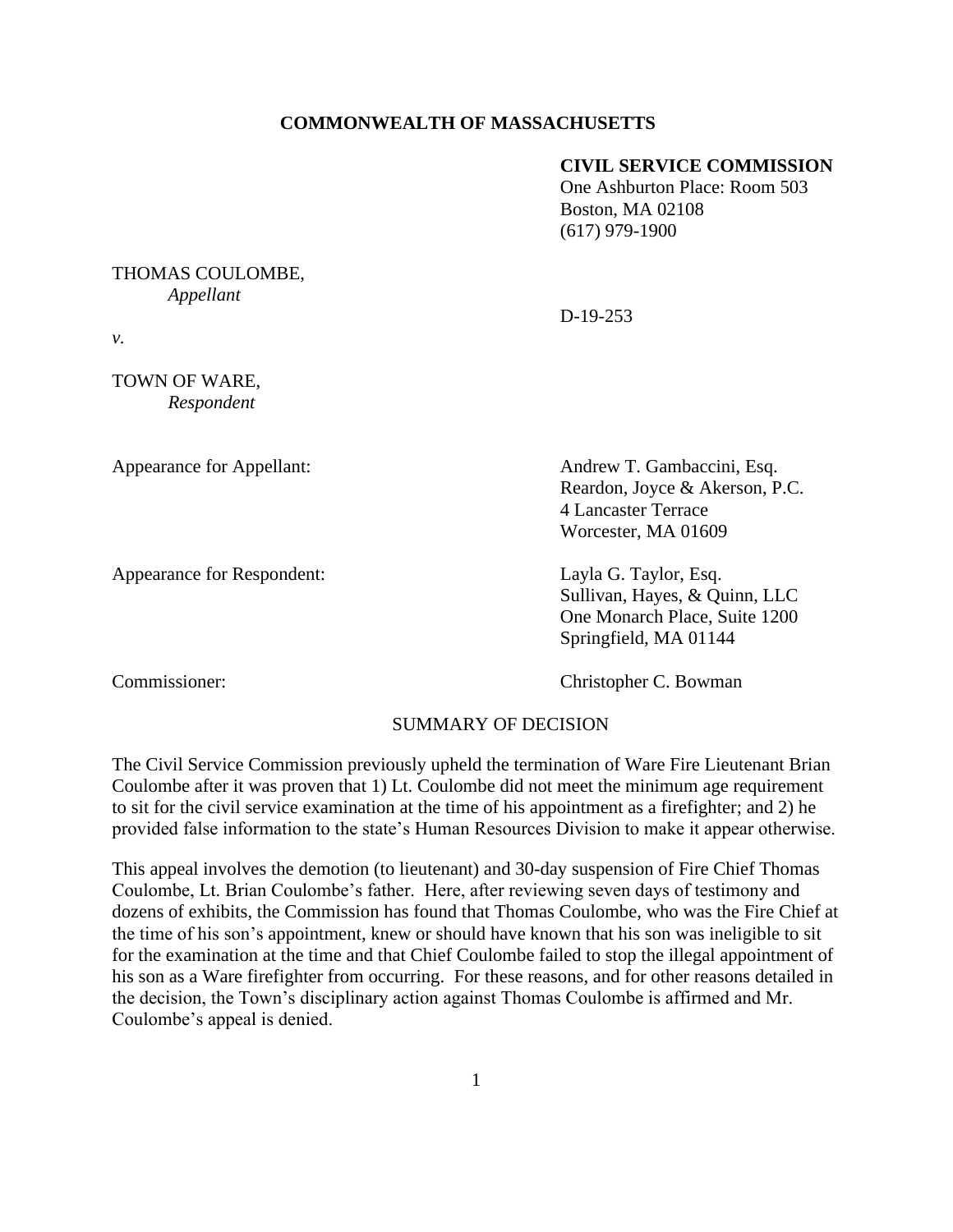#### **DECISION**

On December 10, 2019, Thomas Coulombe (Appellant or Mr. Coulombe or Thomas Coulombe), pursuant to G.L. c. 31, §§ 42 and 43, filed an appeal with the Civil Service Commission (Commission) contesting the decision of the Town of Ware (Town) to demote him from the position of Fire Chief of the Ware Fire Department to the position of Lieutenant and to suspend him without pay for a period of thirty (30) days, which began on December 3, 2019. On February 12, 2020, I held a pre-hearing conference at the State Office Building in Springfield, MA. A full hearing was held remotely over a span of seven (7) days on May 13, 2020, June 15, 2020, June 16, 2020, August 17, 2020, August 19, 2020, September 25, 2020, and September 28, 2020.<sup>1</sup> The full hearing was digitally recorded and/or recorded via Webex and both parties received a copy of the recordings. 2

All witnesses were sequestered except for Thomas Coulombe and Stuart Beckley, the Town Manager of Ware. Proposed decisions were submitted by the parties on December 28, 2020. For the reasons herein, the Appellant's appeal is denied.

<sup>1</sup> The Standard Adjudicatory Rules of Practice and Procedure, 801 CMR §§ 1.00, *et seq.*, apply to adjudications before the Commission with G.L. c. 31, or any Commission rules, taking precedence.

<sup>&</sup>lt;sup>2</sup> If there is a judicial appeal of this decision, the plaintiff in the judicial appeal would be obligated to supply the court with a transcript of this hearing to the extent that he/she wishes to challenge the decision as unsupported by the substantial evidence, arbitrary and capricious, or an abuse of discretion. If such an appeal is filed, the recordings provided to the parties should be used to transcribe the hearing.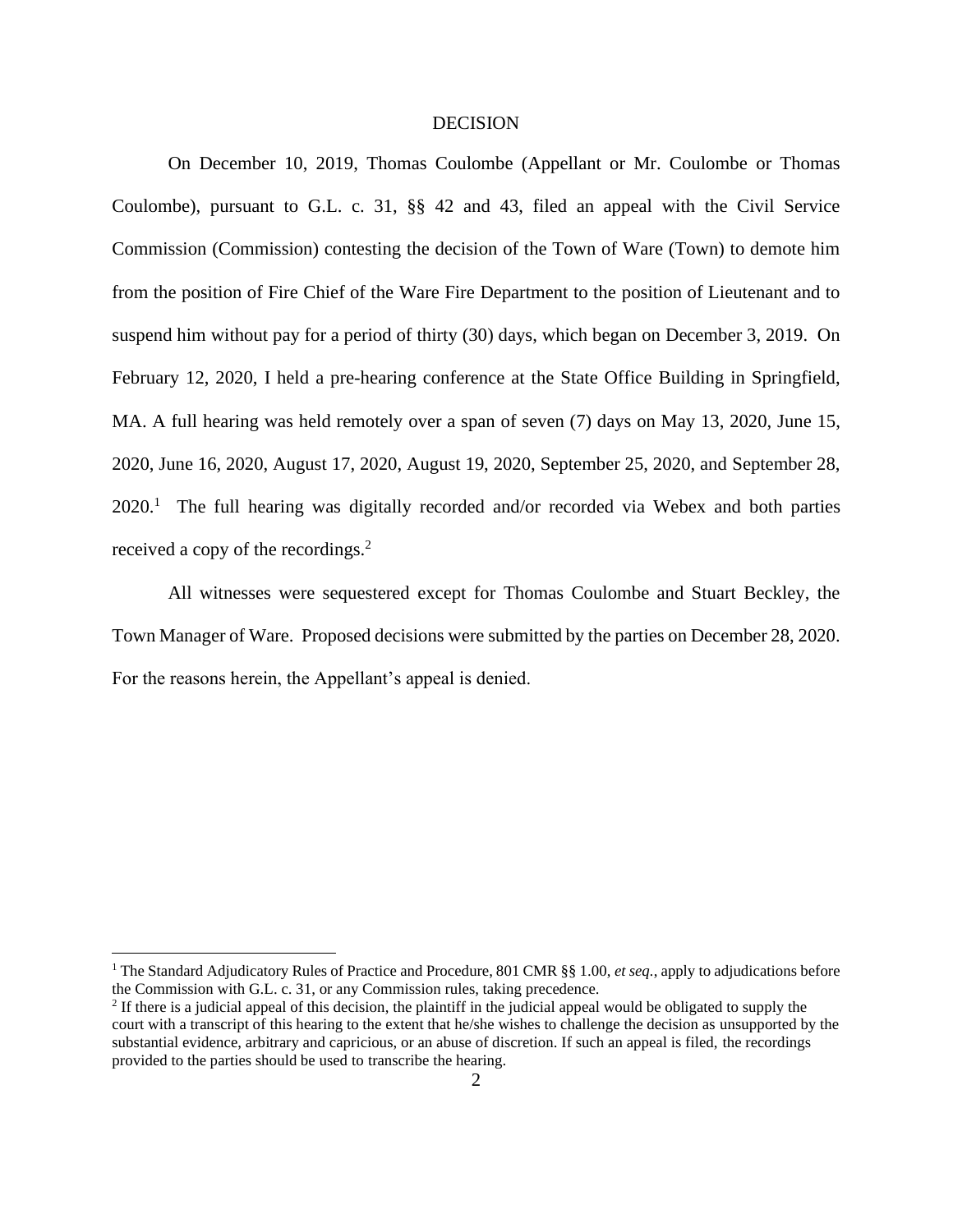# **FINDINGS OF FACT**

The Respondent submitted seventeen (17) exhibits. The Appellant submitted forty-four

(44) exhibits.<sup>3</sup> Two (2) exhibits were entered as Commission Exhibits 1 and  $2.4$  Based upon the

evidence and the testimony of the following witnesses:

### *Called by the Town:*

- Stuart Beckley, Town Manager
- Keith Kruckas, Selectman
- Alan Whitney, Selectman
- John Carroll, Selectman
- Edward Wloch, Retired Provisional (Interim) Chief of Ware FD
- Eric Daigle, Investigator
- Charlie Reynolds, Investigator
- David Edgar, Firefighter and President of IAFF, Local 1851
- Town of Ware Police Chief Shawn Crevier
- Jaqueline Becker, former Ware Call Firefighter
- Justin Senecal, former Ware Firefighter
- Lonny Murphy, Ware Call Firefighter
- Ned Russell, Ware Call Lieutenant

#### *Called by the Appellant:*

- Thomas Coulombe, Appellant
- David Mottor, Fire Chief for the Town of Blandford
- Laurent McDonald, Fire Chief for the Town of Oxford
- Kathleen Coulombe, Retired Call Fire Captain for the Town of Ware
- Scott Mosso, former Member of the Ware Finance and Capital Planning Committees
- Tracy Opalinski, Selectman

and taking administrative notice of all matters filed in the case and pertinent statutes, case law,

regulations, policies, and reasonable inferences from the evidence, a preponderance of credible

evidence establishes the following facts:

<sup>3</sup> Appellant's proposed exhibits 18 and 19 are not part of the evidentiary record, as I sustained the objection to strike them as subject to the attorney-client privilege after objection by the Town and briefing and argument by the parties. <sup>4</sup> The record was left open for the parties to submit any written documentation regarding notes that witness Charlie Reynolds may have taken as part of his interviews in the workplace investigation that are summarized in Respondent Exhibit 2. Nothing further was submitted.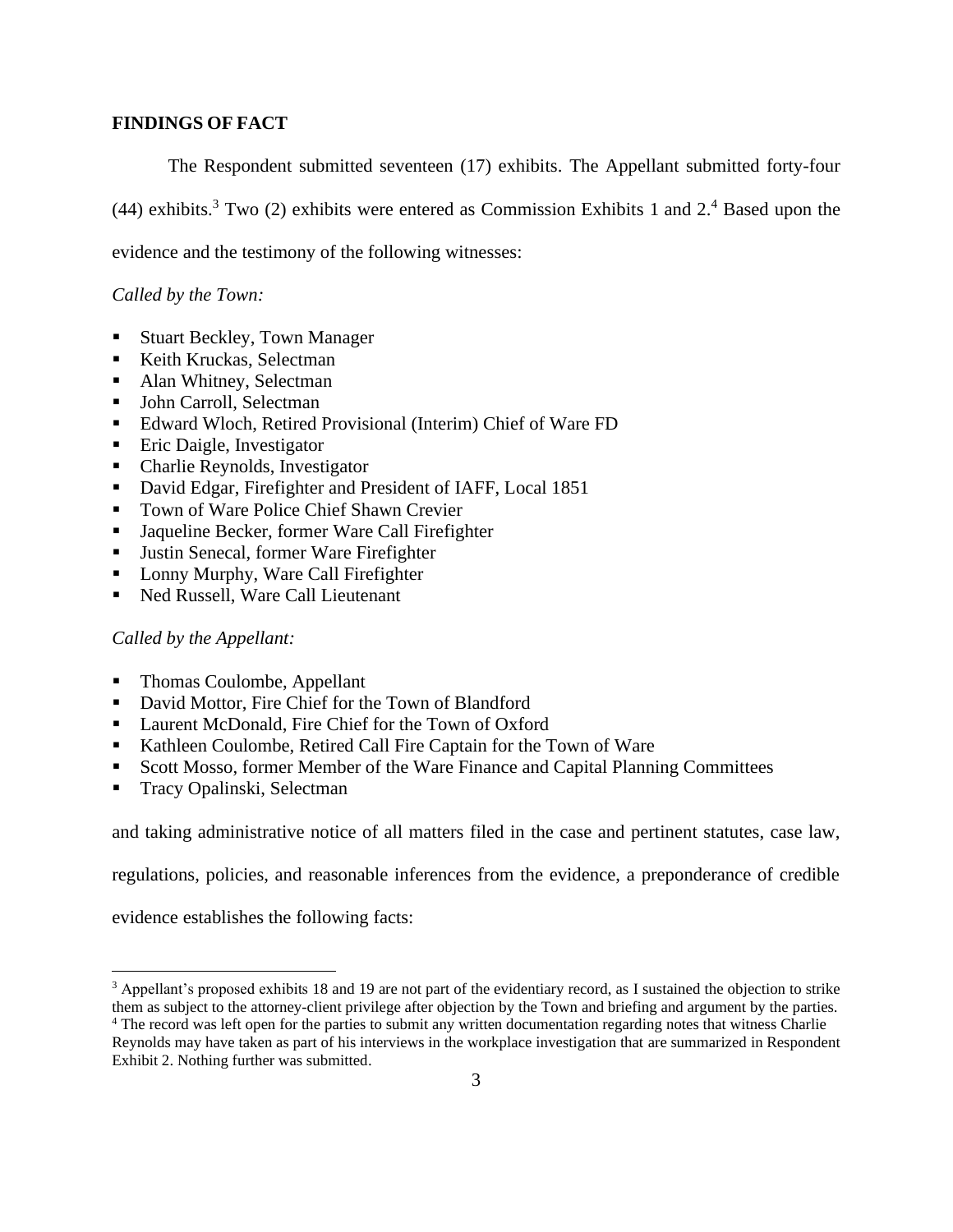1. A part of Hampshire County in Western Massachusetts, the Town of Ware has a population of just over 10,000 residents with a land area of 40 square miles. The community is served by a five-member Select Board with a full-time Town Manager and Open Town Meeting as its form of governance. Ware adopted a Town Charter in 2007.

[\(http://www.townofware.com/visitors/about\\_ware/demographics.php\)](http://www.townofware.com/visitors/about_ware/demographics.php)

- 2. Thomas Coulombe has been a Ware resident for all but two (2) years of his life and has been married to Kathleen Coulombe for more than four (4) decades. He has three (3) children, including his son Brian Coulombe. (Testimony of Thomas Coulombe).
- 3. Thomas Coulombe graduated from Ware High School in 1974. Between 2000-2008, he earned an associate degree in fire science from Greenfield Community College and a bachelor's degree in fire science from Anna Maria College. (Testimony of Thomas Coulombe).
- 4. In 1983, Mr. Coulombe became a call firefighter for the Town of Ware and, in 1987, was hired in a full-time capacity. He was laid off in 1989 and went to work for the Holyoke Fire Department, transferring back to Ware ten (10) months later. Mr. Coulombe was promoted to Captain in 1996 and, in 2000 when the Fire Chief resigned, Coulombe was appointed as the permanent Fire Chief.<sup>5</sup> (Testimony of Thomas Coulombe).

<sup>&</sup>lt;sup>5</sup> Dating from around the time that he became the permanent Fire Chief, the record contains an employment contract between the Town and Coulombe that covered the period of July 1, 2002 through June 30, 2005, along with a December, 2007 memorandum of agreement. The memorandum not only extended the terms of the 2002 contract to encompass the window from 2005 to 2009, but also provided that, if no successor agreement was agreed to by June 30, 2009, the terms and conditions of the contractual relationship would continue in effect going forward unless terminated by Coulombe's resignation or otherwise. (Respondent Exhibit 1).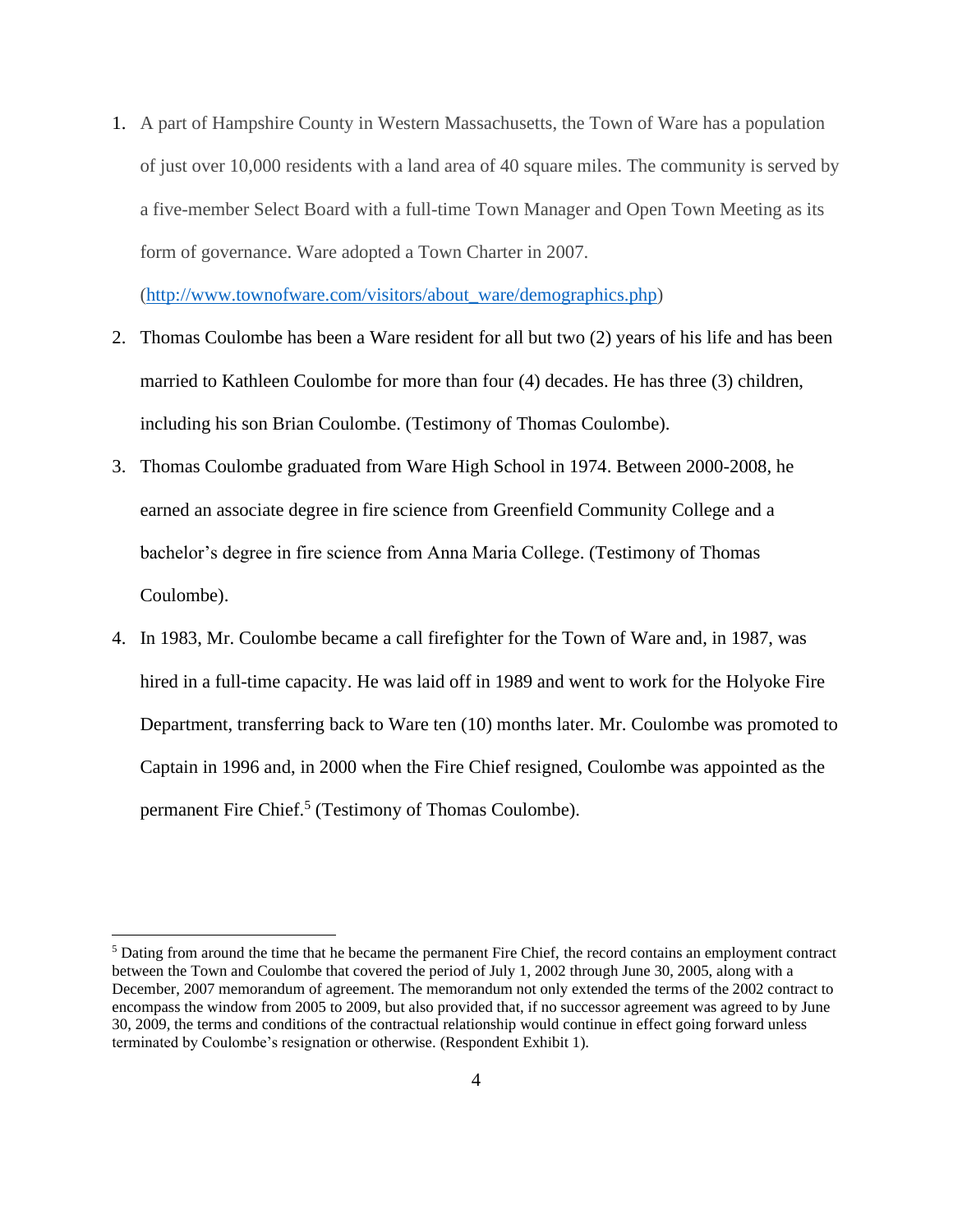- 5. The Ware Fire Department is organized pursuant to G.L. c. 48, § 42 under a so-called "strong fire chief" who has full operational and administrative control over the Department, including the power of appointment over all members of the Department. The organization of the Department consists of a Chief, a Deputy Chief, four (4) shift lieutenants and twelve (12) full-time firefighters; additionally, the Department has a volunteer call firefighting force that has a rank structure including individuals at the levels of captain, lieutenant, and firefighter. (Testimony of Thomas Coulombe; Testimony of Stuart Beckley).
- 6. On or about October 30, 2019, a Notice of Hearing for Contemplated Action of Discipline was delivered to Chief Thomas Coulombe. Also enclosed with the Notice of Hearing were copies of G.L. c. 31, §§ 41-45, as required by G.L. c. 31, § 41. Within that Notice were the Town's allegations, a summary of which is as follows: (1) failure to comply with the Department's Code of Ethics relative to the Civil Service exam the Chief's son took in 2004 and his son's subsequent hiring at the Department; (2) failure to put the Town on notice of the need to follow National Fire Protection Association (NFPA) standards, (3) failure to ensure equipment and facility were properly maintained and/or place Town on notice of maintenance needs, to include self-contained breathing apparatus (SCBA) air fill station, air compressor, air packs and air bottles, hose testing and ladder testing, and issues with the boiler, a/c units, and the elevator; (3) insubordination due to failure to abide by administrative leave requirements by going to the fire station on two occasions without permission; (4) violation of Code of Ethics for lack of truthfulness and candor to the public during workplace investigation, to include false statements to the press about not filing litigation and false statements to the independent investigator about an incident that occurred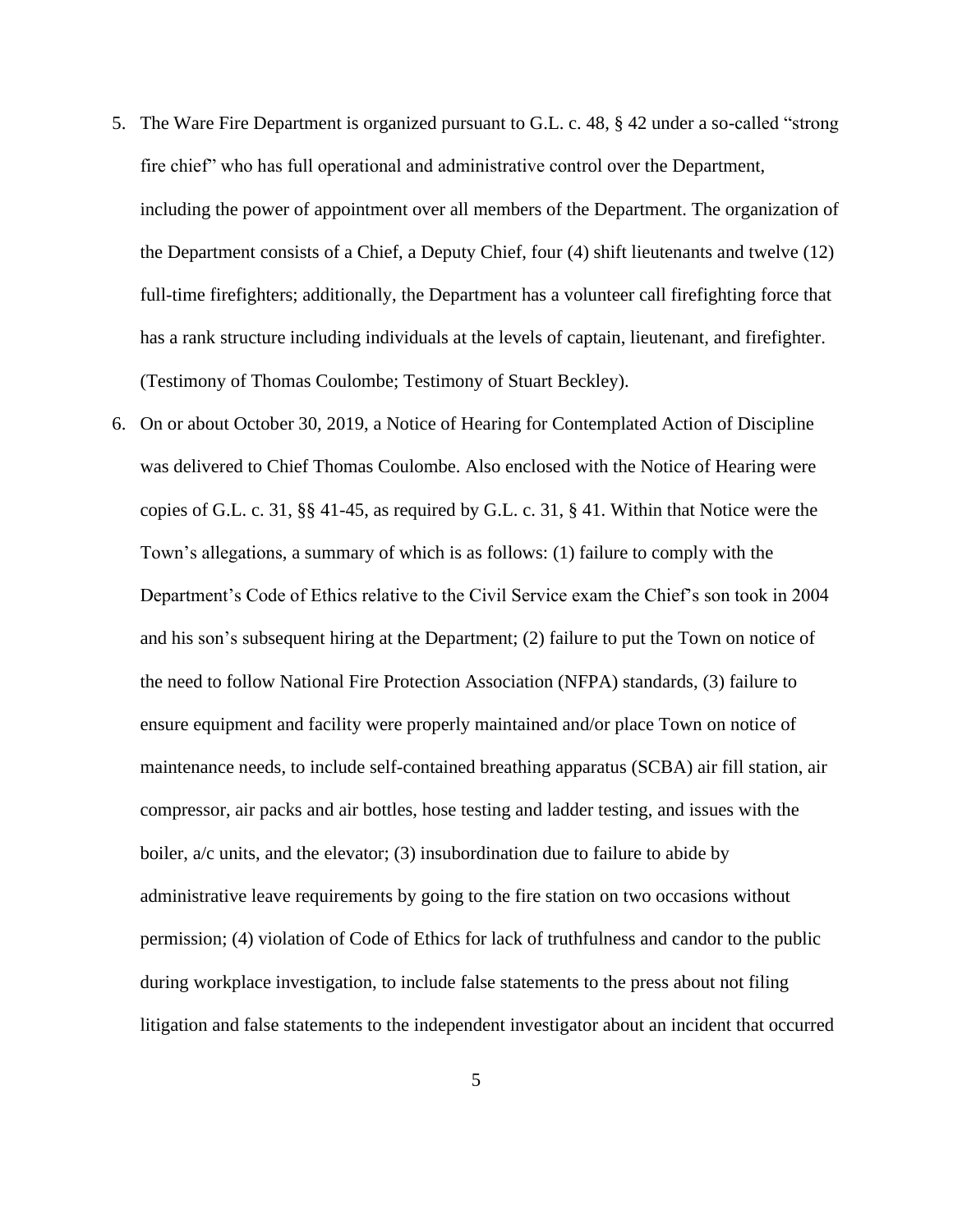at the fire station the day after being placed on administrative leave; and (5) violation of Code of Ethics and prohibitions on nepotism as outlined in G.L. c. 268. (Respondent Exhibit 2).

- 7. The hearing was held by the Ware Board of Selectmen on November 4, 2019 and November 26, 2019<sup>6</sup> at the Ware High School concerning contemplated discipline by the Town against Fire Chief Thomas Coulombe for various allegations. The hearing was held in open session, per Thomas Coulombe's request. Mr. Coulombe's attorney<sup>7</sup> and Mr. Coulombe attended the first day of hearing. Both Mr. Coulombe and his attorney were given the opportunity to respond to the allegations after having been provided with documentary evidence. On the second day of hearing, Mr. Coulombe appeared on his own behalf. The second day of the hearing was for the purpose of deliberations and decision making by the Board. Two members of the Board of Selectman, Nancy Talbot and Tracy Opalinski, recused themselves from all of the aforesaid proceedings due to Ms. Talbot having a friendship with Mr. Coulombe and Ms. Opalinski having recently been named in an MCAD complaint filed by Mr. Coulombe. (Respondent Exhibit 2; Appellant Exhibits 1-2).
- 8. Based on the evidence presented at the hearings, the Board voted to impose both a 30-day suspension and a demotion from the position of Chief down to the position of Lieutenant upon Thomas Coulombe. The charge relative to NFPA standards was dropped by the Board, as was the charge alleging failure to maintain the elevator. All other charges against Thomas

<sup>&</sup>lt;sup>6</sup> A second day of hearing was necessary; therefore, a second Notice of Hearing was sent to Thomas Coulombe on or about November 21, 2019, along with required Massachusetts General Laws attached thereto. (Respondent Exhibit 4).

 $<sup>7</sup>$  Mr. Coulombe obtained different counsel for his appeal before the Commission.</sup>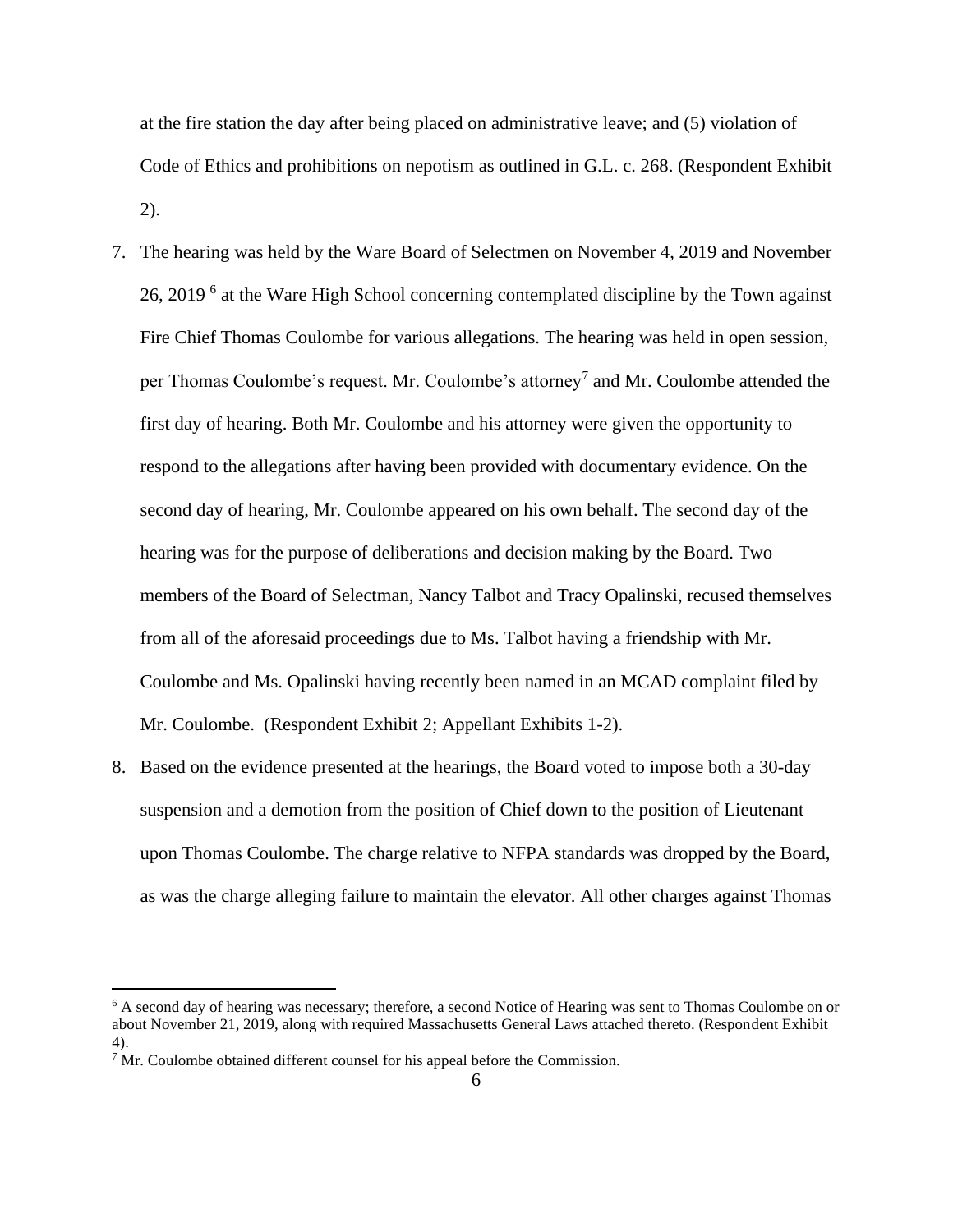Coulombe were sustained by the Board.<sup>8</sup> The suspension was unpaid and was set to run from December 3, 2019 to January 2, 2020.<sup>9</sup> (Appellant Exhibit 5; Testimony of Beckley; Testimony of Whitney).

- 9. Brian Coulombe, the son of Thomas Coulombe, was born on June [redacted]1985,  $^{10}$  as evidenced by his birth certificate, his driver's license, by his own admission, and confirmed by his parents during their testimony at the Commission hearing of this matter. (Testimony of Thomas Coulombe; Testimony of Kathleen Coulombe; Respondent Exhibits 2(A, ex. C) and  $2(A, ex. H)$ ).
- 10. Brian Coulombe is a lifelong resident of Ware, MA and graduated from Quabbin Regional High School in Barre, MA in June of 2003. (Respondent Exhibit 2(A, ex. H); Testimony of Thomas Coulombe; Testimony of Kathleen Coulombe).
- 11. While still in high school, Brian Coulombe worked part-time for the Ware Fire Department (Department) as a call firefighter, after having earned his EMT Certificate. It was through his service as a call firefighter that he was sent to the Massachusetts Fire Academy for part time firefighters. Prior to becoming a call firefighter, he previously held a work-study internship with the Department, which also took place during high school. (Respondent Exhibit 2 (A, ex. H); Testimony of Thomas Coulombe; Testimony of Kathleen Coulombe).

<sup>8</sup> Within the Board's Notice of Decision, the Board noted in the deliberation portion of the hearing that Mr. Coulombe's conduct at the first day of the hearing was disrespectful of the Board and the Deputy Chief, which the Board used as further evidence of a disrespectful and insubordinate tone and attitude. (Respondent Exhibit 5). To the extent that these are considered charges against Mr. Coulombe, they are not sustained. Should the Town wish to bring additional charges against Mr. Coulombe relative to his alleged behavior at the local hearing, such charges would require a separate notice, separate hearing, etc.

<sup>&</sup>lt;sup>9</sup> Initially, Selectman John Carroll read the date for which the suspension was to begin incorrectly (November 3, 2019) at the second day of the hearing. As a result, an emergency third day of hearing was held on November 28, 2019, so as to amend the date the suspension was to begin. The correct date for the suspension to begin was December 3, 2019. (Appellant Exhibits 1, 2, and 3).

 $10$  The Commission has kept the Appellant's full date of birth confidential, for privacy reasons.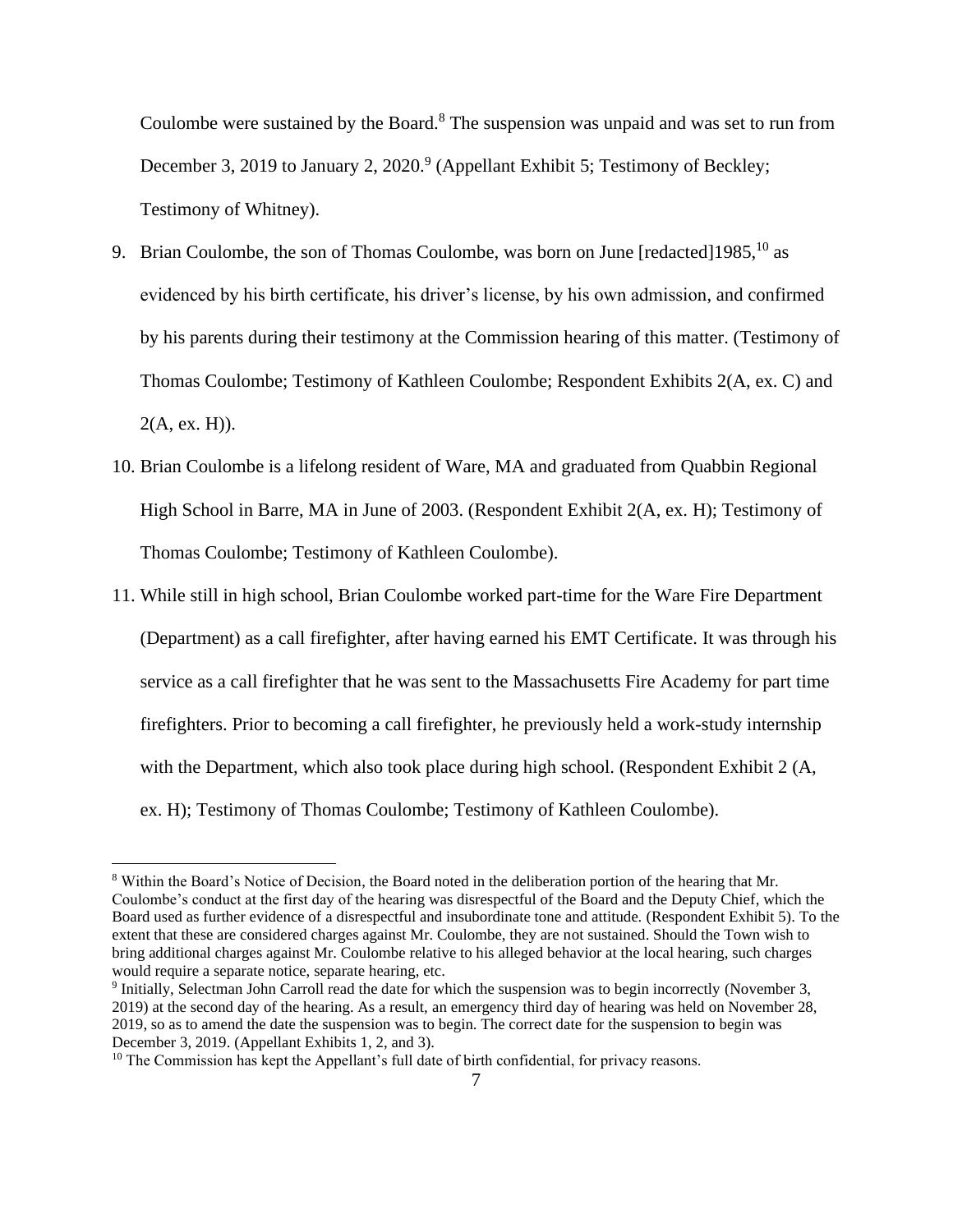- 12. Kathleen Coulombe is Thomas Coulombe's wife and Brian Coulombe's mother. She is a retired Captain of the Ware Call Fire Department. She held a position in the Ware Call Fire Department for over twenty (20) years. She was hired by her husband's predecessor, Chief Glenn Trim, and was promoted to the rank of Captain by her husband, as Chief of the Department. Mrs. Coulombe supervised her son, Brian, when he was a call firefighter for the Department. Mrs. Coulombe was integral in writing numerous successful grants for the Department, in conjunction with her husband, throughout the years.<sup>11</sup> (Testimony of Kathleen Coulombe; Respondent Exhibit 2(A, ex. H).
- 13. Thomas Coulombe was the Chief of the Ware Fire Department during every instance in which Brian Coulombe applied for a position with the Department. Thomas Coulombe was the Chief when Brian Coulombe began his internship at the Department as a high school student, when Brian was hired as a call firefighter for the Department, when Brian applied for the Civil Service exam in November 2003, when he took the April 24, 2004 Civil Service exam, when he applied for a full-time firefighter position at the Ware Fire Department, when he was ultimately hired for the position in 2005, and when he was promoted to Lieutenant in 2013. <sup>12</sup> (Testimony of Thomas Coulombe; Respondent Exhibits 2(A, ex. B), 2(A, ex. C),  $2(A, ex. H), 2(A, ex. I)).$

#### *Brian Coulombe's Application for 2004 Civil Service Exam*

 $11$  By her estimate, Kathleen Coulombe spent approximately forty (40) hours per year on grant writing. She was not hired to write grants, but felt she was good at it, so she took a lead role within the Department alongside her husband. She had a detailed knowledge of how and when to apply for federal grants. (Testimony of Kathleen Coulombe).

<sup>&</sup>lt;sup>12</sup> When asked during the Town of Ware's internal investigation, Brian Coulombe indicated that he did not recall what rank his father held when he joined the Ware Fire Department. (Respondent Exhibit 2(A, ex. H).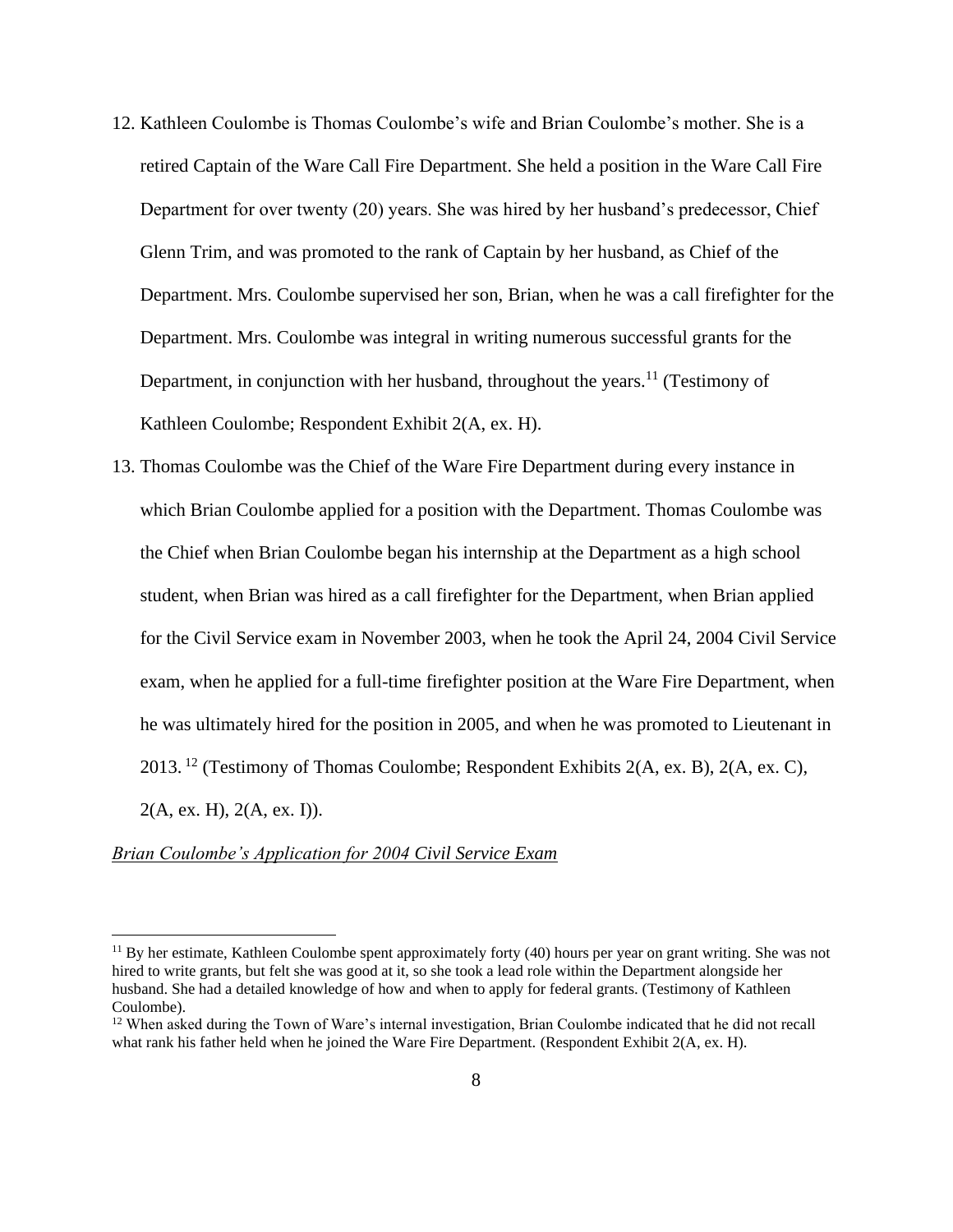- 14. Brian Coulombe applied for the Civil Service firefighter exam on November 24, 2003, with the Human Resource Division of the Commonwealth of Massachusetts (HRD). Brian Coulombe was only 18 years old on November 24, 2003, when he filled out the exam application. (Respondent Exhibits 2(A, ex. B) and 2(A, ex. C)).
- 15. In his HRD exam application, Brian Coulombe indicated that his date of birth was June \_\_ 1984. (Respondent Exhibit 2(A, ex. B)).
- 16. Brian Coulombe's birthdate is not June \_\_\_, 1984. His birthdate is exactly one year after, on June \_\_\_, 1985. (Respondent Exhibit 2(A, ex. C)).
- 17. During the Town of Ware's internal investigation, Brian Coulombe stated to the independent investigator that he personally filled out the HRD application for the Civil Service examination. He indicated that he did not get any help with the application.<sup>13</sup> (Respondent Exhibit 2(A, ex. H).
- 18. When asked by the Town's independent investigator what he put down for his date of birth on the exam application, Brian Coulombe stated, "I don't recall. It should have been June \_\_, 1985." Brian Coulombe further indicated, "That's my date of birth and that's what I would intend to put on anything." He further stated that he did not intentionally provide a false date of birth on his 2003 application and that he filled out the application "to the best of my ability." (Respondent Exhibit 2(A, ex. H)).

<sup>&</sup>lt;sup>13</sup> Brian Coulombe indicated that he does not recall when he took the Civil Service exam nor does he recall how old he was when he took the exam. (Respondent Exhibit 2(A, ex. H)).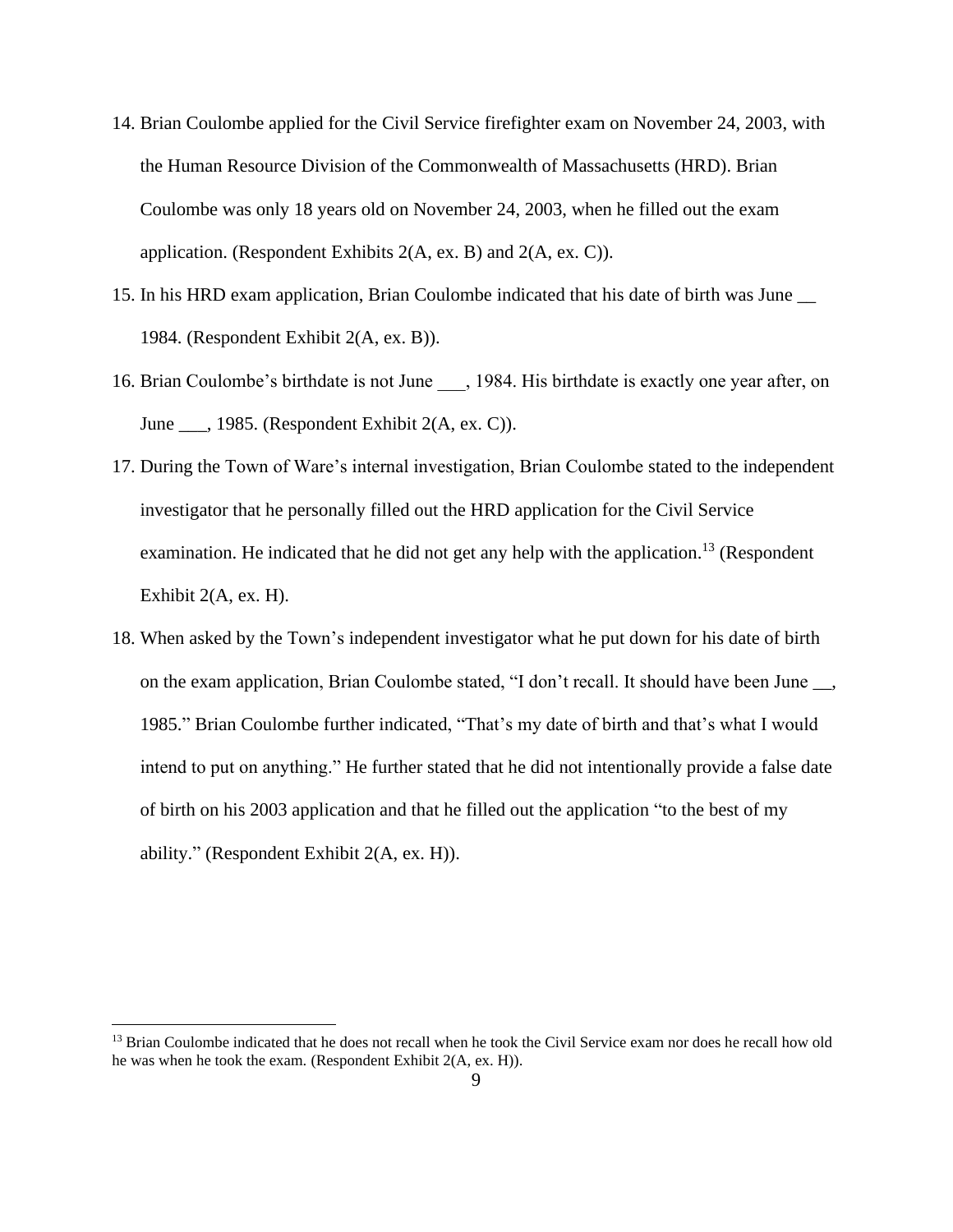- 19. During the Town of Ware's internal investigation, when Brian Coulombe was asked if his father knew he was taking the Civil Service exam, Brian stated, "of course." (Respondent Exhibit  $2(A, ex. H)$ ).
- 20. At the time Brian Coulombe applied for the Civil Service examination in November 2003, there were two (2) upcoming positions for firefighter available for original appointment. (Testimony of Thomas Coulombe; Respondent Exhibit 2(A, ex. C)).
- 21. The civil service entry level firefighter examination is held every two (2) years. An eligible list generated by HRD generally remains in effect for two years. (Testimony of Thomas Coulombe; Respondent Exhibit 2(A, ex. I).
- 22. When asked during the Town's internal investigation if he was *currently* aware of the statutory requirements in the state of Massachusetts to be eligible to take an exam to become a firefighter, Brian Coulombe indicated that he did not know how old a person has to be to become a firefighter in Massachusetts. When the investigator noted to Brian that he had been with the Ware Fire Department for almost fifteen (15) years and currently held the rank of Lieutenant, Brian Coulombe continued to maintain that he still did not know the minimum age requirement to take the exam stating, "I don't handle applications. That's above my pay grade." (Respondent Exhibit 2(A, ex. H)).
- 23. HRD has on file an Application Scanning Information sheet (ASI) for when Brian Coulombe took the entry level firefighter examination in 2004. Brian Coulombe was shown this document during his internal investigation by the Town's investigator. Brian Coulombe verified that his name, address, and phone number were all accurate. He indicated that the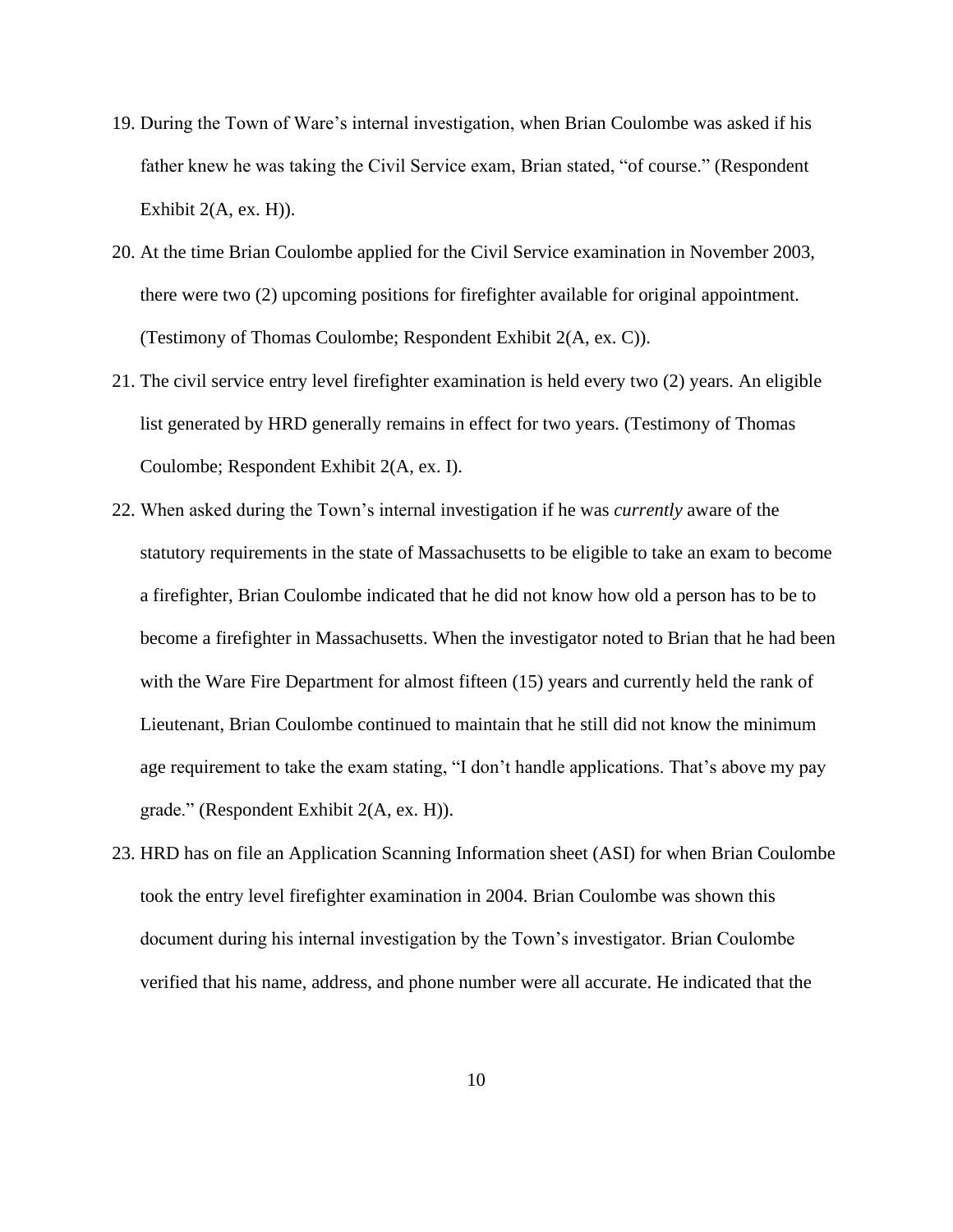date of birth was not accurate and that it was off by exactly one year. (Respondent Exhibits  $2(A, ex. B)$  and  $2(A, ex. H)$ ).

- 24. The Application Scanning Information document indicates that notice for the examination was sent to Brian Coulombe on March 31, 2004. The document also indicates that the exam date was April 24, 2004. Brian Coulombe, when asked by the investigator, stated that he had no reason to disagree with the information provided in the Application Scanning Information document. (Respondent Exhibits 2(A, ex. B) and 2(A, ex. H)).
- 25. The Application Scanning Information sheet further indicates that the 2004 exam was held at Duggan Junior High in Springfield, MA. Brian Coulombe told the Town's investigator that he does not recall the exact location but he does recall that he took the test at a school. (Respondent Exhibits 2(A, ex. B) and 2(A, ex. H)).
- 26. HRD has on file another Application Scanning Information document for when Brian Coulombe took the Lieutenant's Civil Service Exam in 2011. This 2011 ASI indicates that he entered his birthday as June  $\_\_$  1985 on the application, which is an accurate birthdate.<sup>14</sup> This second Application Scanning Information document, for the Lieutenant's civil service exam, has a different serial number for Brian Coulombe than the serial number that appears on the 2003 Application Scanning Information document, thereby signifying that Brian Coulombe

 $14$  Brian Coulombe has two (2) separate accounts with HRD. His first account had all of his demographic information, to include his social security number and a birthdate of June \_\_ 1984. The second HRD account has the same name and social security number as his first account established in 2003, but a birthday of June 1985. This second account was established in 2011 when he applied for the Lieutenant's Civil Service Promotional Exam. (Respondent Exhibit 2(A, ex. B)).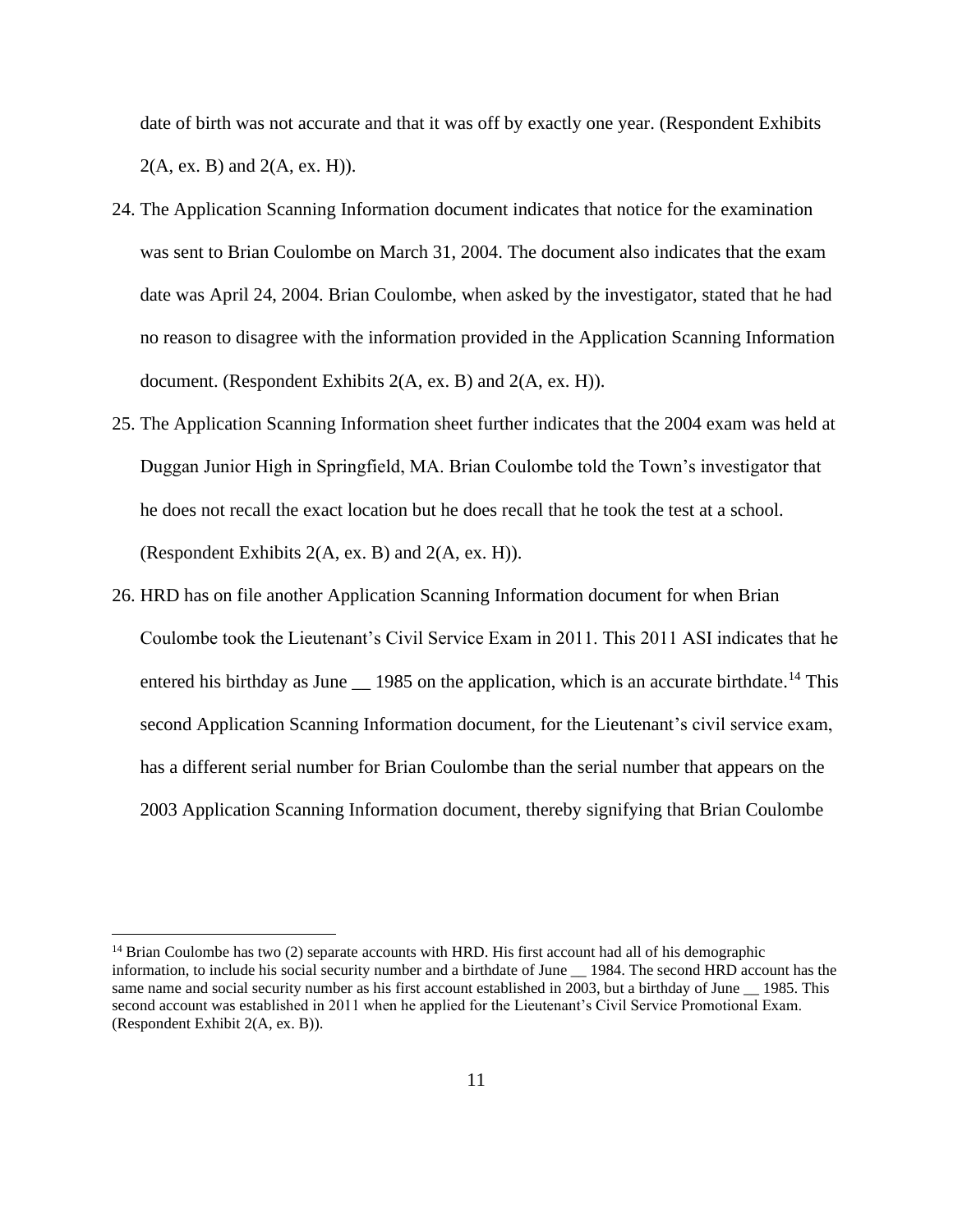has two (2) accounts with HRD's Civil Service division, presumably because of the two different birthdates on file. (Respondent Exhibits 2(A, ex. B) and 2(A, ex. H)).

- 27. Brian Coulombe passed the 2004 entry level firefighter civil service examination and was notified as much thereafter. (Respondent Exhibits 2(A, ex. B), 2(A, ex. C) and 2(A, ex. H); Testimony of Thomas Coulombe).
- 28. Thereafter, Brian Coulombe applied for a permanent position as a firefighter with the Ware Fire Department on January 24, 2005. (Testimony of Thomas Coulombe; Respondent Exhibit  $2(A, ex. C)$  and  $2(A, ex. H)$ ).
- 29. Brian Coulombe's mother, Kathleen, who had been the longtime Captain of the Call firefighters, filled out the Ware Fire Department application for him. Within that application, Brian Coulombe's date of birth is listed as June 1985. This is the correct date of birth, as confirmed by his birth certificate. Within that application, Thomas Coulombe, his father, crossed out some of the language on one page of the application and amended the language in his own handwriting. (Testimony of Kathleen Coulombe; Respondent Exhibit 2(A, ex. I, Bates Stamp 0221-0222)).
- 30. Specifically, Thomas Coulombe was asked by the investigator about a portion of Brian Coulombe's firefighter application (page 31) which requires the candidate to acknowledge certain items, including that there will be a CORI inquiry. The application, as written, references a "fire officer" position and that the "Police Chief" will conduct the CORI. On Brian Coulombe's application, those words are crossed out with "fire officer" replaced with the hand-written "firefighter / EMT" and "Police Chief" replaced with the hand-written "Fire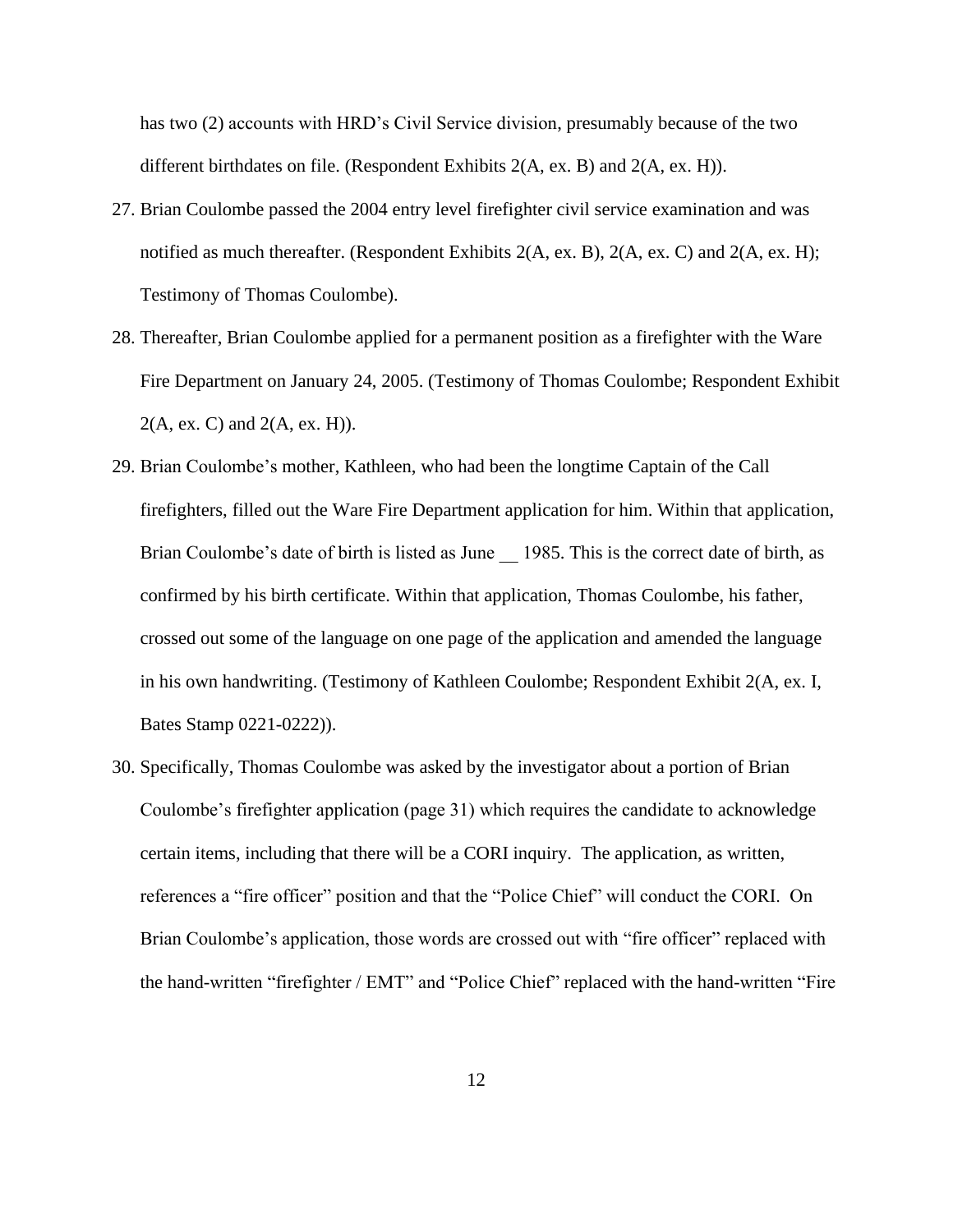Chief"". (Respondent Exhibit 2A, Bates Number 0065-0066). The exchange between the investigator and Thomas Coulombe was as follows:

| Investigator:    | I do have a question on  the application, in its cover there  there were |
|------------------|--------------------------------------------------------------------------|
|                  | some changes made to the application notice, it looks like               |
| Coulombe:        | Yeah, we stole, that's from the Police Department.                       |
| Daigle:          | You stole the notice requirement or the application?                     |
| Coulombe:        | The notice requirement.                                                  |
| Investigator:    | Who switched over the authority of the background investigation of       |
|                  | the Police to the Fire Chief?                                            |
| Coulombe:        | To do query?                                                             |
| Investigator:    | Yes.                                                                     |
| Coulombe:        | I did.                                                                   |
|                  | Investigator: Is this your handwriting?                                  |
| <b>Coulombe:</b> | Yes.                                                                     |
|                  | Investigator: You had reviewed this application?                         |
| <b>Coulombe:</b> | Yes.                                                                     |

(Respondent Exhibit 2(A, ex. I), Bates Stamp 0221-0222)

31. Because he was the Chief of the Department when his son applied for a firefighter position, Thomas Coulombe sought advice from town counsel regarding what his involvement should be in his son's candidacy. With the advice of counsel, Thomas Coulombe recused himself from the interview process and an outside panel of interviewers was utilized. Thomas Coulombe ultimately appointed his son to the position, since counsel advised him that he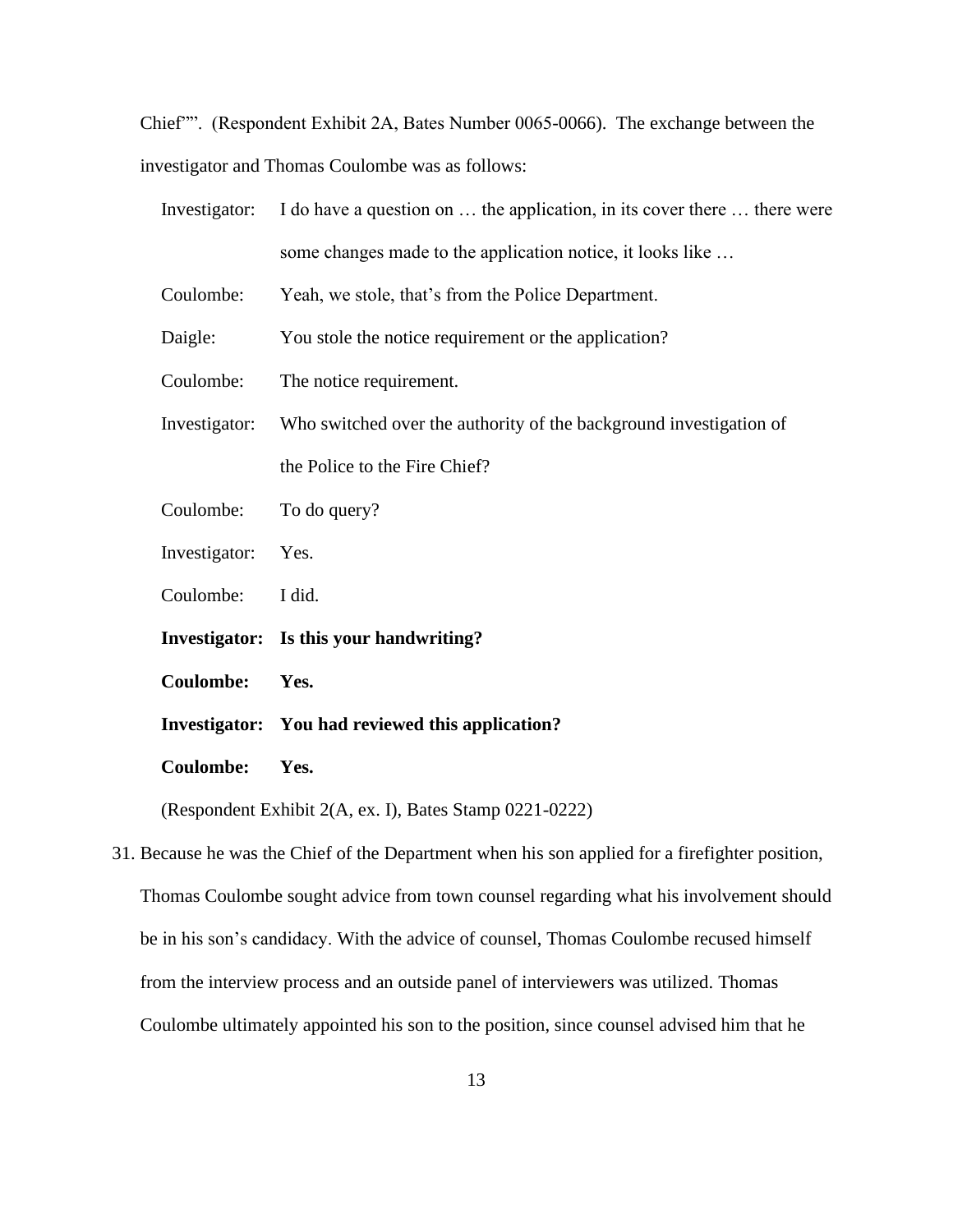could not abdicate his role as appointing authority.<sup>15</sup> (Respondent Exhibit 2(A, ex. C); Testimony of Thomas Coulombe).

- 32. As a result of the interview and after having passed the physical ability test (PAT), Brian Coulombe received an offer of employment from the Ware Fire Department. No background investigation was performed relative to his candidacy. On June 17, 2004, the Ware Fire Department submitted an authorization form to HRD upon appointment of Brian Coulombe and one other candidate to the position of firefighter. (Respondent Exhibit 2(A, ex. C); Testimony of Thomas Coulombe).
- 33. Later in his career, Brian Coulombe was promoted to lieutenant in 2013, after taking the examination three (3) times. There were no interviews for the lieutenant position. Lieutenant is the next rank higher than his original position of firefighter. (Respondent Exhibits 2(A, ex. B) and  $2(A, ex. C)$ ).
- 34. During the internal investigation by the Town's independent investigator, Thomas Coulombe was asked if he knew, as the Chief, what the age requirement is to take the Civil Service exam. Thomas Coulombe responded by saying that he knows that the age requirement is nineteen (19) years old *to be hired* for appointment as a firefighter. When the investigator cited M.G.L. c. 31, s. 58, which states that one must be 19 years old *by the last day to register for the test*, Thomas Coulombe said, "I would take your word for it." Thomas Coulombe went on to testify, "I don't worry about that end of it. My job is to request the list

<sup>&</sup>lt;sup>15</sup> During the internal investigation done by the Town, Brian Coulombe testified that he could not recall whether his father was the Chief of the Department when he was sworn in as a permanent firefighter in 2005. (Respondent Ex.  $2(A, ex. H)$ ).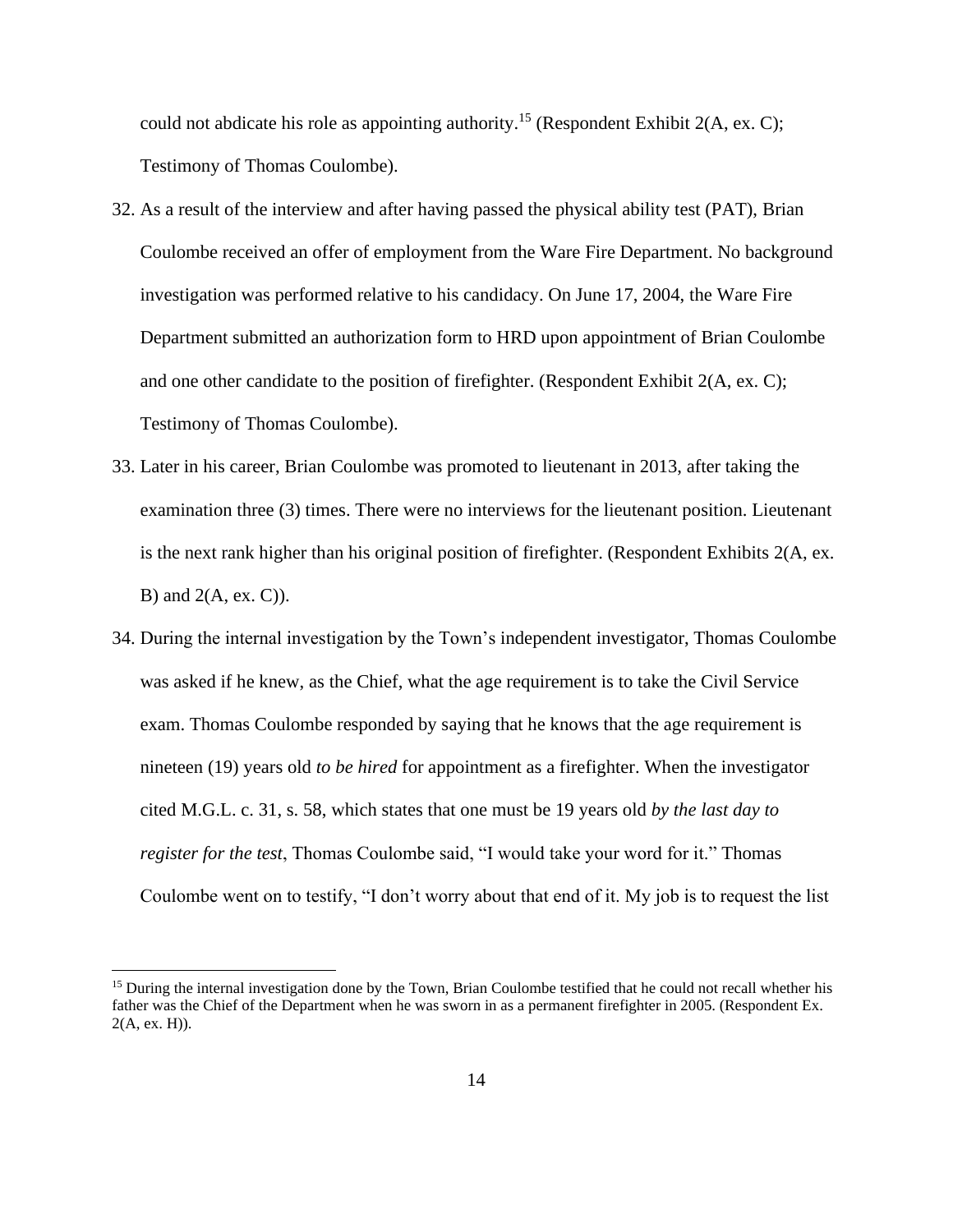from Civil Service. Civil Service's job is to send me a list of qualified individuals. I am guessing Civil Service did their job." (Respondent Exhibit 2(A, ex. I)).

- 35. Thomas Coulombe told the independent investigator for the Town that he did not know how old his son was when he took the Civil Service exam or when he took the exam. (Respondent Exhibit  $2(A, ex. (I)).$
- 36. During his testimony before the Commission, Thomas Coulombe testified that his son had initially gone to Greenfield Community College in the Fall of 2003, and when that did not work out, he wanted his son to get any job he could. He said that he knew his son was applying for firefighter positions in Longmeadow, Southbridge, Sturbridge, and Yarmouth. (Testimony of Thomas Coulombe).
- 37. Thomas Coulombe testified at the hearing of this appeal about his own entrée into firefighting. He indicated that when he first considered firefighting back in the 1980s, he worried that he would time out of the upper age limit to be eligible to become a firefighter. He testified that he "was very aware" of what the age limit was, noting that he was 32 years old at the time he first became a firefighter. Even though he was aware of an upper age limit, he testified that he "had no idea" about a minimum age requirement. Even after being a Chief for over 20 years, he claimed he was not aware of the minimum age limit to take the exam. (Testimony of Thomas Coulombe).
- 38. Thomas Coulombe confirmed that his son lived with him throughout high school, that he held an internship with the Ware Fire Department during high school (which he termed the Junior Firefighter's Program), that his son graduated high school on June 6, 2003, and that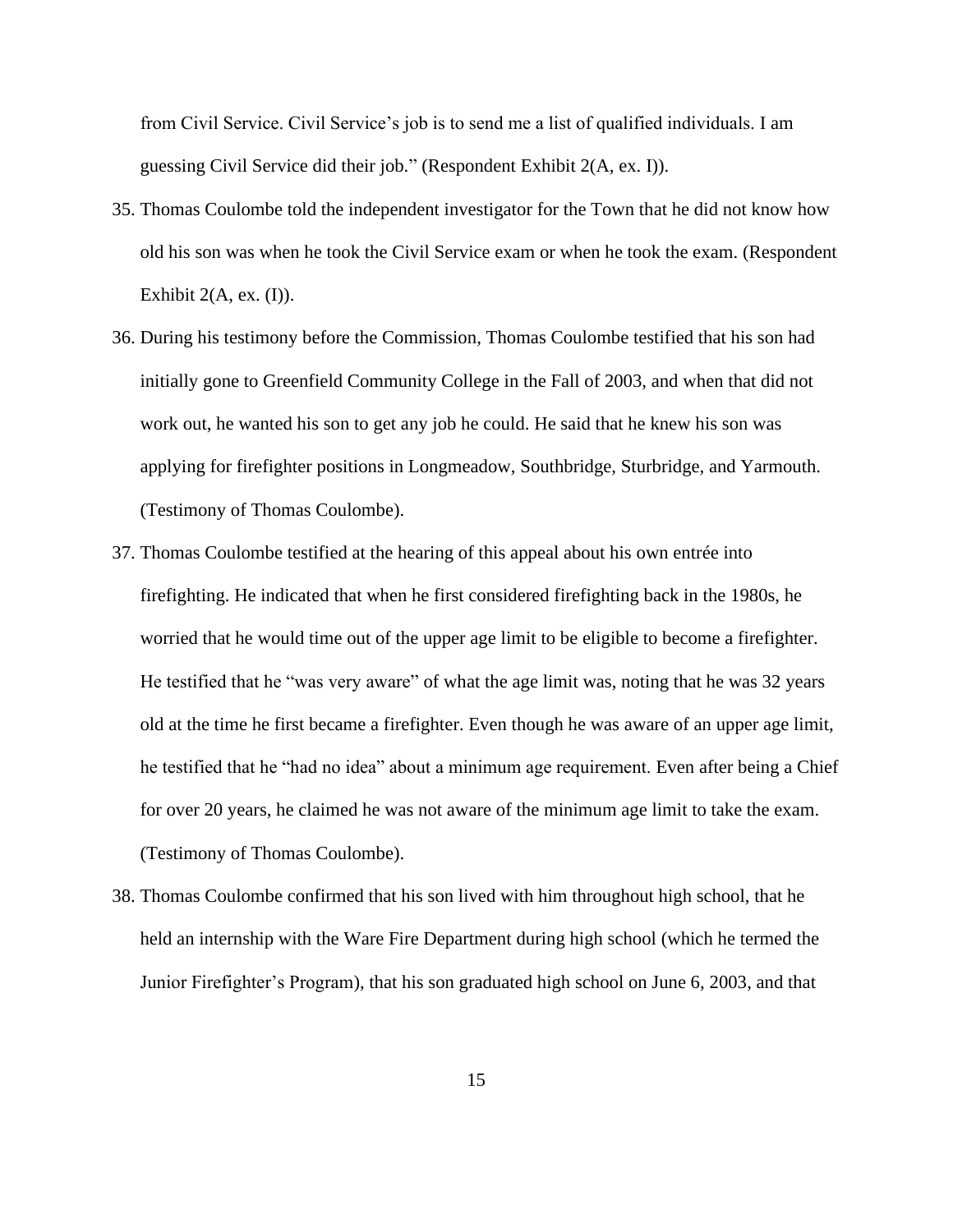his son attended the Recruit Fire Academy in February 2004.<sup>16</sup> (Testimony of Thomas Coulombe).

#### *Independent Investigator Hired By Town*

- 39. Stuart Beckley (Mr. Beckley) has been the Ware Town Manager for eight (8) years. Prior to that position, he had been the City Planner for the town of Easthampton, MA for twentythree (23) years and has also served twice as their Acting Town Administrator. His current position as Town Manager in Ware involves many human resource duties, to include, among other things, hiring within the town and negotiating with bargaining units. As the Town Manager, Mr. Beckley is the Fire Chief's day-to-day boss. The Board of Selectmen has the hiring/firing authority and the authority to discipline the Fire Chief. (Testimony of Beckley).
- 40. The role of the Ware Board of Selectmen is to supervise the Town Manager and set policies for the Town. The Board of Selectmen (Board) is comprised of five (5) elected members. The Board serves as the Appointing Authority for the Fire Chief, both under G.L. c. 48, § 42 and the Town Charter. Members of the Board included John Carroll, Alan Whitney, Keith Kruckas, Tracy Opalinski, and Nancy Talbot. (Testimony of Beckley; Appellant's Exhibit 4).
- 41. In the summer of 2018, Mr. Beckley was notified by a recently elected Selectman, Keith Kruckas, that there was a concern, based on rumors,  $17$  that Brian Coulombe had not been

<sup>&</sup>lt;sup>16</sup> Thomas Coulombe indicated in his interview with the Town's independent investigator that he was "pretty sure" his son lived at home when he took the Civil Service exam. He further indicated that he does not remember talking to his son about the test. Thomas Coulombe recalls that, at that time in his son's life, he was telling him to get "any freaking job he could." Thomas Coulombe does not recall seeing a notice that his son passed the test but that his son "probably told me he passed" the test. (Respondent Exhibit 2(I)).

 $17$  Selectman Kruckas had been told of the allegation by at least two (2) named sources in the Department, former firefighters Meegan and Danitis.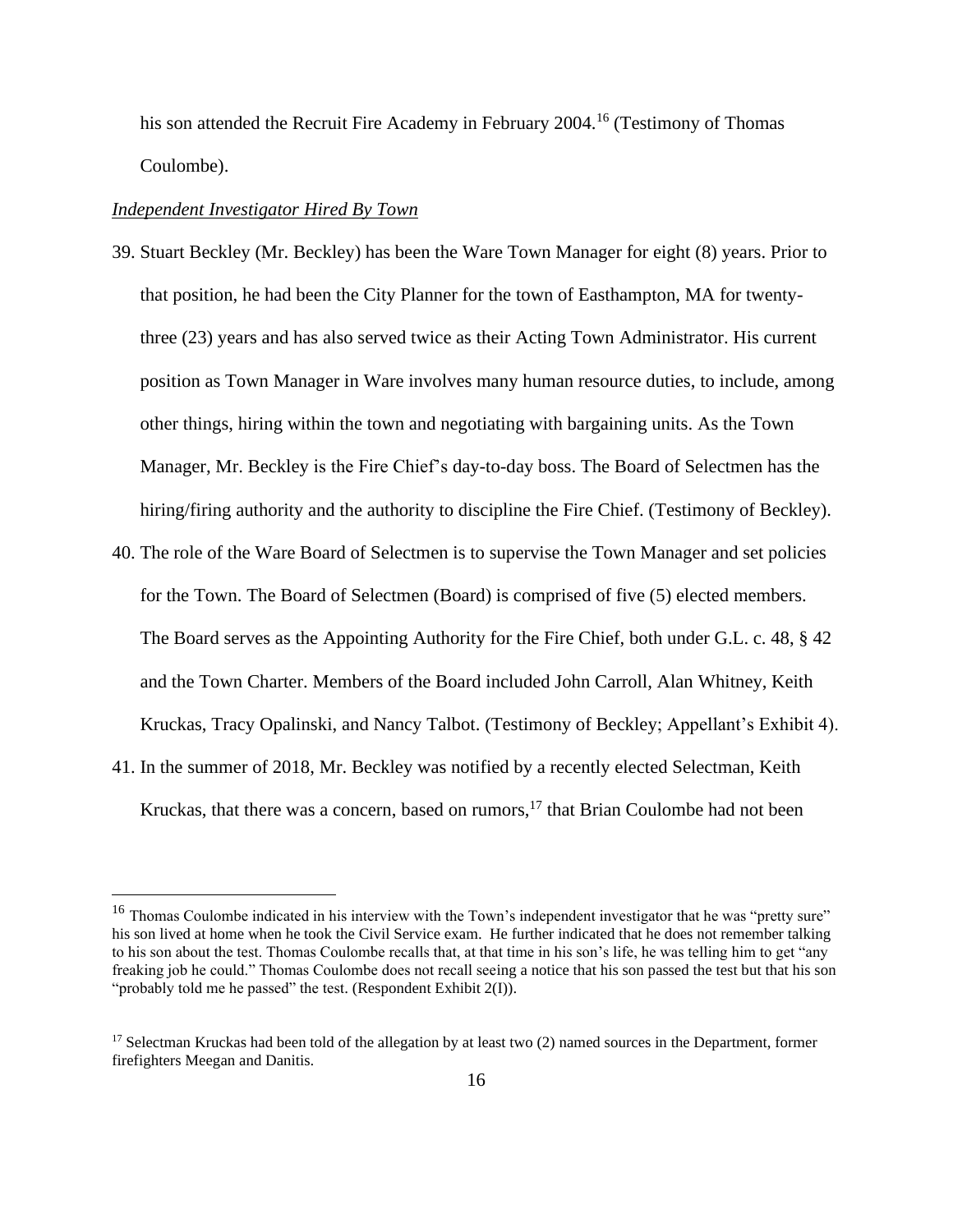eligible to take the Civil Service examination for entry level firefighter when he did in 2004 because he was not nineteen (19) years old at all relevant times, as required under MA law.<sup>18</sup> (Testimony of Beckley).

- 42. Upon receipt of this information from Selectman Kruckas, Mr. Beckley contacted HRD to ascertain whether HRD had any information relative to the allegation. HRD provided Mr. Beckley copies of the Application Scanning Information document which indicated that Mr. Coulombe provided a June \_\_ 1984 birthday for the April 24, 2004 examination. This was an incorrect birthdate. (Testimony of Beckley; Respondent's Exhibit 2(A, ex. B)).
- 43. In or around February 2019, the Board of Selectmen authorized the Town of Ware to hire an outside investigative agency, the Daigle Law Group (DLG), to investigate whether Brian Coulombe and/or his father, Thomas Coulombe, were involved in any misconduct relative to Brian's original appointment to the position of entry level firefighter. (Testimony of Beckley; Testimony of Daigle).
- 44. Eric Daigle testified at the hearing of this appeal. He is the principal of Daigle Law Group, LLC, formed in 2010. Mr. Daigle holds a juris doctor degree from Quinnipiac University. Prior to becoming an attorney, Mr. Daigle had been a military police officer and a Connecticut State Trooper. From 1992-2002, he spent six (6) years in the Major Crime Unit for the CT State Police, investigating high level homicide cases. His company is based out of Connecticut, and it primarily conducts workplace investigations. In his capacity as a workplace investigator, he is a fact finder and makes conclusions as to whether violations

<sup>&</sup>lt;sup>18</sup> Mr. Beckley understood that a contact at the fire station reported this to Selectman Keith Kruckas. Selectman Kruckas gave no opinion to Mr. Beckley, at that time, about any suspicion of involvement by Thomas Coulombe. Mr. Beckley indicated that, over time, opinion grew within the Board (except Selectman Nancy Talbot) that Thomas Coulombe was likely involved due to "common sense he'd known the date." (Testimony of Beckley).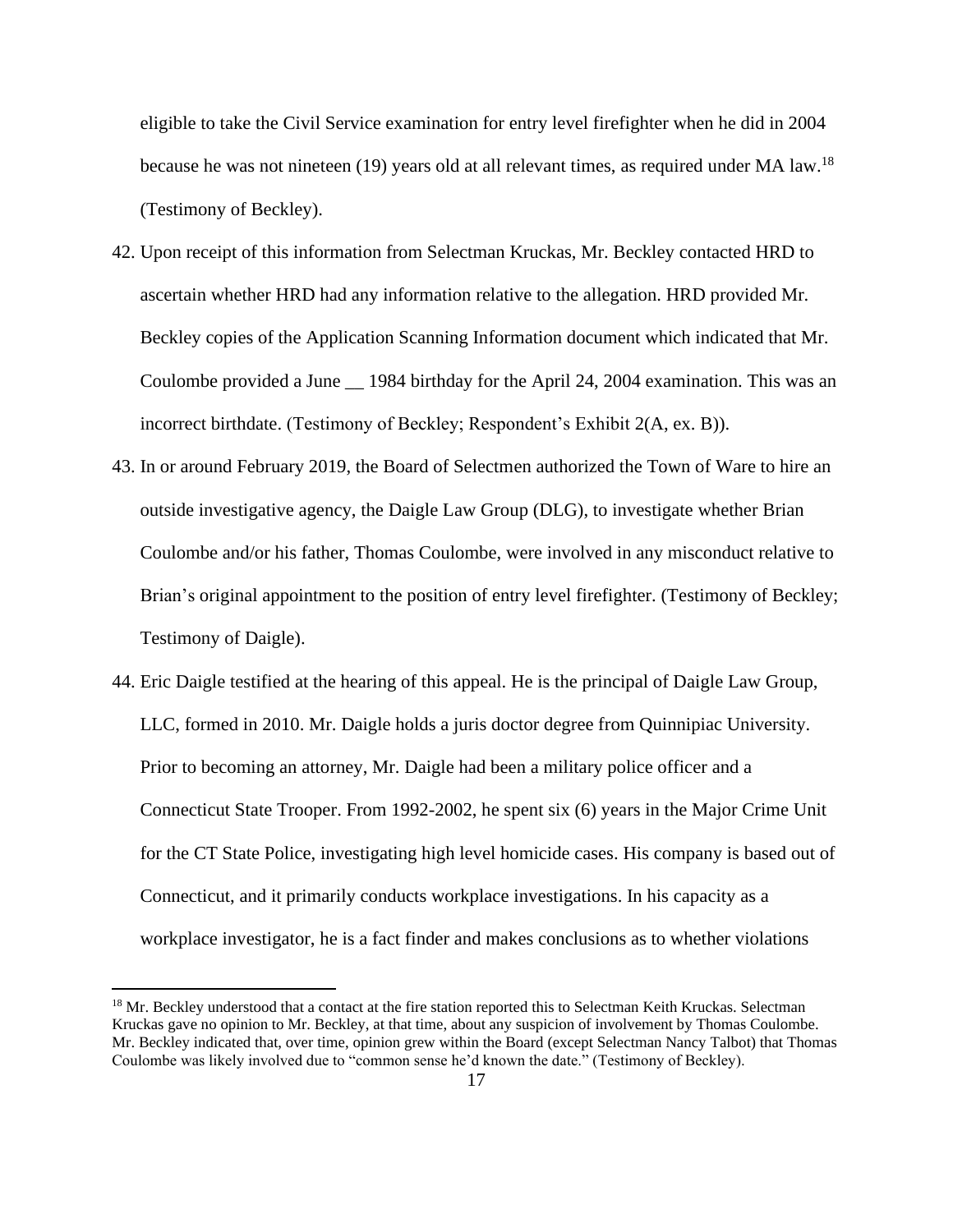occurred. He did not provide legal advice to the Town, as he was not hired for that role. (Testimony of Daigle).

- 45. The Board decided to place Thomas Coulombe on paid leave during the workplace investigation, on the advice of some of the investigators the board interviewed,<sup>19</sup> including Mr. Daigle. By putting Mr. Coulombe on paid leave, he would not have access to records of the Department during the pendency of the investigation. (Testimony of Kruckas; Testimony of Carroll; Testimony of Beckley).
- 46. On or about February 20, 2019, Selectman John Carroll and Town Manager Beckley met with Thomas Coulombe to notify him that he was being placed on administrative leave and to provide a letter detailing the parameters of the leave. (Testimony of Beckley; Testimony of Carroll). The letter directed him, among other things, "to stay away from the Fire Department" while on leave without permission. (Respondent Exhibit 2(C). Police Chief Shawn Crevier was also present at that meeting so that he could drive Mr. Coulombe home from the Department. (Testimony of Beckley and Chief Crevier).
- 47. Mr. Daigle indicated that he was not hired to render the Town's findings, noting that his past investigations clear people at times and, at other times, find people who did something wrong. He explained that, typically, when an investigation is commenced, people are highly emotional and giving opinions. "Opinions don't mean anything to me," stated Mr. Daigle.<sup>20</sup> (Testimony of Daigle).

 $19$  Several potential investigators were interviewed by members of the Board. The Board ultimately decided to hire the Daigle Law Group. (Testimony of Beckley, Carroll, Kruckas, Opalinski).

 $^{20}$  Mr. Daigle testified that he typically has 4-8 cases per year, a percentage of which he has found no-wrongdoing. He gave recent examples where he found no-wrongdoing. (Testimony of Daigle).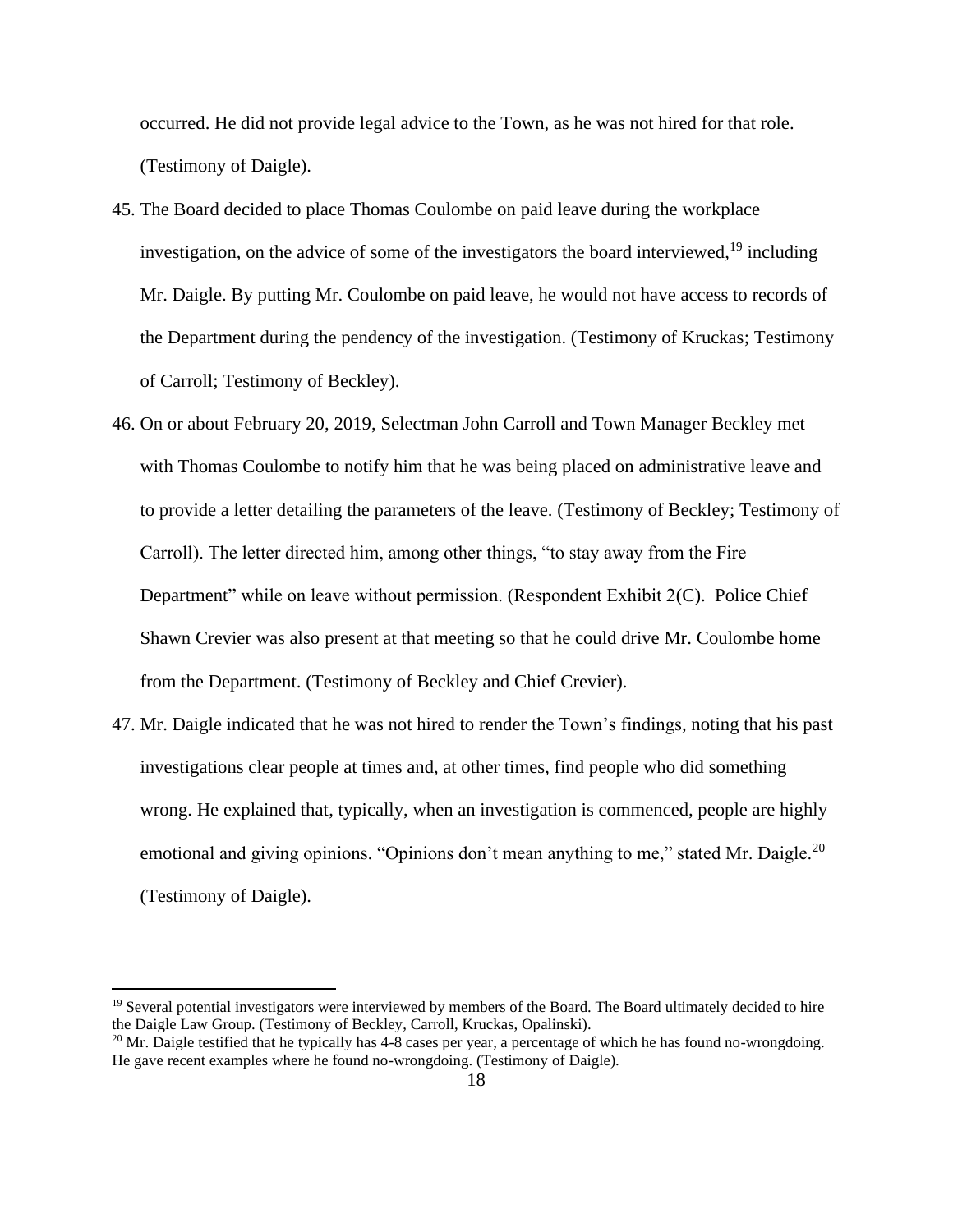- 48. Mr. Daigle explained that, throughout the course of his investigation, he concluded that some of the Board members harbored ill will toward Thomas Coulombe, specifically Selectman Keith Kruckas.<sup>21</sup> Mr. Daigle noted that Mr. Kruckas was passionate about the situation. Mr. Kruckas called Mr. Daigle on two occasions. In a call, Mr. Kruckas would bring up details to him that were outside the scope of the agreed upon investigation. Mr. Daigle noted that Mr. Kruckas' calls regarding issues outside the scope were inappropriate and that this "is not how we do business." He said the calls did not last long and noted that any conversations would need to be recorded.<sup>22</sup> (Testimony of Daigle).
- 49. As part of this investigation, Charles Reynolds, an associate of the Daigle Law Group, interviewed Ware Deputy Fire Chief Edward Wloch on March 14, 2019. Deputy Chief Wloch has been employed by the Ware Fire Department since 1989, and full time since 1996. When asked if he was aware of the issue surrounding the allegation that Brian Coulombe may have falsified his age, Wloch stated that it is "probably the worst kept secret in the Town of Ware." According to Mr. Wloch, "everybody assumed he had some sort of waiver…" When asked further how anyone came to know about the issue of date of birth specifically, Deputy Chief Wloch responded that "the kid bragged about it to everybody… 'Oh my dad's got pull. He knows what he's doing.'" <sup>23</sup> (Respondent Exhibit 12).

<sup>&</sup>lt;sup>21</sup> Selectman Carroll testified that he assumed Mr. Coulombe knew about Brian Coulombe's actions relative to the incorrect birthdate on the exam application. He was asked when he formed this assumption and Selectman Carrol indicated that he formed this assumption when Selectman Kruckas told him about the rumors in 2018. Selectman Carroll testified that he "had his suspicions" and then the "Daigle report supported my suspicions." (Testimony of Carroll).

<sup>&</sup>lt;sup>22</sup> Selectman Alan Whitney testified that "we knew we needed a third party" to investigate the matter at hand and the investigation needed to be "exhaustive – to prove or disprove it." He indicated that there were a lot of rumors flying around and that he was pushing for all of the information to come out to put the rumors to bed and move on. (Testimony of Whitney).

<sup>&</sup>lt;sup>23</sup> Deputy Wloch testified that he assumed the waiver rumor was legitimate because the Town sought and obtained special legislation in 1999 to permit Deputy Wloch to be certified for appointment as a firefighter in Ware because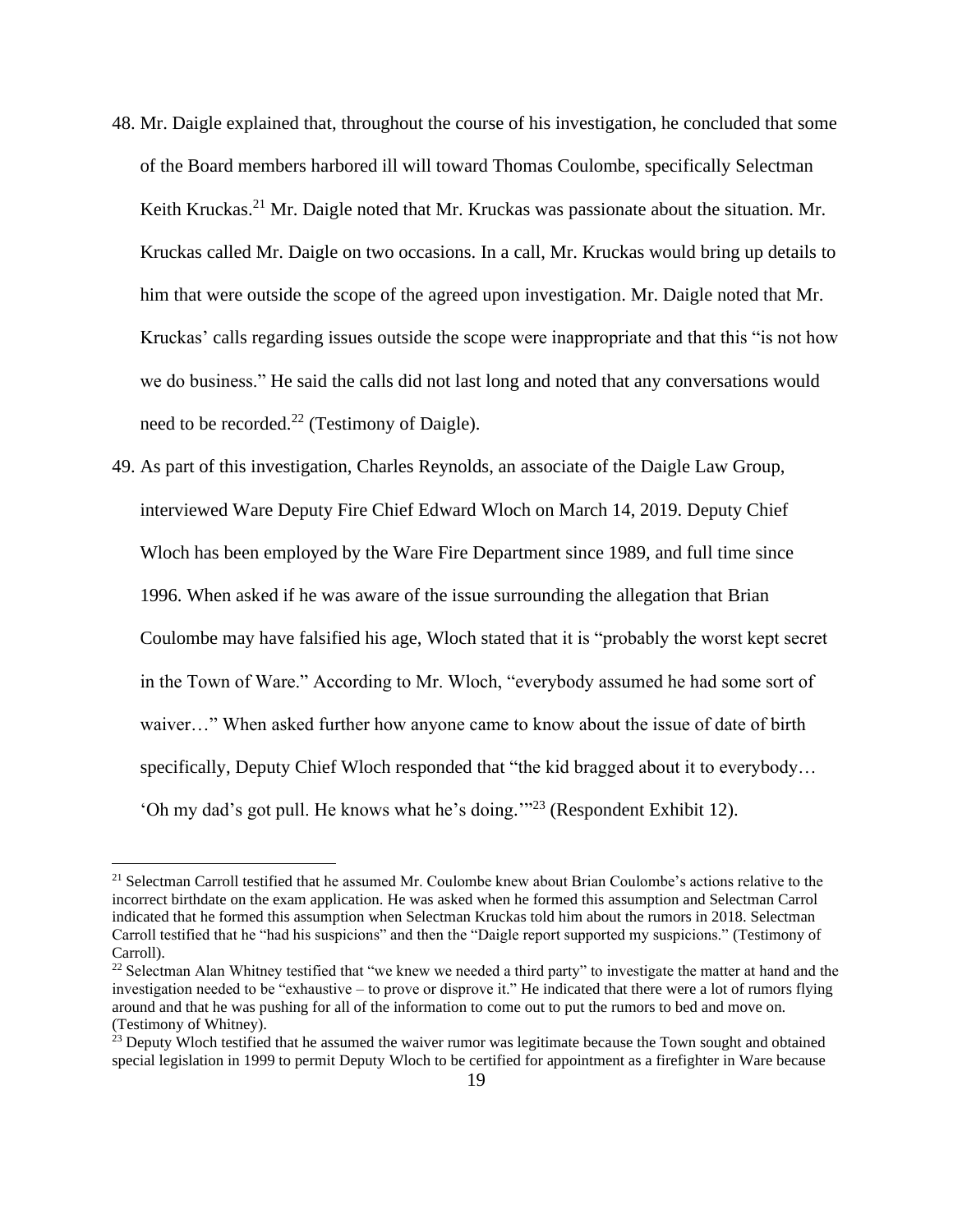- 50. Mr. Beckley provided Mr. Daigle with Brian Coulombe's birth certificate, the Application Information Scanning documents he had obtained from the HRD, Brian Coulombe's personnel records, and the policies of the Ware Fire Department. The policies he obtained from Mr. Beckley included a manual that contained a Code of Ethics. The Code of Ethics stated that "I will conduct both my personal and professional lives so as to inspire the confidence of the public." (Testimony of Daigle; Respondent Exhibit 2(A)).
- 51. Mr. Daigle also contacted HRD for any additional information they might have about Brian Coulombe's Civil Service record. HRD provided Mr. Daigle with copies of computer printouts that showed Brian Coulombe's Individual Municipal Employment History Record and exam scores on Civil Service Exams, but HRD indicated that they did not have any further records involving Brian Coulombe's appointments and promotions. (Testimony of Daigle; Respondent Exhibit 2(A, ex. B); Commission Exhibits 1, 2).
- 52. Additionally, the Daigle Law Group conducted six (6) interviews, including Thomas Coulombe, Brian Coulombe, Selectman Keith Kruckas, Selectman John Carroll, Town Manager Stuart Beckley, and Deputy Chief Edward Wloch. The independent investigator found the following facts:
	- Brian Coulombe applied for the original Civil Service examination on November 24, 2003 and took the exam on April 24, 2004.
	- On April 24, 2004, the date of the exam, Brian Coulombe was not 19 years old.
	- On April 24, 2004, at the age of 18, the Appellant took and passed the civil service examination to become eligible for appointment as firefighter.
	- The HRD ASI document, with a scan date of "2003-11-24," cites the Appellant's date of birth as "6-\_\_-84" which is not his correct date of birth. The correct date of birth is June \_\_ 1985.

he exceeded the maximum age requirement. (Testimony of Wloch; Chapter 460 of Acts of 1998). No waiver was ever found to be obtained for Brian Coulombe. (Testimony of Daigle; Testimony of Thomas Coulombe).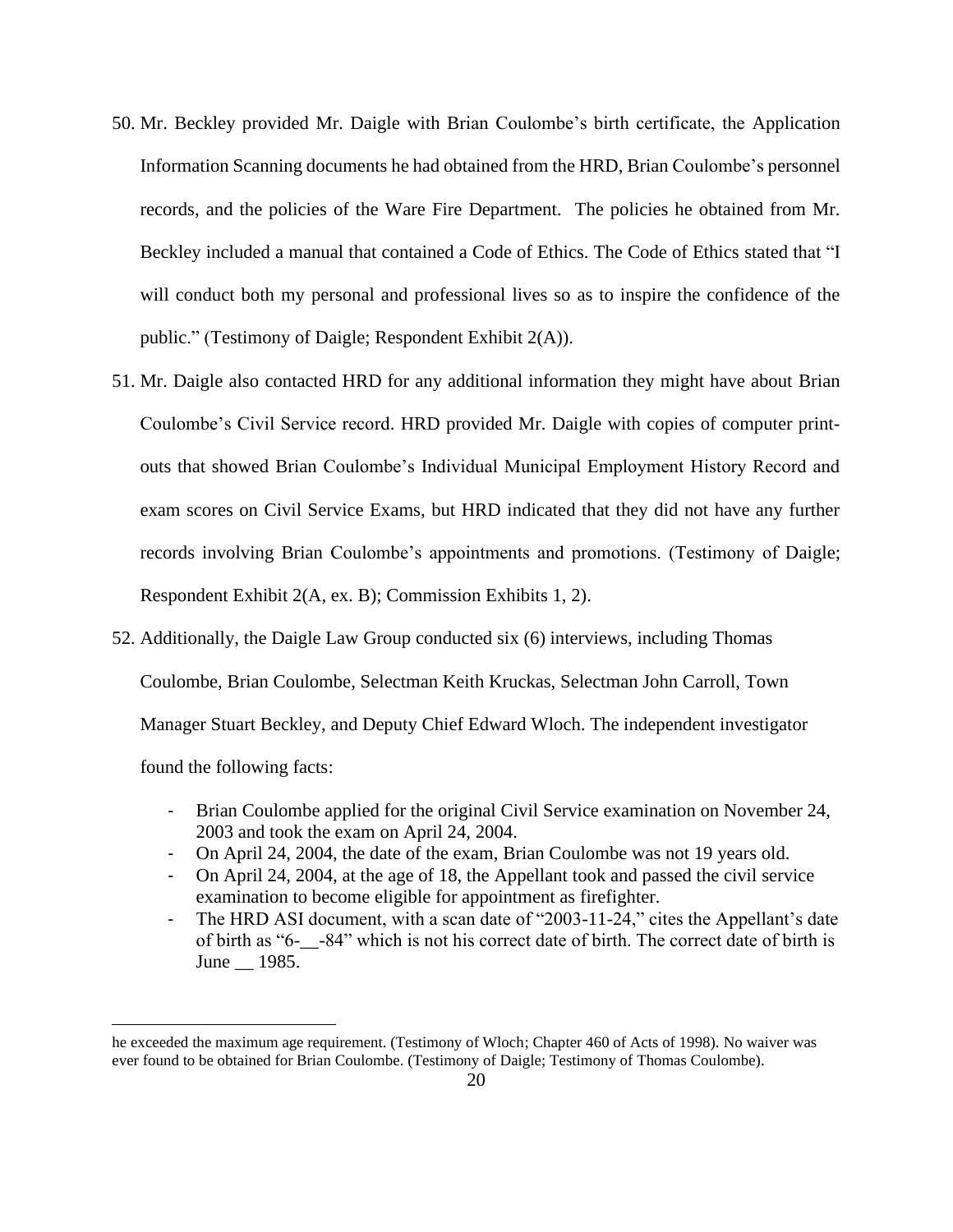- On April 28, 2005, Mr. Coulombe was one of two individuals appointed as a firefighter to work for the Town.
- Thomas Coulombe was the Department Chief from 2001 or 2002 and was the Chief at the time of Mr. Coulombe's appointment in 2005.

(Respondent Exhibit 2(A)).

- 53. Mr. Daigle observed that Brian Coulombe had a strong personality and that he was clearly not happy to be interviewed. When he showed Brian Coulombe the HRD's Application Scanning Information report for the April 24, 2004-Civil Service examination, Mr. Daigle noticed Brian's demeanor "dramatically changed," most especially when Mr. Daigle showed Brian the date of birth on the document. Brian Coulombe quickly asked for a break to consult with his attorney. Following this, Mr. Coulombe appeared "deflated." Once shown the Application Scanning Information document, Brian Coulombe's body language changed, which impacted Mr. Daigle's evaluation of Brian Coulombe's credibility.<sup>24</sup> (Testimony of Daigle; Respondent Exhibit 2(H)).
- 54. The Daigle investigative report concluded that there was sufficient evidence that Brian Coulombe, the son, was (1) untruthful in his interview with Mr. Daigle during the workplace investigation and also concluded (2) that he violated the Ware Fire Department's Code of Ethics because there was sufficient evidence that he provided a false date of birth in his application which enabled him to take the 2004 exam at the age of 18, in violation of the civil service law. (Testimony of Daigle; Respondent Exhibit 2(A)).

 $24$  Mr. Daigle testified that he looks at a witness' confidence level, their defiance level, sarcasm, non-genuine answers, the way the witness holds himself in the chair, etc., when trying to form an opinion as to a witness' credibility. (Testimony of Daigle).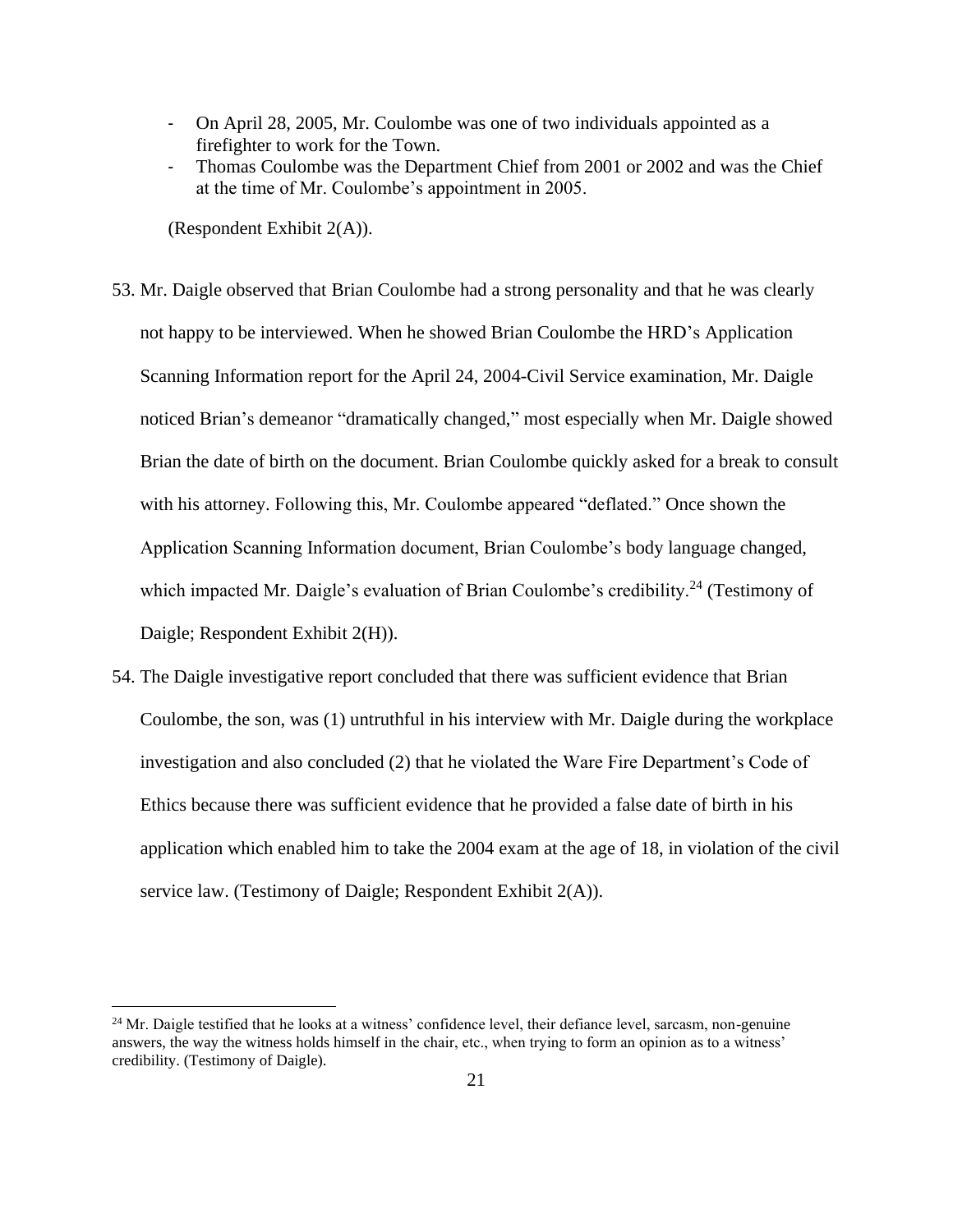- 55. Mr. Daigle concluded that Thomas Coulombe violated the Code of Ethics/Canons of Fire Ethics – Section 4. Specifically, section 4 states" "*I will conduct both my personal and professional lives so as to inspire the confidence of the public."* (Testimony of Daigle; Respondent Exhibit 2A).
- 56. Mr. Daigle noted that Thomas Coulombe's claims of ignorance were troublesome and the facts and evidence could cause a reasonable person to believe Thomas Coulombe was not being truthful when he claimed he did not know that 19 years old was the required age to apply to take the exam and that he did not know Brian's age at the time of the exam, especially because of his detailed knowledge of other aspects of the Civil Service laws and Brian's statement that his father knew he was taking the exam. (Testimony of Daigle; Respondent Exhibit 2A).
- 57. Mr. Daigle expected more from a Chief with over thirty (30) years of firefighting experience, that most people who want to do that job know the requirements, and that this information should be in his wheelhouse of knowledge. Mr. Daigle was particularly taken aback by the Chief's attitude of "I didn't know then, and I don't know now." (Testimony of Daigle).
- 58. Mr. Daigle concluded that, as a "strong chief," one has a responsibility to know the state laws regarding firefighter employment and either knew or should have known that an applicant needed to be 19 years old to apply for and take the exam. He explained that Thomas Coulombe would have known his son's age, that Thomas Coulombe did know that the firefighter's exam was only held every two years and would have known what openings would be coming up in the Department because he was the Fire Chief. (Testimony of Daigle; Respondent Exhibit 2(A)).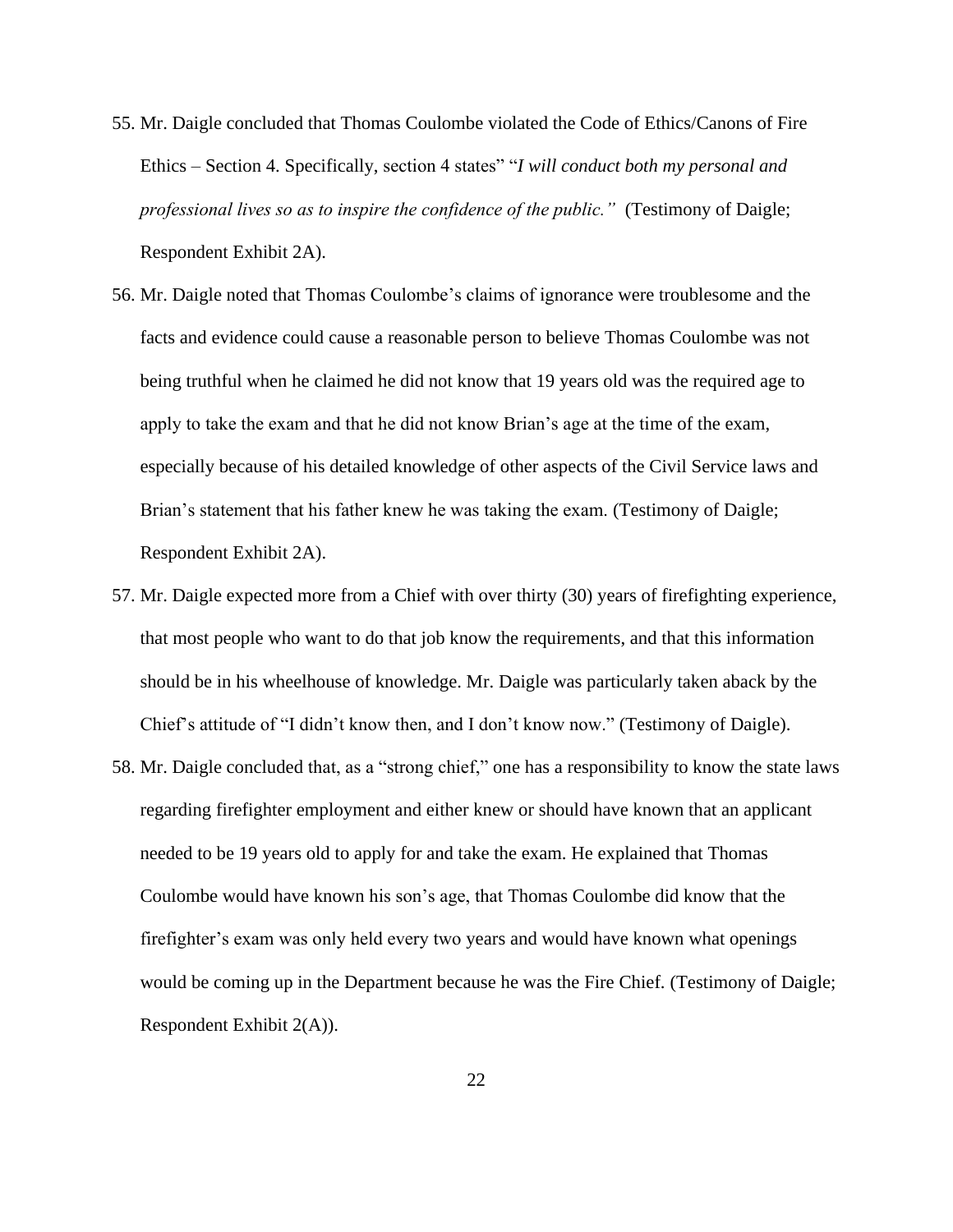- 59. Mr. Daigle concluded that it was reasonable to believe that Thomas Coulombe knew or should have known of the legal age requirement to take the exam and his failure to protect the Town did not inspire confidence in the public, in contravention of the Code of Ethics. (Testimony of Daigle; Respondent Exhibit 2(A)).
- 60. Lastly, Daigle notes in his report, "After spending 30 years in the fire service, it is not credible for a Chief of a Massachusetts Fire Department, who is heavily involved in several Massachusetts Fire Chiefs Associations,<sup>25</sup> to state that he did not know when the Civil Service examination took place in 2004; that he was unaware that his son took the examination in 2004; or that he did not know his son was under the age of 19 at the time of the examination in violation of Civil Service requirements. (Testimony of Daigle; Respondent Exhibit 2(A)).
- 61. According to Thomas Coulombe, the Ware Fire Department has Standard Operating Guidelines which govern operations at the Department and that his rules in the Fire Department were that "you better have common sense and do the right thing." He said he did not "put these rules down in writing because the Union would grieve it and if they grieved it, they usually lost and I was happy living in that world." Mr. Coulombe agreed that people should be disciplined for lying, which he agreed is unacceptable, insubordination, selfdealing, and nepotism (if you can prove the nepotism, he stated). He agreed that firefighters

<sup>&</sup>lt;sup>25</sup> At the time of his August 6, 2019 interview with Mr. Daigle, Thomas Coulombe had been a member of the New England Fire Chiefs Association for 5 years, as its Secretary/ Treasurer, he had been a member of the Western Massachusetts Fire Chief Association as its Treasurer for 8 years, and also the Treasurer of the Hampshire County Fire Chiefs Association for 8 years. (Respondent Exhibit 2(A, ex. I)).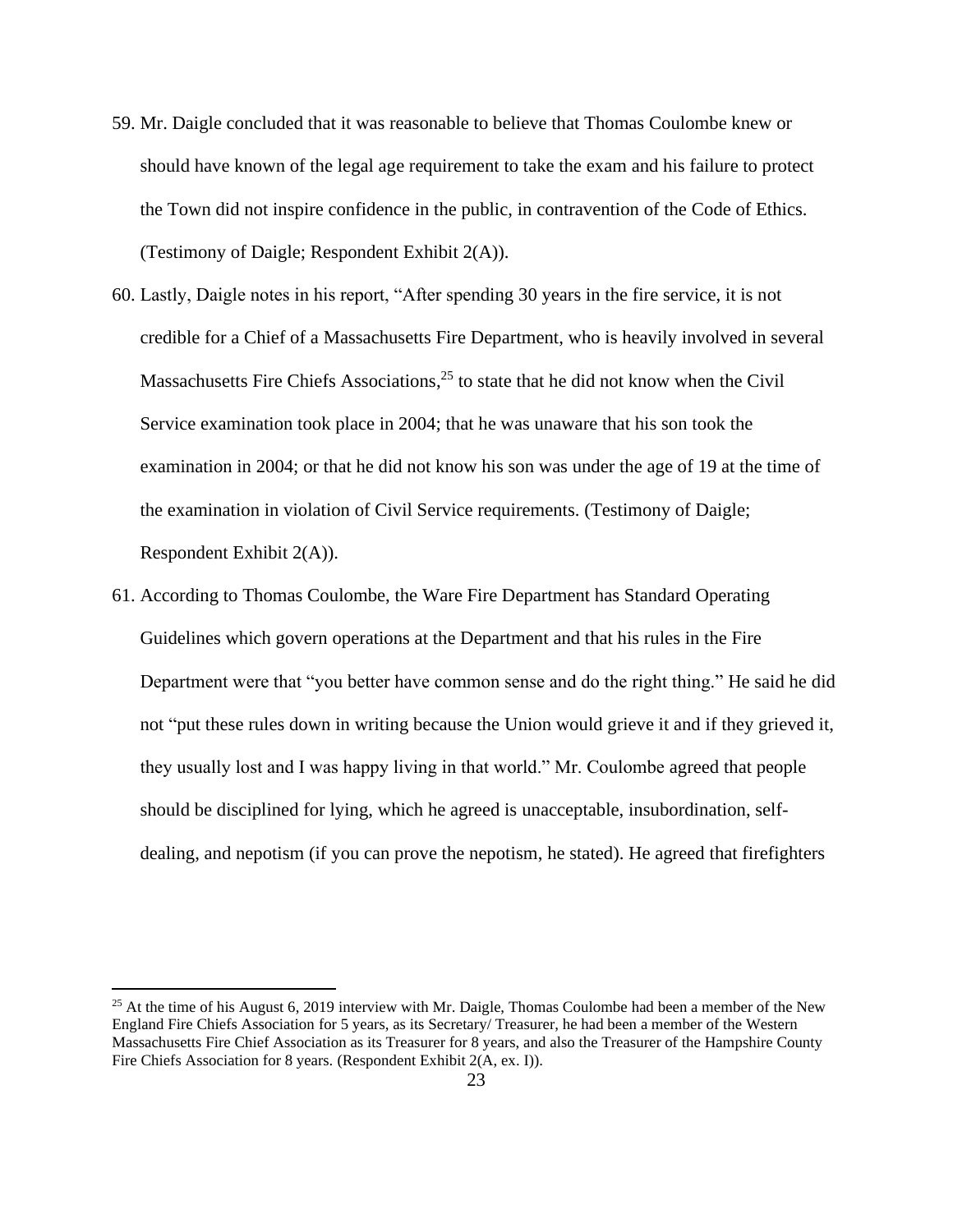are held to a higher standard as public sector employees and agreed that he should be held to that same standard. $26$  (Testimony of Thomas Coulombe).

62. On or about September 8, 2019, Mr. Daigle submitted his findings to the Board of Selectman. (Testimony of Daigle).

### *Maintenance of Fire Equipment*

- 63. The purpose of Self-Contained Breathing Apparatus (SCBA) equipment in the fire service is to provide airway protection to firefighters during fire suppression activities. The air compressor is a critical component of the SCBA system, which takes in air from the outside and cleans it through a series of filters to fill SCBA canisters that supply clean breathable air to the firefighters. Although the compressor fills empty bottles that need to be refilled during an active fire incident, the compressor also automatically kicks in and fills bottles that are running low when they are not in use. (Testimony of Wloch; Testimony of Mottor).
- 64. Self-Contained Breathing Apparatus (SCBA) systems, ladders, and hoses are all key lifesaving equipment for firefighters involved in fire suppression activities. (Testimony of Thomas Coulombe; Testimony of Beckley; Testimony of Edgars; Testimony of Whitney; Testimony of Carroll; Testimony of McDonald; Testimony of Mottor). The issue of maintenance of life saving equipment was a key concern for Selectman Alan Whitney, much more so than equipment such as the a/c unit or the boiler. (Testimony of Whitney).

<sup>&</sup>lt;sup>26</sup> Additionally, the Ware Fired Department has a policy in its "Rules and Regulations" that prohibits: conduct unbecoming… that tends to lower the service in the estimation of the public; conduct prejudicial to good order and discipline; immoral conduct; and disobeying a direct order. (Appellant's Exhibit 7).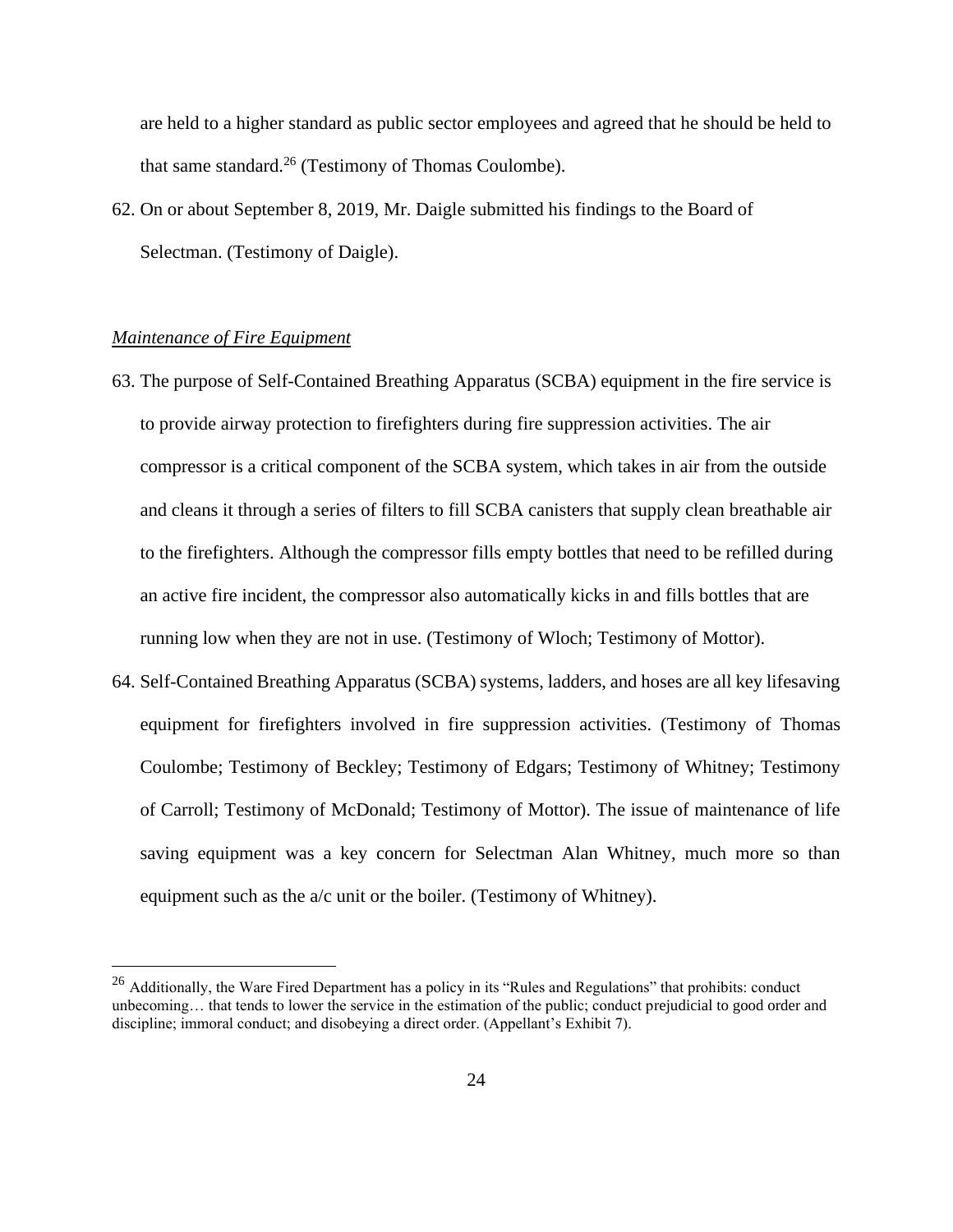- 65. The National Fire Protection Association (NFPA) promulgates standards for the maintenance and testing of this lifesaving equipment. (Testimony of Thomas Coulombe; Testimony of Mottor; and Testimony of McDonald).
- 66. Under NFPA standards, ladders and hoses that are in service should be tested annually. Air flow testing and regular maintenance on SCBA compressed air systems should be performed at least annually. (Testimony of Wloch; Testimony of Thomas Coulombe; Testimony of Mottor; Testimony of McDonald; Testimony of Edgar).
- 67. While budget constraints or the lack of equipment might limit a Department's ability to check all hoses or all ladders every year, it is important to try to meet these NFPA standards. (Testimony of Mottor; Testimony of McDonald). Fire Chief David Mottor explained that with new equipment, he might skip air flow testing for a year but he would test annually with old equipment. (Testimony of Mottor). Due to budget constraints, Chief McDonald tests half of the hoses in his Department every year. (Testimony of McDonald).
- 68. During his pre-deprivation hearing before the local appointing authority, Thomas Coulombe acknowledged that only 20 to 25 out of 400 hoses were tested annually.<sup>27</sup> (Appellant Exhibit 1; Respondent Exhibit 6). He attributed this to budget constraints and the refusal of the employees he managed to perform the testing. (Testimony of Thomas Coulombe; Respondent Exhibit 6; Appellant Exhibit 1).
- 69. Thomas Coulombe was aware that the SCBA equipment was reaching the end of its useful life, as the lifespan indicated by the manufacturer had passed. (Testimony of Thomas Coulombe;

 $27$  At the appeal hearing before the Commission, Mr. Coulombe testified that he grossly understated the amount of hoses that were actually tested. (Testimony of Thomas Coulombe).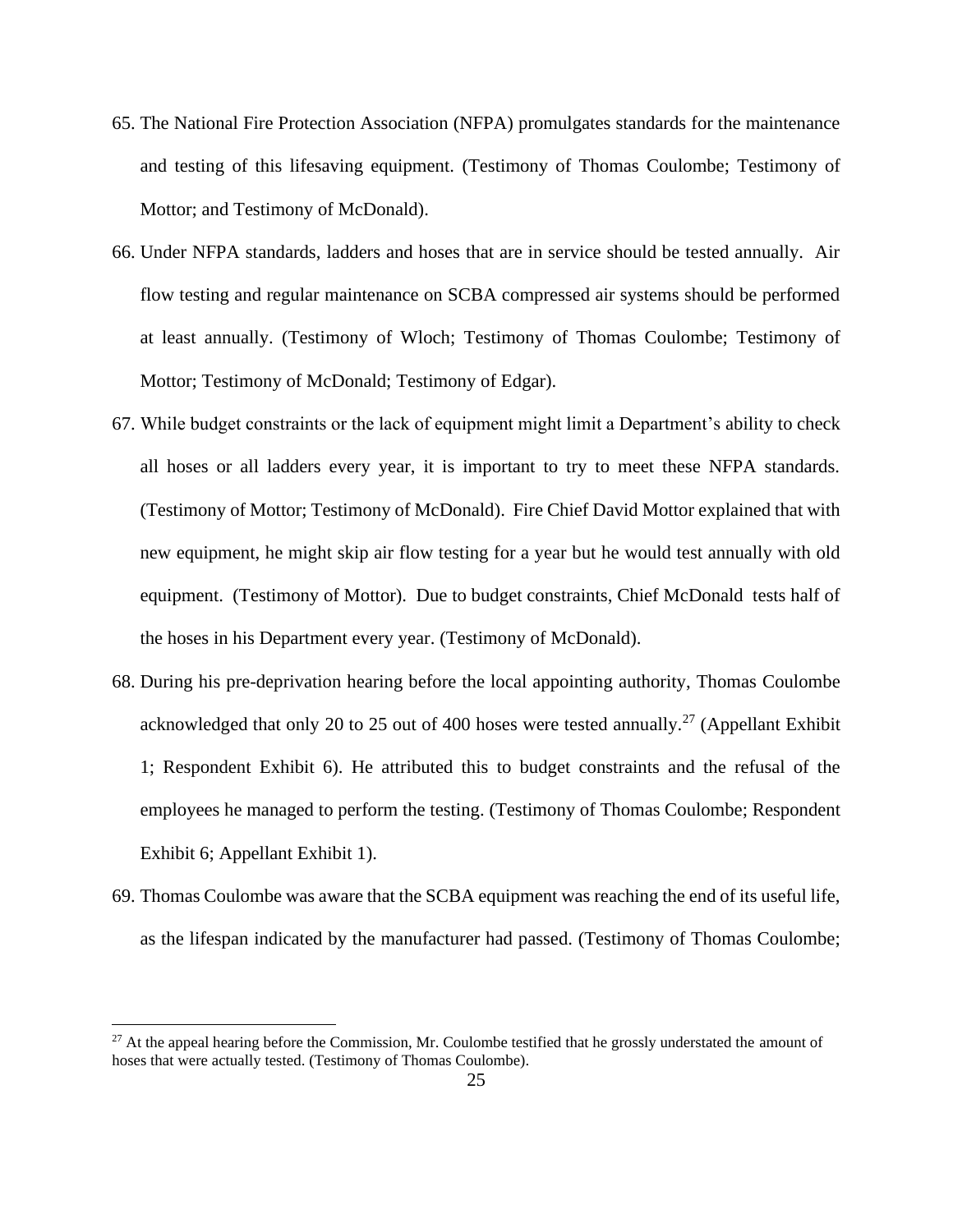Respondent Exhibit 6; Appellant Exhibit 1). Over the past few fiscal years, he applied for grants with the assistance of his wife, Kathleen Coulombe, to replace the SCBA equipment. (Testimony of Beckley; Testimony of Mosso; Testimony of Thomas Coulombe; Testimony of Kathleen Coulombe). Thomas Coulombe understood from past years that it would likely take a couple of grant cycles to obtain a grant to cover the cost of the new equipment, which was expensive. (Testimony of Beckley; Testimony of Mosso; Testimony of Thomas Coulombe). Separately, he also submitted requests for appropriations for this equipment to the Capital Planning Committee. (Testimony of Beckley; Testimony of Mosso; Testimony of Thomas Coulombe; Appellant Exhibits 39-42). The Capital Planning Committee recommend to Town Meeting that the funding for new SCBA equipment be funded in phases over a period of a few fiscal years. (Testimony of Beckley; Testimony of Mosso; Testimony of Thomas Coulombe; Testimony of Kathleen Coulombe).

- 70. Requests for funding SCBA air flow, ladders, and equipment testing did not go to the Capital Planning Committee as these were not capital expenses. (Testimony of Beckley; Testimony of Mosso). Thomas Coulombe did not request increases to the Fire Department budget for such testing. (Testimony of Beckley; Testimony of Mosso). Thomas Coulombe notified the Town that the SCBA was nearing the end of its useful life and would need to be replaced and that he was actively working to secure grants to assist with that replacement. (Testimony of Thomas Coulombe).
- 71. After Thomas Coulombe had been placed on administrative leave in February 2019, the Ware Fire Department's air compressor broke down and stopped working in June of 2019. (Testimony of Beckley; Testimony of Wloch; Testimony of Edgars; Testimony of Whitney).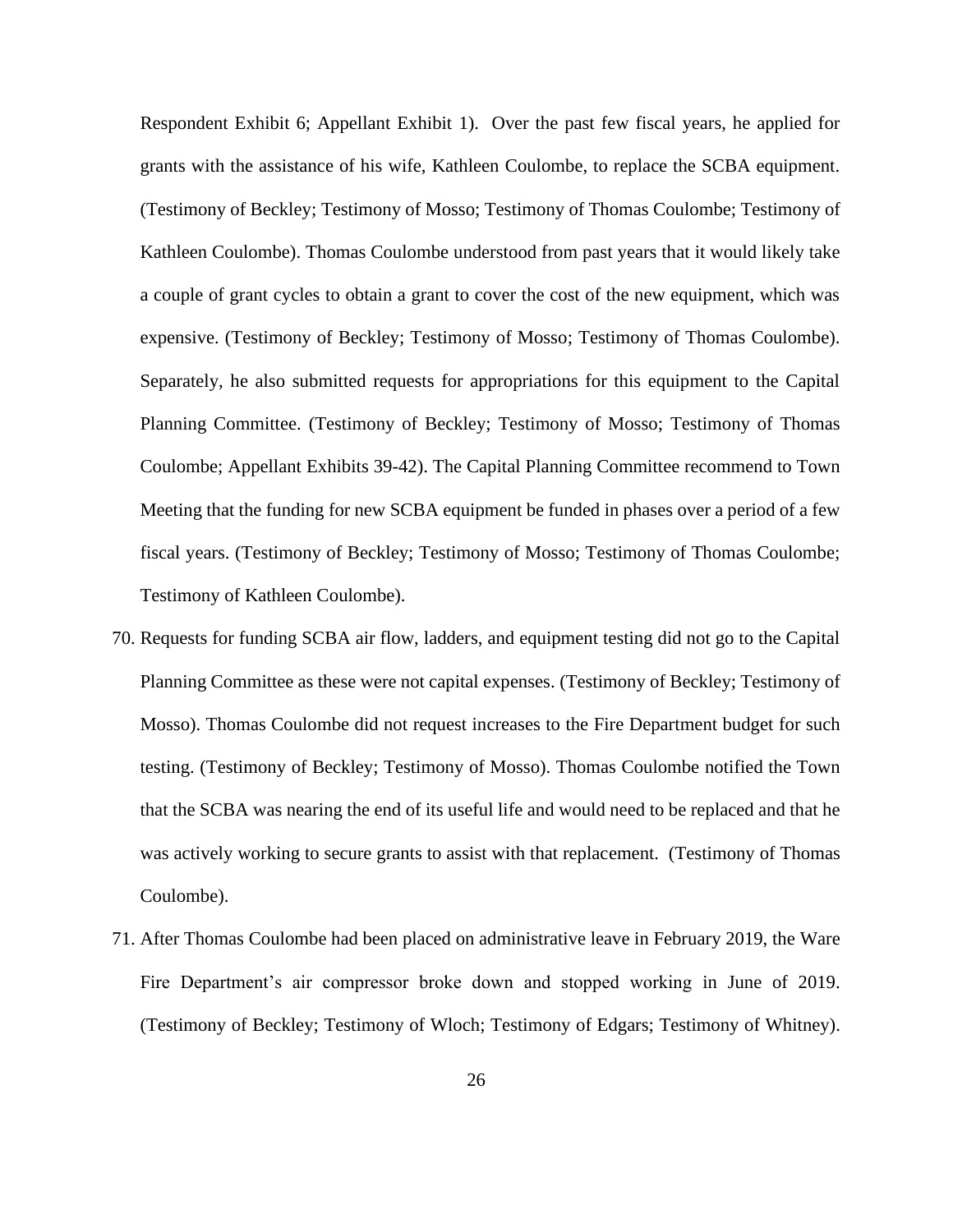Deputy Wloch, who oversaw the station because the Appellant was on paid leave, contacted one of the Fire Department's vendors, Industrial Protection Services (IPS), to come in to look at the equipment. (Testimony Beckley; Testimony of Wloch).

- 72. The IPS technician indicated that the compressor's filters were very dirty and speculated that it *might be* black mold, speculation that turned out to be unfounded. (Testimony Wloch).
- 73. Because the compressor was out of commission and the Fire Department needed filled air bottles, it borrowed equipment from a number of area fire departments, including the Easthampton Fire Department. (Testimony of Wloch; Testimony of Mottor).
- 74. The air compressor was fixed and the Town authorized monies to pay for the expired bottles that it was unable to fill because they were required to be taken out of service. (Testimony of Wloch; Testimony of Beckley).
- 75. Deputy Wloch and Stuart Beckley looked for records of annual maintenance, including flow testing, to see what work and testing had been done on the compressor in prior years. Although Mr. Coulombe testified that he had the testing done in the Spring of 2018 (and that if the failure to test was anyone's fault that it was the Deputy Chief's because he was at the helm when Mr. Coulombe was on leave), there were no records of any of the vendors who were identified at the Commission hearing having performed air flow testing in 2018 when Thomas Coulombe was in charge. (Testimony of Wloch; Testimony of Beckley; Respondent Exhibits 8, 16, 17).
- 76. After the failure of the compressor, and while Thomas Coulombe was on paid leave, the Firefighter's union, International Association of Firefighters (IAFF), Local 1851, filed a grievance alleging that the Appellant had failed to maintain the firefighters' equipment properly. Deputy Wloch created a punch list of items that needed to be tested or fixed at the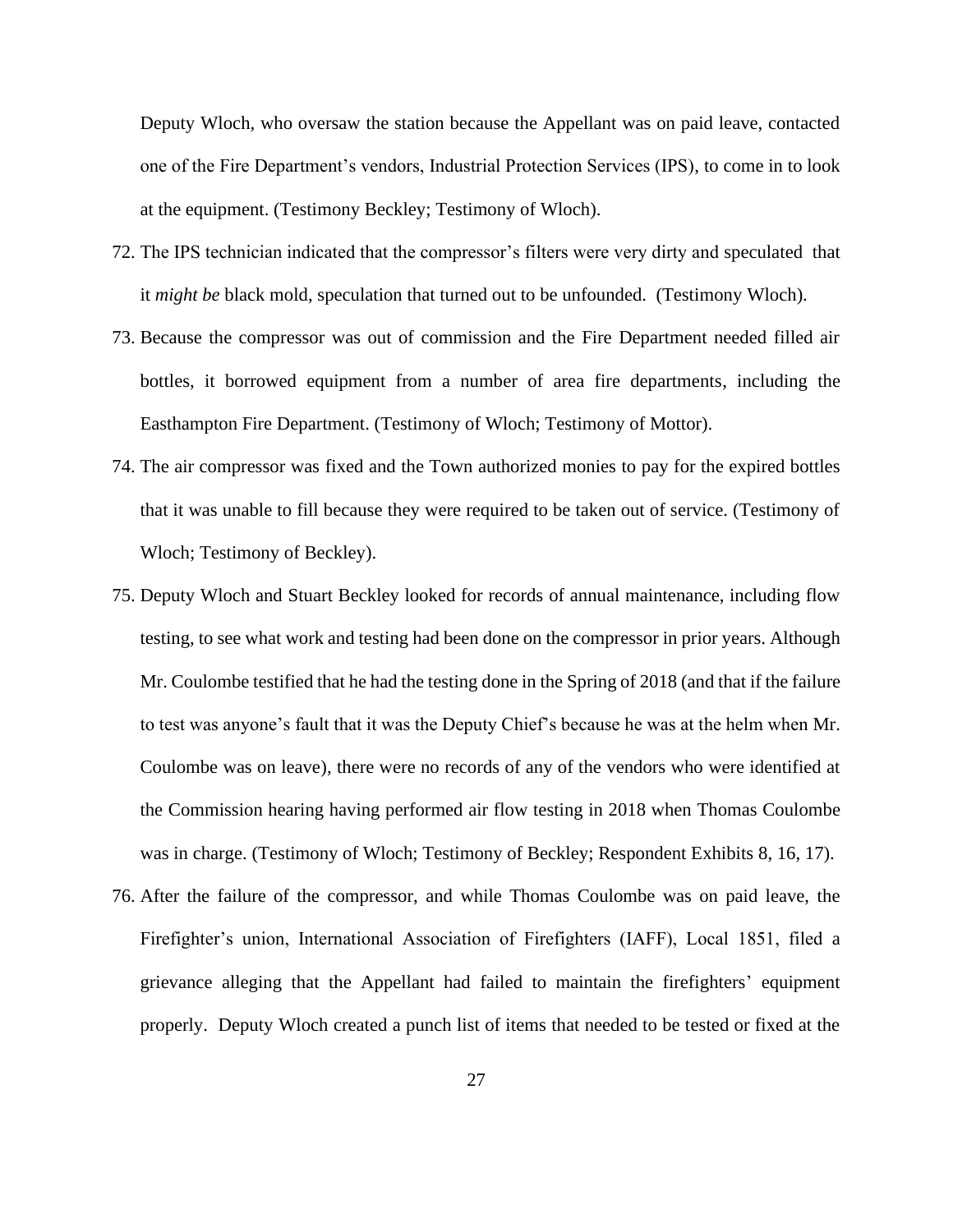Fire Department and also provided this information to Mr. Beckley. Among these items were the ladders and the hoses. (Testimony of Wloch; Respondent Exhibit  $2(B)$ ). It was through this list and Deputy Wloch's reports to the Board, that the Board learned that the hoses and the ladders were not being tested annually.<sup>28</sup> (Testimony of Beckley; Testimony of Wloch).

*Alleged Insubordination While on Paid Administrative Leave – Two Appearances at Department*

- 77. While Thomas Coulombe was on paid administrative leave, which began on February 20, 2019, he went to the Ware Fire Department thereafter on two (2) separate occasions without permission from Mr. Beckley or the Board. (Testimony of Beckley; Respondent Exhibit 2(C); Respondent Exhibit 6).
- 78. The first instance occurred in the Spring of 2019, wherein Thomas Coulombe went to the fire station and spoke with his son, Brian Coulombe. Mr. Coulombe admits he went to the station on a whim and testified that he went there to tell his son about his grandson's Little League game. (Testimony of Thomas Coulombe; Respondent Exhibit 6; Appellant Exhibit 1).
- 79. On or about June 1, 2019, Thomas Coulombe once again went to the Fire Department while still on paid administrative leave. While there, he admits that he briefly spoke with Justin Senecal, a firefighter at the Department, and his son, Brian. Photographs from that date, pulled by Stuart Beckley, show Mr. Coulombe inside the bay of the station that day. (Testimony of Thomas Coulombe; Testimony of Senecal; Respondent Exhibit 2C; Respondent Exhibit 6).

<sup>&</sup>lt;sup>28</sup> The Board first heard about the equipment issues and the allegations that they were improperly maintained just prior to the Board's pre-disciplinary hearing. (Testimony of Kruckas).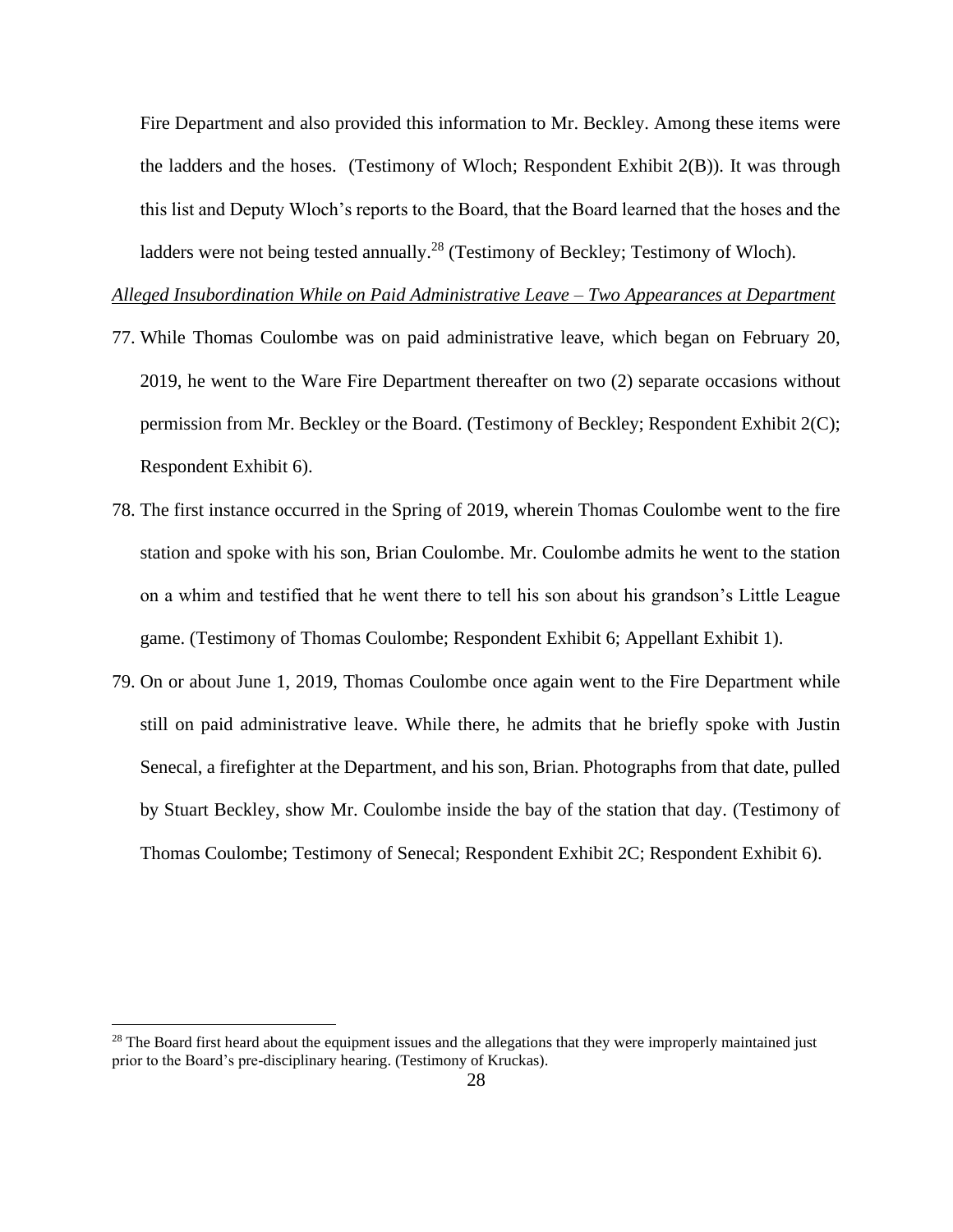80. Stuart Beckley issued a memo to the Appellant on or about June 28, 2019, reminding him that he was not permitted to go to the station while he was on paid administrative leave. (Testimony of Beckley; Testimony of Thomas Coulombe; Appellant's Exhibit 31).

### *Appellant's Communications with the Press about Litigation*

- 81. On January 25, 2019, after being notified that the Board was cancelling noticed meetings with Thomas Coulombe and Brian Coulombe, the Appellant's then-attorney, Jack Collins, sent an e-mail to the Town's labor attorney requesting certain public records and stating that the Appellant "wants to explore his options regarding MCAD and Civil Rights complaints." He asked that the request be treated as a "litigation hold." (Appellant's Exhibit 25).
- 82. On or about October 10, 2019, an article was printed in MassLive by a local reporter, detailing that the Ware Board of Selectmen planned to meet behind closed doors in an executive session on October 15, 2019, because Thomas Coulombe was threatening to sue them. In his interview, Thomas Coulombe reportedly said that the information about him threatening to sue was wrong and that there was no pending litigation on his part and specifically stated, "that's news to me." He also told the reporter that he did not think the purpose of the Board meeting comported with Open Meeting Laws. (Appellant Exhibit 32).
- 83. The Appellant filed an open meeting law complaint with the Division of Open Government at the Attorney General's Office, claiming that the executive session was improper.<sup>29</sup> (Respondent Exhibit 11).

 $29$  In an April 29, 2020 determination, the Division of Open Government specifically stated they investigated and found the Board's October 15, 2009 executive session was to discuss "ongoing settlement discussions and the Board's litigation strategy" and that these topics were "appropriate for Executive Session." (Respondent Exhibit 11).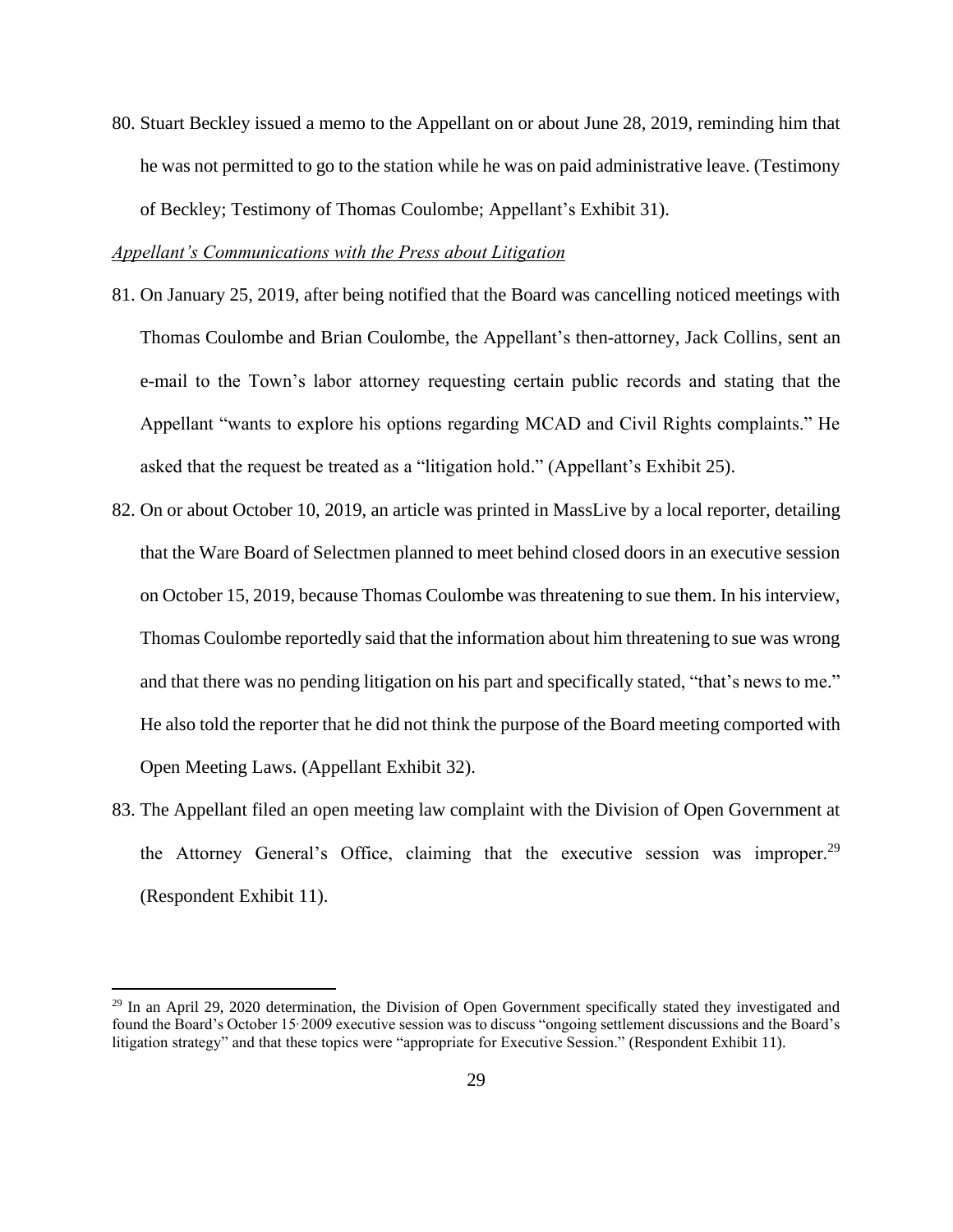84. There was no pending litigation at the time Mr. Coulombe spoke to the reporter or when that newspaper article was published. A few weeks after that newspaper article ran, Thomas Coulombe filed an MCAD complaint, which alleged that certain Board members were discriminating and retaliating against him based on his age. This complaint was filed on or about October 28, 2019. (Appellant Exhibits 25 and 32; Testimony of Thomas Coulombe).

# *Incident at Fire Station the Day After Being Placed on Paid Administrative Leave*

- 85. The morning after Thomas Coulombe was placed on leave, Selectman Kruckas met with Mr. Beckley to check on the status of the paid administrative leave and to see how Mr. Coulombe handled the news. Mr. Beckley reported to Selectman Kruckas that when he placed Mr. Coulombe on leave, he asked that Mr. Coulombe contact him so a time could be arranged for Mr. Coulombe to pick up his personal belongings. When driving back to his home after this meeting with Mr. Beckley, Selectman Kruckas passed the Fire Department. Selectman Kruckas saw Mr. Coulombe's car in the Fire Department parking lot along with the Police Chief's car. He turned around and tried to call Mr. Beckley and Selectman Carroll, because he thought Mr. Coulombe did not have permission to be there. Selectman Kruckas was concerned because he had just spoken to Mr. Beckley, who said he was going to set something up for a later date with Mr. Coulombe, so Mr. Kruckas did not think Mr. Beckley had already authorized them to go to the Department. (Testimony of Kruckas).
- 86. Mr. Kruckas attempted to go inside the Fire Department and entered the vestibule. He rang the buzzer and the firefighter who answered got Deputy Wloch for him. Deputy Wloch told Selectman Kruckas he did not know why Mr. Coulombe and the Police Chief were there. (Testimony of Kruckas; Testimony of Wloch).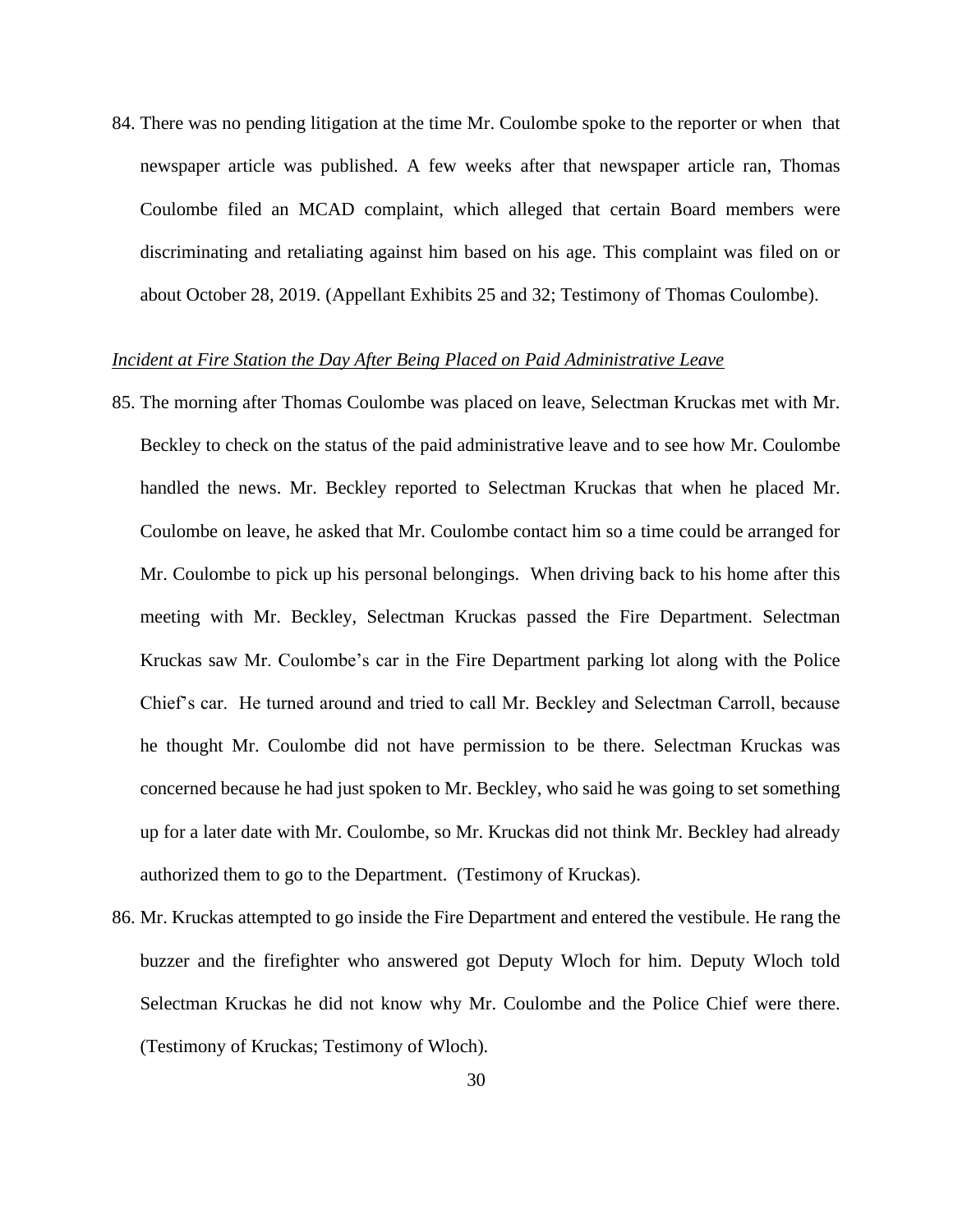- 87. While there, Mr. Coulombe retrieved three Monson Savings Bank bags from the cabinet on the Fire Chief's office's north wall, placed them on his desk, and asked Police Chief Crevier to verify his petty cash amount. Mr. Coulombe also opened the desk drawer and took out a metal box and asked Police Chief Crevier to count the money in a white envelope marked "CLASS". Police Chief Crevier counted \$280.00 and wrote it on the envelope with the date, time and his initials. Police Chief Crevier also counted the money in the metal box, which totaled \$207.00 and a check for \$52.00. He also documented this on the back of the envelope marked "CLASS". (Testimony of Crevier; Respondent Exhibit 2D).
- 88. Selectman Kruckas was about 20 feet away from the Appellant when they were in the building and Police Chief Crevier was there at all times. Chief Crevier recalls that, "I can assure you I wouldn't leave those two on the property together." While at the Fire Station, Selectman Kruckas indicated that Mr. Coulombe was not supposed to be there without the Board being notified. Selectman Kruckas did not appear to be upset, did not raise his voice, nor did he say anything inappropriate. Mr. Coulombe and Police Chief Crevier went out the side door and they left the parking lot at the same time. (Testimony of Crevier).
- 89. Selectman Kruckas left in his vehicle to go to the Town Hall. (Testimony of Kruckas). He then met with Police Chief Crevier and Stuart Beckley at Town Hall soon thereafter. Selectman Kruckas told Police Chief Crevier that Mr. Coulombe was not supposed to go to the Fire Station without someone from the Board or Mr. Beckley being present and Police Chief Crevier said he understood.<sup>30</sup> (Testimony of Crevier; Respondent Exhibit 2D).

<sup>&</sup>lt;sup>30</sup> In or around November of 2019, Mr. Coulombe requested a copy of the video surveillance camera from the Ware Fire Department for February 21, 2019. Stuart Beckley responded that he was unable to secure it as video is overridden approximately every two weeks. (Testimony of Beckley; Appellant Exhibit 33).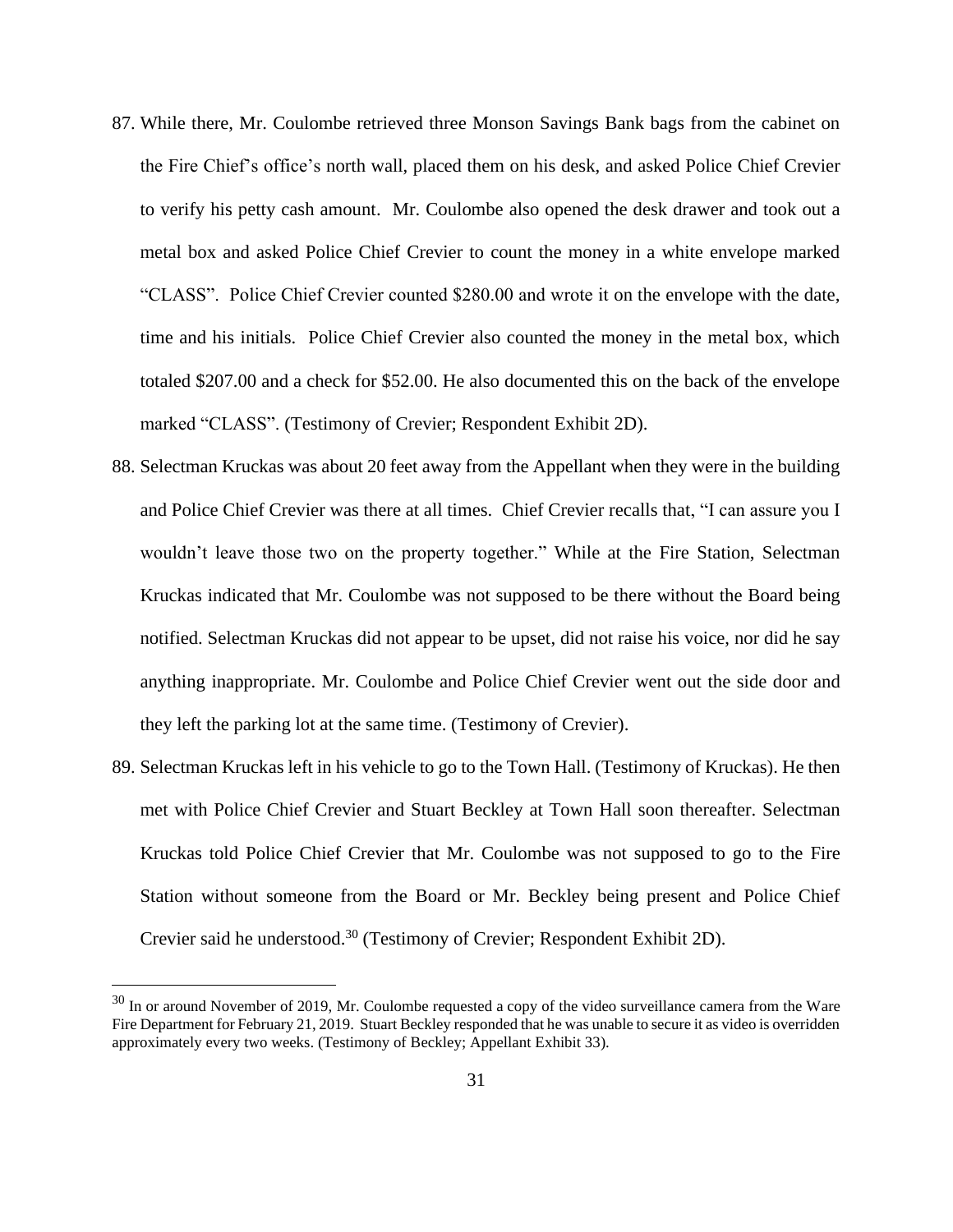90. When asked on cross examination about this incident, Thomas Coulombe indicated that Police Chief Crevier was with him the entire time at the Department that day.<sup>31</sup> When it was pointed out that Police Chief Sean Crevier did not testify that Kruckas was yelling or having a meltdown or that it turned into a "shitshow," Mr. Coulombe stated, "If I was Sean and worried about getting my kid appointed and worried about getting the ethics through the Board meeting, I might forget things too."<sup>32</sup> (Testimony of Coulombe).

#### *2016 Brush Fire Incident & Resulting Nepotism Charges*

- 91. The final charge alleges that Thomas Coulombe violated the Department's Code/Canons of Ethics and G.L. c. 268A by failing to ensure proper procedural protocols consistent with Ethics Commission advisories relating to "the day-to-day active supervision of your son and wife, who are both subordinate members of the Department, and failing to hold them to the same standards as others in the Department." The disciplinary notice continued, stating that "[t]he Board finds that your continued role as Fire Chief presents an untenable conflict of interests [sic] that impacts your ability to continue in that role." (Respondent Exhibit 5).
- 92. Town Manager Stuart Beckley disagreed with this charge and, as Coulombe's direct supervisor, had no concerns about nepotism by Coulombe and thought Coulombe handled managing his wife and son well, under the circumstances. Mr. Beckley is not the Appointing Authority, however. (Testimony of Beckley)
- 93. Thomas Coulombe was the Fire Chief for sixteen (16) years with Brian Coulombe as a member of the Department and nineteen (19) years with Kathleen Coulombe as a member of

 $31$  Unlike Chief Crevier's account of the incident, Mr. Coulombe claimed Keith Kruckas was yelling and screaming. (Testimony of Thomas Coulombe). I do not credit this testimony.

<sup>&</sup>lt;sup>32</sup> Police Chief Crevier testified that his son had applied for a position to be a Ware Police Officer. (Testimony of Crevier).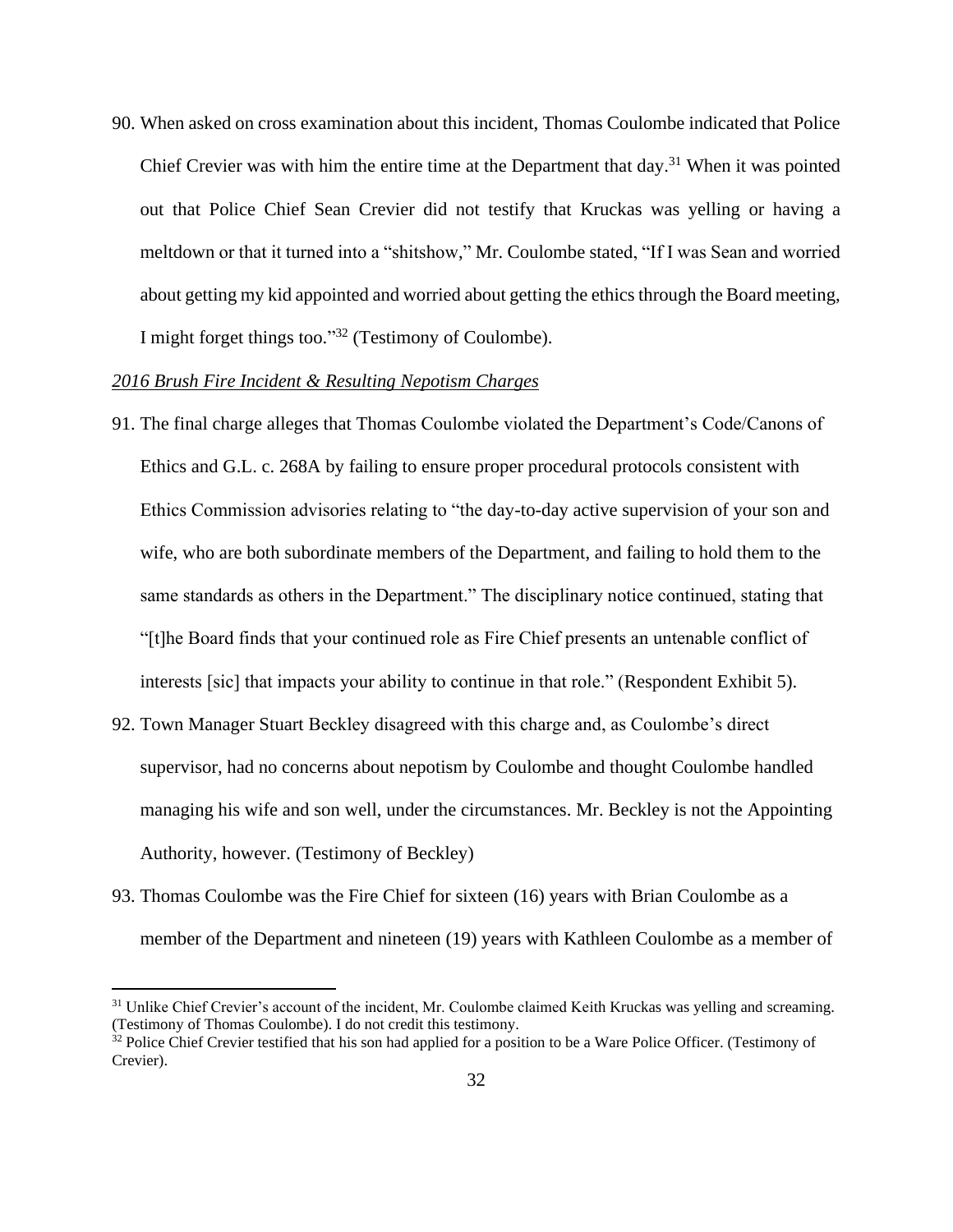the Department. (Testimony of Thomas Coulombe; Testimony of Kathleen Coulombe; Respondent Exhibit 2(A, ex. C)).

- 94. The Town presented evidence as to an event in April 2016 in which it was asserted that Kathleen Coulombe was insubordinate to Deputy Edward Wloch but was not disciplined by her husband, Chief Thomas Coulombe, for the alleged insubordination. (Testimony of Wloch).
- 95. In April 2016, Thomas and Kathleen Coulombe were at their niece's house on a Saturday when a call was received for a brush fire. While Kathleen responded directly to the fire, Thomas Coulombe returned home to retrieve the command vehicle and then responded. (Testimony of Kathleen Coulombe; Testimony of Thomas Coulombe).
- 96. The testimony of those present described the fire as occurring near a residential area in a wooded section that was divided by a ridge. Brian Coulombe, who was working that shift, appears to have been among the first to arrive and, when Kathleen arrived, Brian Coulombe was the incident commander. (Testimony of Kathleen Coulombe). Upon her arrival, Kathleen had her face-to-face with Brian and, as that was occurring, Thomas Coulombe radioed that he was arriving on scene and would be assuming control as the incident commander. (Testimony of Kathleen Coulombe; Testimony of Thomas Coulombe).
- 97. Kathleen then moved to Thomas Coulombe's location to transfer command to him and, during that face-to-face, she was assigned as command of the sector on the other side of the ridge from Chief Coulombe. (Testimony of Kathleen Coulombe). She proceeded to her sector and thereafter had a conversation over the radio with Thomas Coulombe about a certain tree that was on fire. Thomas Coulombe's decision was that the tree would not be taken down at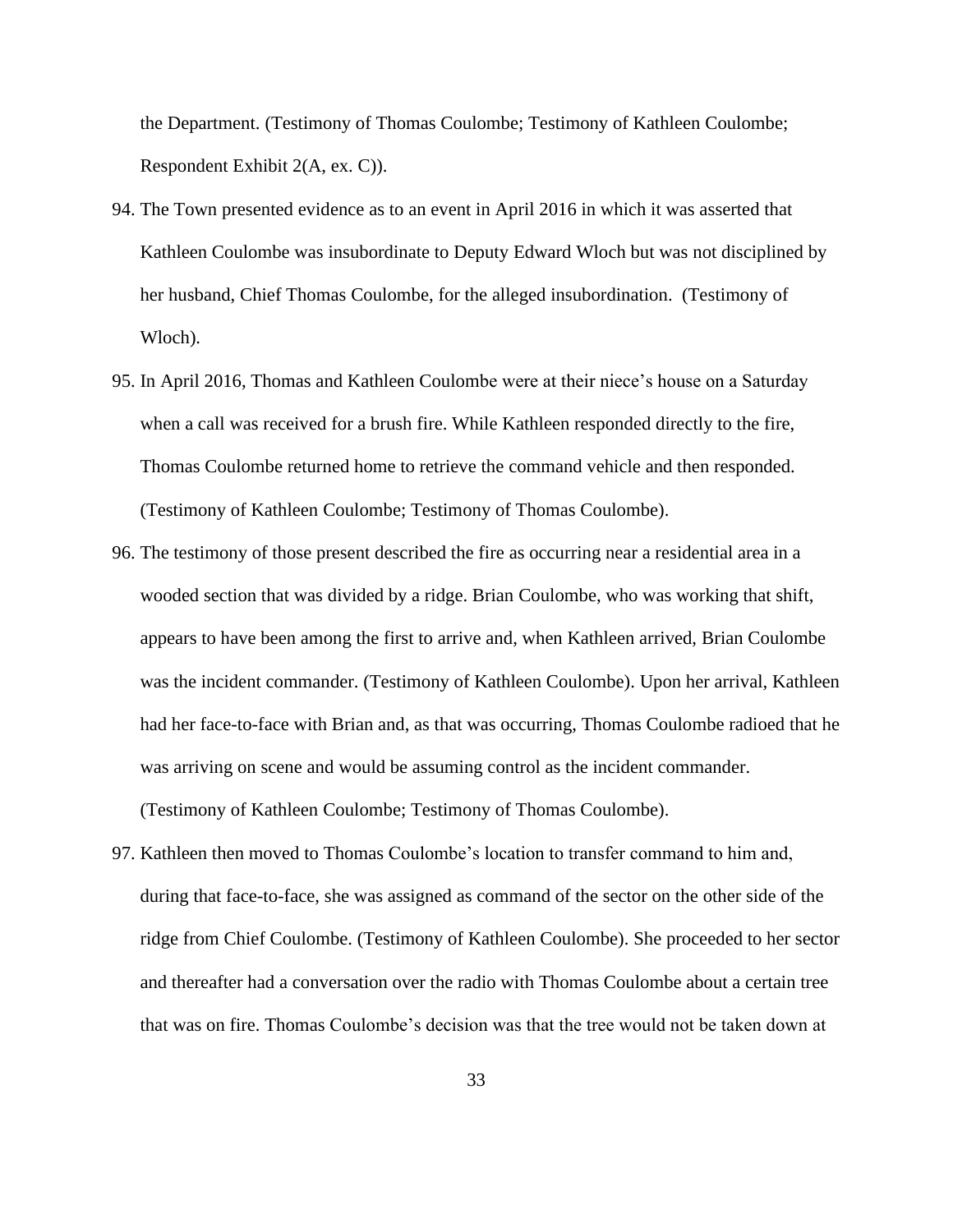that point but might be taken down later, after personnel largely had cleared from that sector when the fire was controlled. (Testimony of Kathleen Coulombe; Testimony of Thomas Coulombe).

- 98. The fire happened to be in the vicinity of Deputy Chief Wloch's house and, when he became aware of it, he showed up on scene. (Testimony of Wloch). There is a conflict in the testimony as to whether Deputy Chief Wloch announced his presence on scene by radio. (Testimony of Thomas Coulombe; Testimony of Wloch).
- 99. According to the Town's witness, Lieutenant Ned Russell, Deputy Wloch began discussing taking a tree down. Deputy Chief Wloch ordered Russell to cut the tree down.<sup>33</sup> (Testimony of Wloch and Russell). Wloch directed nearby personnel to move and all did except for Kathleen Coulombe, who indicated that she did not hear Wloch initially; Wloch repeated his directive additional times, raising his voice and using profanities while doing so. (Testimony of Wloch; Testimony of Kathleen Coulombe).
- 100. Witnesses then described a heated conversation between the two, which Kathleen testified included her indicating that she was in command of the sector, had been given a directive not to take the tree and did not understand why Wloch was ordering something different; Wloch responded by indicating that he was the Deputy Chief and that she would do what he says. (Testimony of Kathleen Coulombe).

<sup>&</sup>lt;sup>33</sup> Two of the Town's witnesses, former Ware Firefighter Jaqueline Becker and Firefighter Lonny Murphy, who were present at the scene that day, testified that they believed Deputy Wloch was the incident commander at that particular sector of the brush fire that day, not Captain Kathleen Coulombe. (Testimony of Becker; Testimony of Murphy). It is unclear whether they formed the opinion that Deputy Wloch was the incident commander of that section of the fire due to his higher administrative rank (than that of Captain Coulombe), or if he was indeed assigned as incident commander of that section of the fire directly by Chief Coulombe.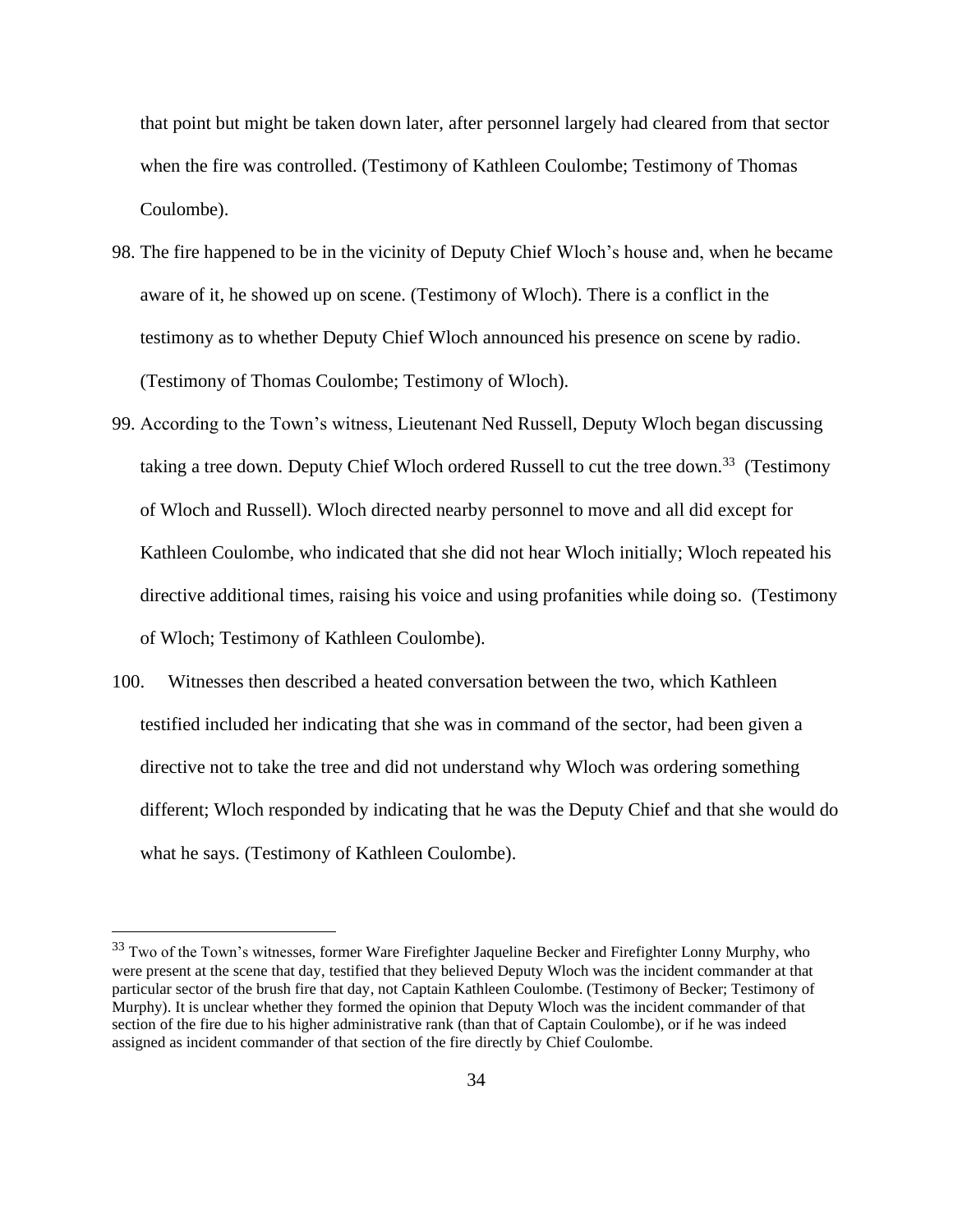- 101. Thomas Coulombe, who then was with the property owner, observed Deputy Wloch approaching him in an excited state and swearing; Coulombe told him to stop the behavior and that the issue would be addressed at another time. (Testimony of Thomas Coulombe). Thereafter, Thomas Coulombe spoke with Deputy Chief Wloch and Kathleen Coulombe, telling them that the issue was over after the discussion and they were to move forward. (Testimony of Thomas Coulombe).
- 102. Deputy Chief Wloch, who admitted to using profanities toward Kathleen, was not disciplined for his conduct and there equally was no sanction imposed on Kathleen for possible insubordination. There was no further investigation done by Chief Coulombe into the matter. (Testimony of Thomas Coulombe; Testimony of Wloch).
- 103. Laurent McDonald, a former Director of the Massachusetts Firefighting Academy, manager of the certification programs at the National Fire Protection Association and an individual certified at the level of train the trainer for National Incident Management Systems(NIMS) and the Incident Command System (ICS), provided testimony useful to reference at the threshold of this charge. (Testimony of McDonald).
- 104. NIMS and ICS provide a framework by which first responders are to address any incident from a large-scale terrorist attack to a small brush fire. Central to the framework are the concepts of unity of command and span of control—with unity of command meaning that there exists an overall authority, the incident commander, through whom all decisions flow and span of control recognizing that any supervisor is capable only of managing between three to seven individuals on a scene. (Testimony of McDonald).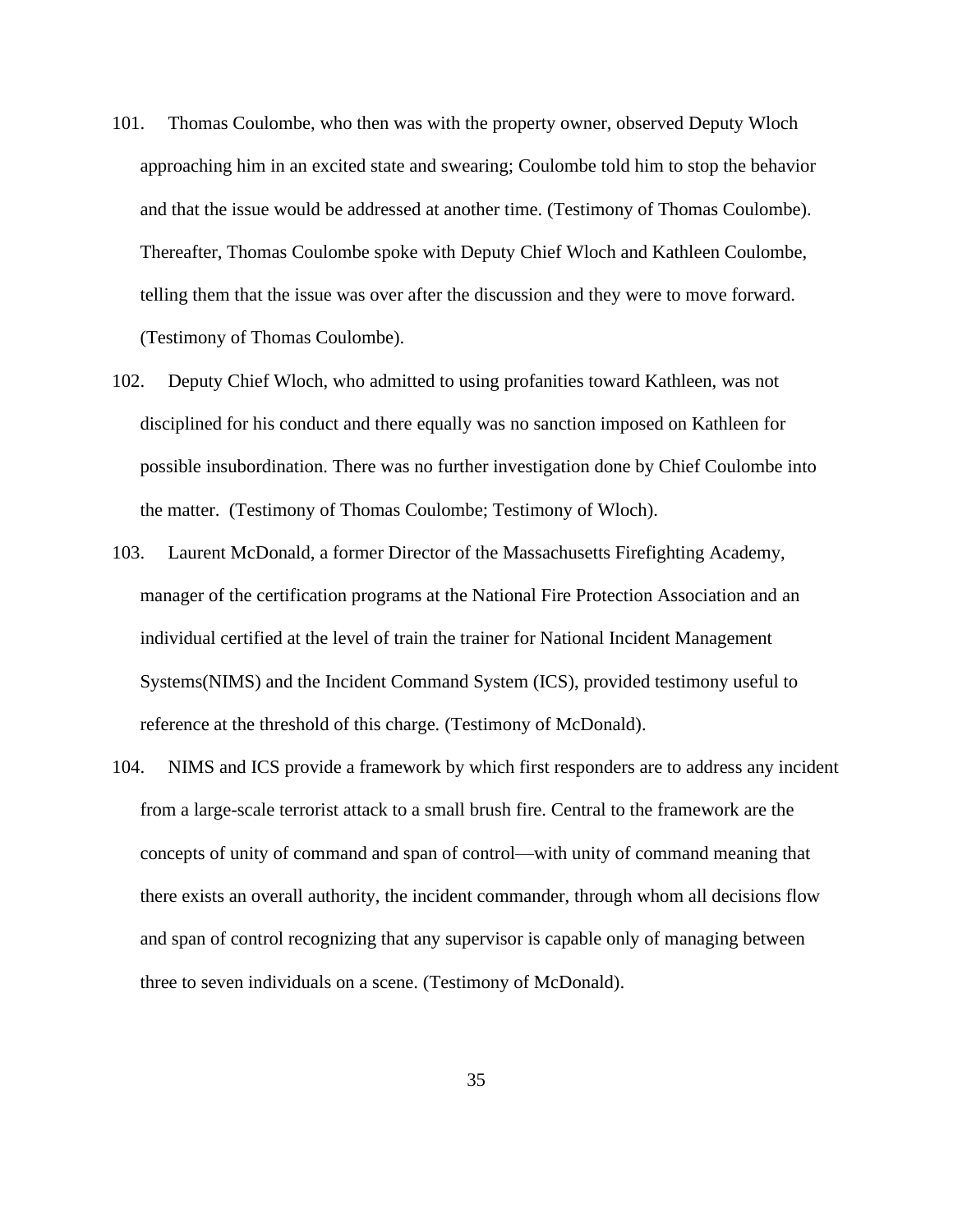- 105. As McDonald explained, an incident commander sits at the top of the decisional pyramid and, when the span of control becomes too large, he or she can designate certain individuals to act within designated spheres with the incident commander's authority; when those individuals then experience too large a span of control, further subsets can be created. All decisions emanate either from the incident commander or from those who have been designated as in control of an area by the incident commander. To deviate from the unity of control is referred to as freelancing, something that is not acceptable within the context of NIMS or ICS. (Testimony of McDonald).
- 106. A first responder arriving to a scene is to check in with the incident commander, preferably in person in what is known as a face-to-face but at least by radio if in-person is not possible, and is to be assigned a task by the incident commander. (Testimony of McDonald).
- 107. The NIMS and ICS framework can be a little foreign to those most familiar with traditional administrative rank structure. As McDonald explained it, a superior/subordinate officer relationship in the firehouse does not necessarily apply at a fire scene. If a firefighter has received control over an area or an operation through the incident commander, a superior officer does not have the ability to countermand that firefighter's decisions because those decisions carry the authority of the incident commander. (Testimony of McDonald).

#### *Legal Standard*

Sections 41-45 of G.L. c. 31 allow for discipline of a tenured civil servant for "just cause" after due notice, hearing (which must occur prior to discipline other than a suspension from the payroll for five days or less), and a written notice of decision that states "fully and specifically the reasons therefore." G.L. c. 31,§ 41. An employee aggrieved by such disciplinary action may appeal to the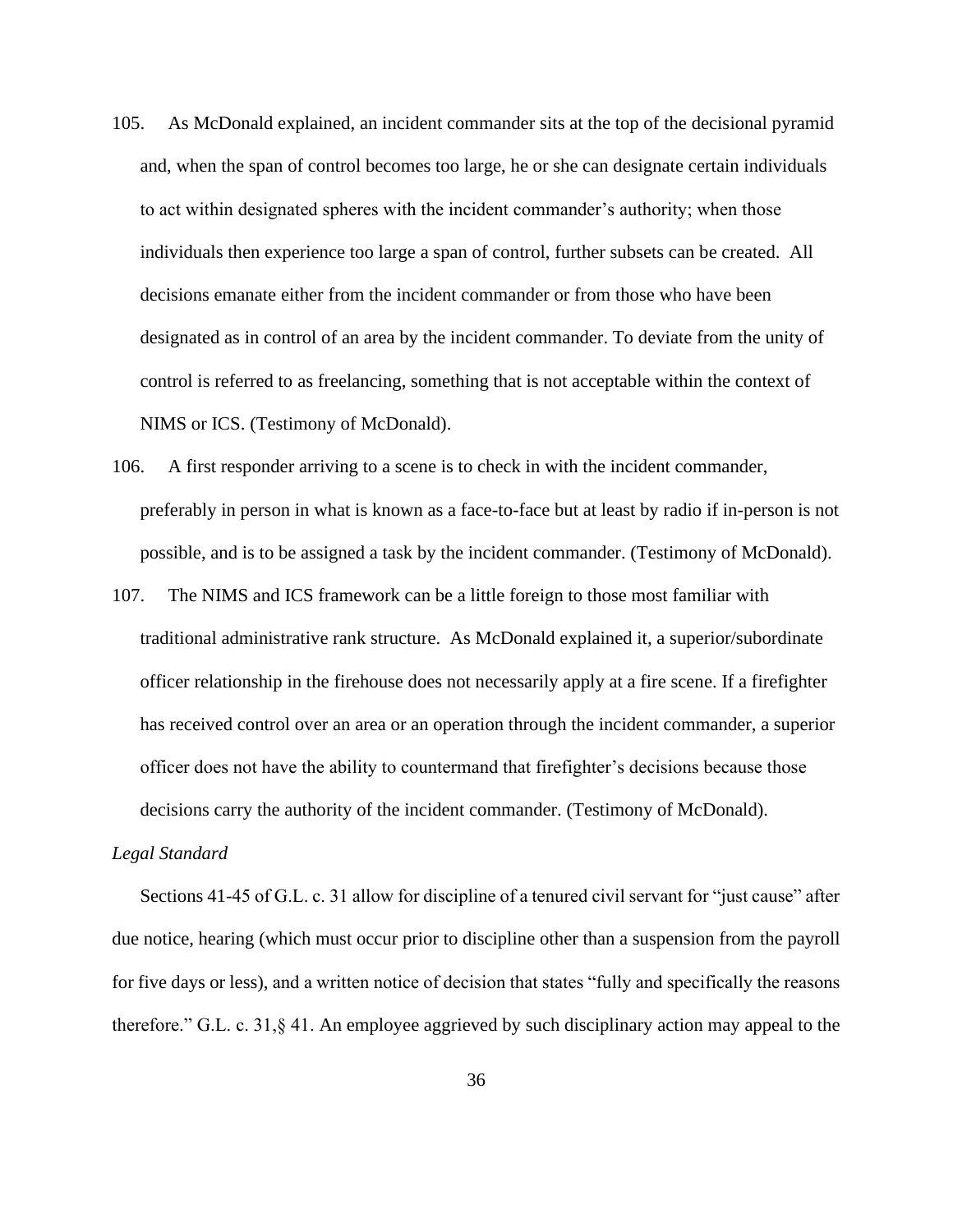Commission, pursuant to G.L.c. 31,§ 42 and/or § 43, for de novo review by the Commission "for the purpose of finding the facts anew." Town of Falmouth v. Civil Service Comm'n, 447 Mass. 814, 823 (2006) and cases cited. As prescribed by G.L c. 31,§ 43, ¶ 2, the Appointing Authority bears the burden of proving "just cause" for the discipline imposed by a preponderance of the evidence.

"*If the commission by a preponderance of the evidence determines that there was just cause for an action taken against such person it shall affirm the action of the appointing authority, otherwise it shall reverse such action and the person concerned shall be returned to his position without loss of compensation or other rights*; provided, however, if the employee, by a preponderance of evidence, establishes that said action was based upon harmful error in the application of the appointing authority's procedure, an error of law, or upon any factor or conduct on the part of the employee not reasonably related to the fitness of the employee to perform in his position, said action shall not be sustained and the person shall be returned to his position without loss of compensation or other rights. The commission may also modify any penalty imposed by the appointing authority." Id. (e*mphasis added*)

The Commission determines justification for discipline by inquiring, "whether the employee has been guilty of substantial misconduct which adversely affects the public interest by impairing the efficiency of public service." School Comm. v. Civil Service Comm'n, 43 Mass.App.Ct. 486, 488, rev.den., 426 Mass. 1104 (1997); Murray v. Second Dist. Ct., 389 Mass. 508, 514 (1983) The Commission is guided by "the principle of uniformity and the 'equitable treatment of similarly situated individuals' [both within and across different appointing authorities]" as well as the "underlying purpose of the civil service system 'to guard against political considerations, favoritism and bias in governmental employment decisions.'" Town of Falmouth v. Civil Service Comm'n, 447 Mass. 814, 823 (2006) and cases cited. It is also a basic tenet of "merit principles" which govern civil service law that discipline must be remedial, not punitive, designed to "correct inadequate performance" and "separating employees whose inadequate performance cannot be corrected." G.L. c. 31,§ 1.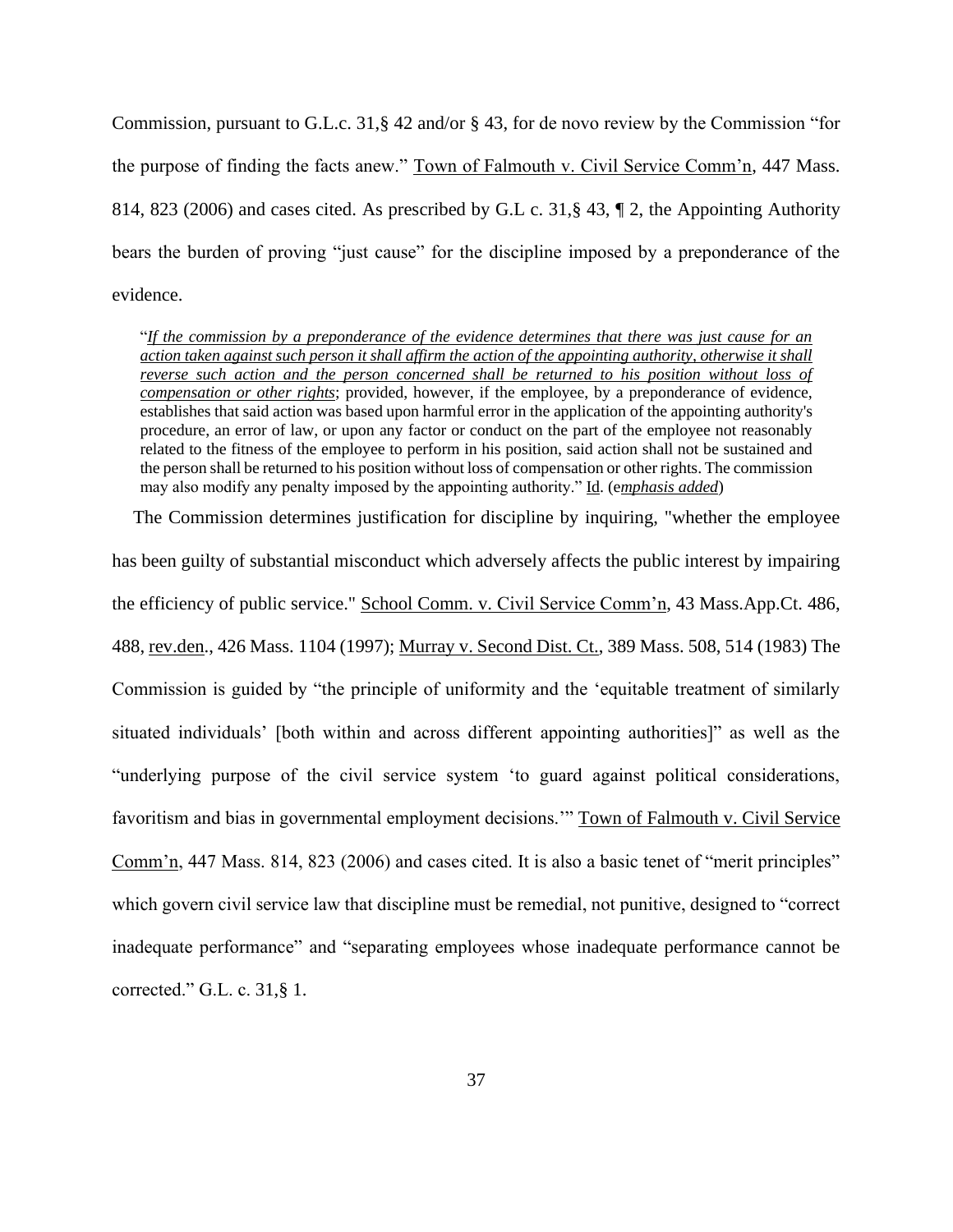Section 43 of G.L. c. 31 vests the Commission with "considerable discretion" to affirm, vacate or modify discipline but that discretion is "not without bounds" and requires sound explanation for doing so. See, e.g., Police Comm'r v. Civil Service Comm'n, 39 Mass.App.Ct. 594, 600 (1996) ("The power accorded to the commission to modify penalties must not be confused with the power to impose penalties ab initio . . . accorded the appointing authority".) See also Town of Falmouth v. Civil Service Comm'n, 447 Mass. 814, 823 (2006), quoting Watertown v. Arria, 16 Mass.App.Ct. 331, 334 (1983).

### *Analysis regarding the Section 42 (Procedural) Appeal*

The Appellant, Thomas Coulombe, claims that proper procedure was not followed by the Town in connection with his demotion and suspension and that he was not provided the process that was due. The evidence proves otherwise.

Mr. Coulombe was properly notified of a contemplated disciplinary hearing under civil service law on October 30, 2019, more than 72 hours prior to the hearing. He was provided hundreds of pages of documents in advance of that hearing, including a comprehensive investigative report from The Daigle Law Group with specific findings. That hearing took place over the course of two (2) days, on November 4, 2019, and November 26, 2019. On the first day of hearing Mr. Coulombe was provided the opportunity to explain his side of the story, on his own or through his counsel, or jointly, in a hearing that was approximately three (3) hours long. Mr. Coulombe was permitted to have the hearing in public and did so, as was his right. He was also told he could submit any written evidence that he wanted the Board of Selectmen to consider. On the second day of hearing, the Board re-convened to deliberate and decide the outcome.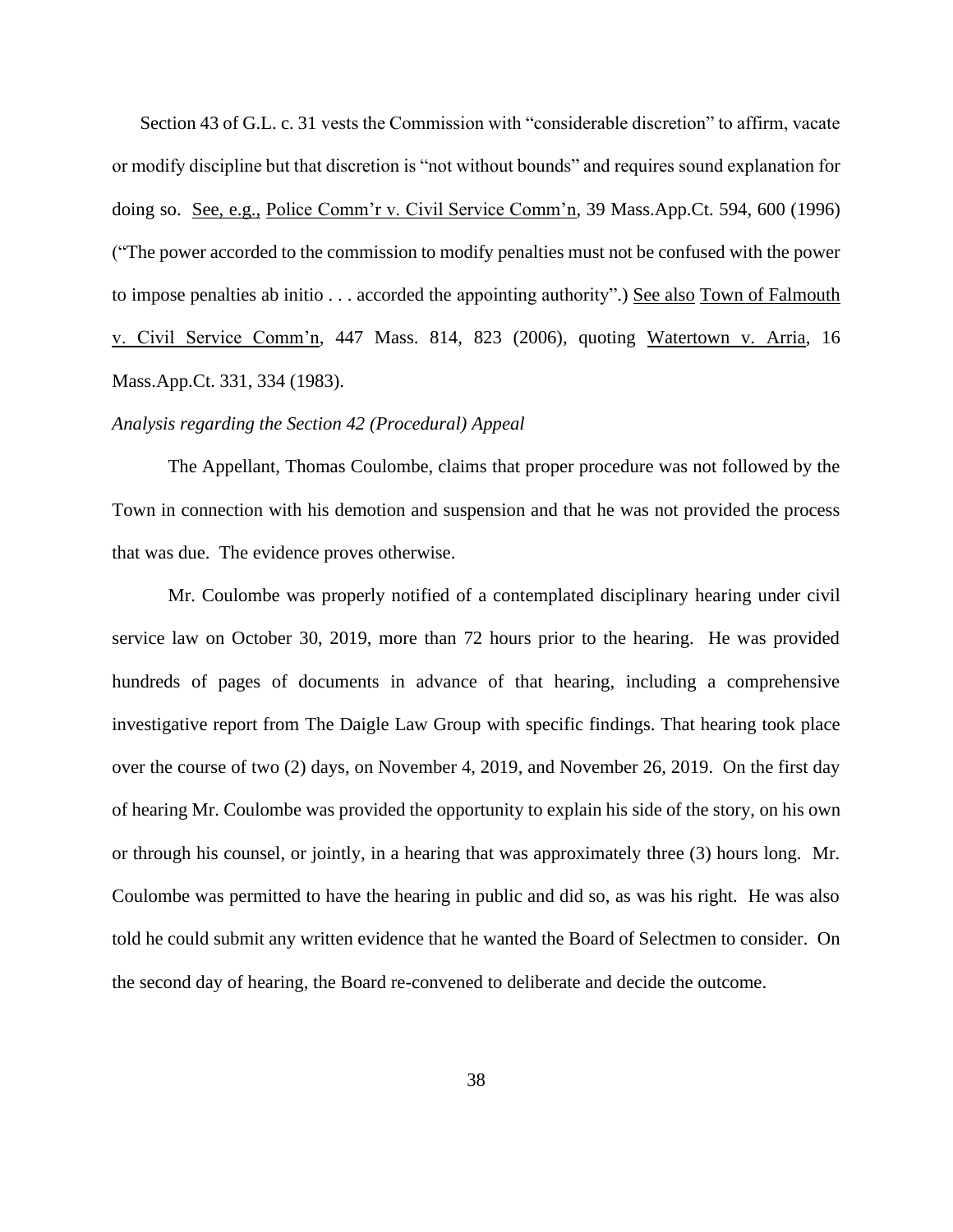The gravamen of the Appellant claim that he was not provided a "full hearing" as contemplated by the G.L. c. 31, §41 rests on his contention that he was denied the opportunity to present witnesses. Case law is clear that the "full hearing" required is not an adjudicatory hearing and is not conducted in the vein of a trial. *See, e.g*., Chmielewski v. Massachusetts Office of Commr. Of Probation*,* 513 F. 3d. 309, 316 (1st Cir. 2008) ("The termination hearing is not a court of law, and the same level of process is not required."). There is no requirement in the statute that the hearing officer be impartial, pretrial discovery is not required, the rules of evidence do not apply even at the agency level, and the employee has no right to subpoena witnesses to appear before the hearing officer. See, e.g., Chmielewski at 318 - M.G.L. c. 30A, § 11 (formal rules of evidence do not apply before agencies, including the Commission); G.L. c. 233, §8 (permitting, but not requiring, a Board of Selectman to summons a witness to a public hearing if they choose).

While the formality and procedural requisites for a public employee's pre-deprivation hearing can vary, depending on the importance and nature of the subsequent proceedings, I find that in this case, where the Appellant has the right to de novo review by the Commission, where he received written notice of the charges against him, where he was provided an explanation of the charges against him at that hearing and in the Notice of Discipline, he was provided the opportunity to tell his side of the story, and he did provide his story through his own words and his counsel, that the type of hearing envisioned by the applicable statute, the level of due process protections contemplated in the case law has been afforded. *See e.g*., Hall-Brewster v. BPD*,* 96 Mass.App.Ct. 12 (2019) (A pre-deprivation proceeding is an initial check against mistaken decisions, leading to a determination of whether there are reasonable grounds to believe that the charges against a public employee are true and support the proposed action), Perkins v. City of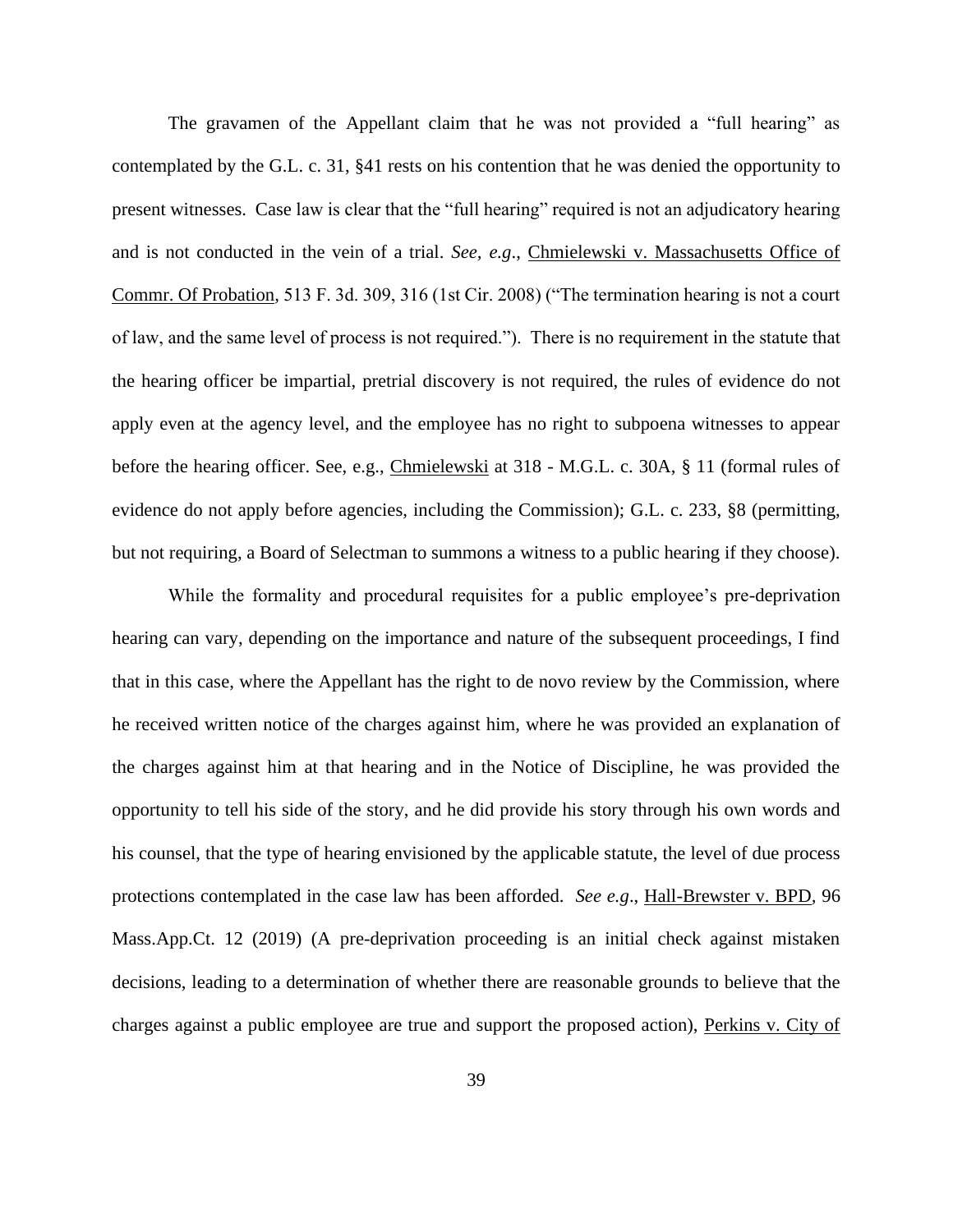Attleboro*,* 969 F.Supp.2d 158 (D. Mass. 2013) (finding that "due process is flexible and calls for such procedural protections as the particular situation demands" and deputy chief's gathering of written statements, meeting with the Plaintiff prior to any adverse employment action being taken, and subsequent appeal to the Commission with a hearing was adequate process); Cleveland Bd. of Education v. Loudermill*,* 470 U.S. 532, 545 (finding that the pre-deprivation hearing need not be elaborate and, where more comprehensive post-termination procedures are available, the pretermination hearing need only provide 'an initial check' against mistaken decisions). In short, there was no failure to provide a full hearing and no prejudice to the Appellant that would support dismissal and reversal of the Board of Selectmen's actions pursuant to G.L. c. 41, § 42.

#### *Analysis Regarding the Section 43 (Just Cause) Appeal*

There had been a rumor circulating for years in the Town of Ware that longtime Fire Chief Thomas Coulombe's son, Brian Coulombe, had not been old enough to become a Ware firefighter when he sat for his 2004 Civil Service examination. As Deputy Chief Edward Wloch put it, "it was the worse kept secret in town." Many in the town who heard the rumor believed that Brian Coulombe possibly received a waiver for the position due to his father's "connections in Boston" and Deputy Wloch, who himself had received a waiver to become a firefighter because he had exceeded the maximum age limit, believed that there was some credence to the "waiver theory." No action was taken by the Town on these rumors for years, as they were just that, rumors, until Keith Kruckas, a newly elected Selectman, began to investigate the allegation in 2018. Selectman Kruckas had been told of the allegation by at least two (2) named sources in the Department, former firefighters Meegan and Danitis.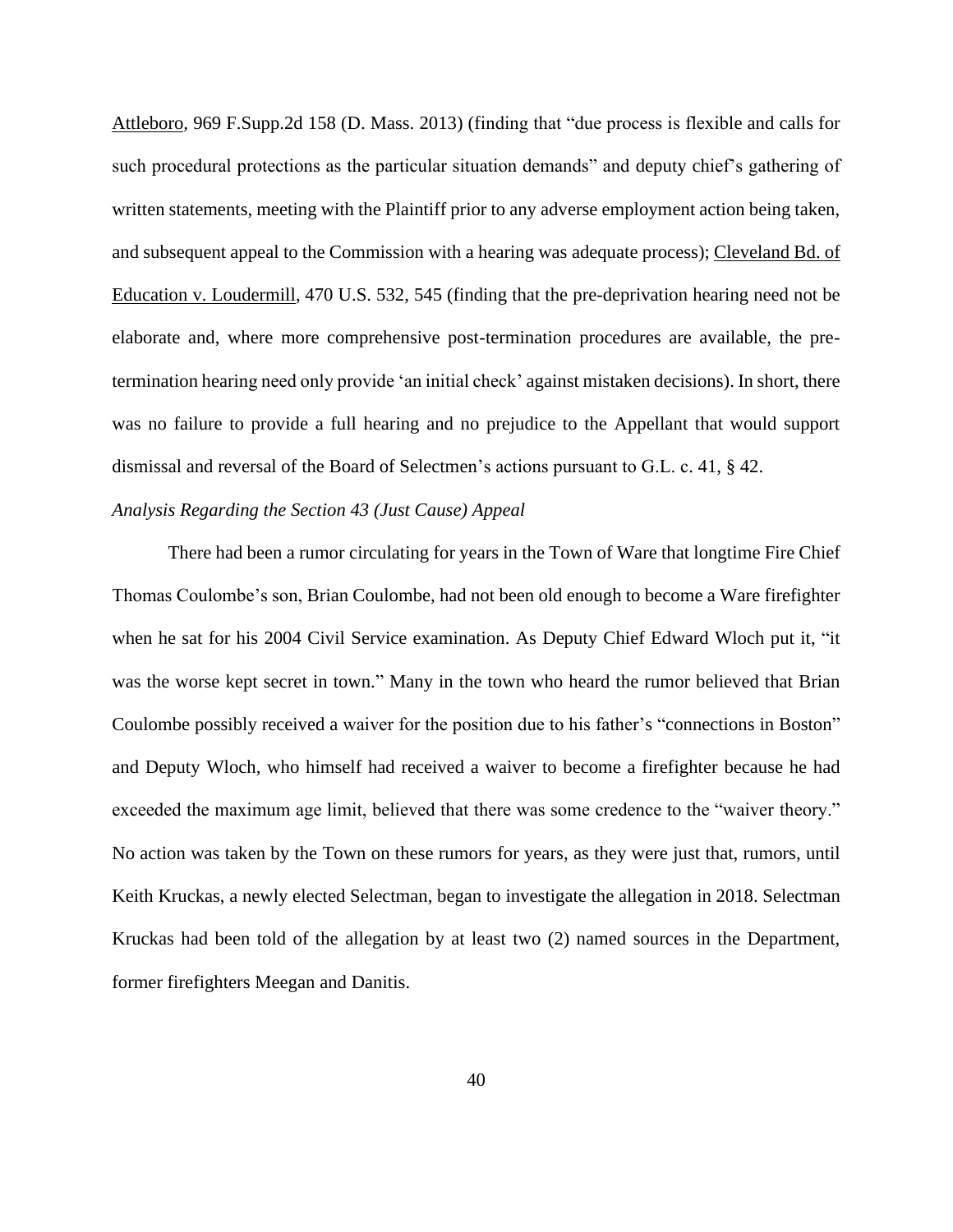Massachusetts General Law c. 31, § 58 states in part: "No person shall be eligible to take an examination for original appointment to the position of firefighter or police officer in a city or town if the applicant will not have reached 19 years of age on or before the final date for the filing of applications for the examination, as so stated [.]" Thereafter, the Town Manager, Stuart Beckley, sought information from the Commonwealth's Human Resources Division (HRD) relative to Brian Coulombe's application for the 2004 examination and HRD provided documents that immediately gave credence to potential wrongdoing. Indeed, Brian Coulombe had an incorrect birthdate on file with HRD, which would make him exactly one year older, on his HRD ASI scan sheet for the entry level firefighter exam in 2004. This incorrect birthdate made Brian Coulombe seem old enough to sit for the 2004 entry level firefighter Civil Service examination.

Soon thereafter, the Town took the appropriate step of hiring an outside, independent investigator, Eric Daigle of the Daigle Law Group, to look further into the matter to determine how an incorrect birthdate appeared on HRD's records for Brian Coulombe. Investigator Daigle, an attorney and former Connecticut State Trooper who investigated homicides, made it clear to the Commission that he realized that members of the Ware Board of Selectmen were emotional and beginning to form opinions about the allegations against Brian and Thomas Coulombe, most especially Selectman Kruckas. Investigator Daigle credibly testified that he purposefully took steps as the outside investigator so as to avoid the appearance of improper influence by the Board. As explained by Mr. Daigle, he deemed it improper for Mr. Kruckas to contact him and speak to him about allegations that were outside the scope of the investigation. Of these conversations, Mr. Daigle noted that "this is not how we do business." I credit Mr. Daigle when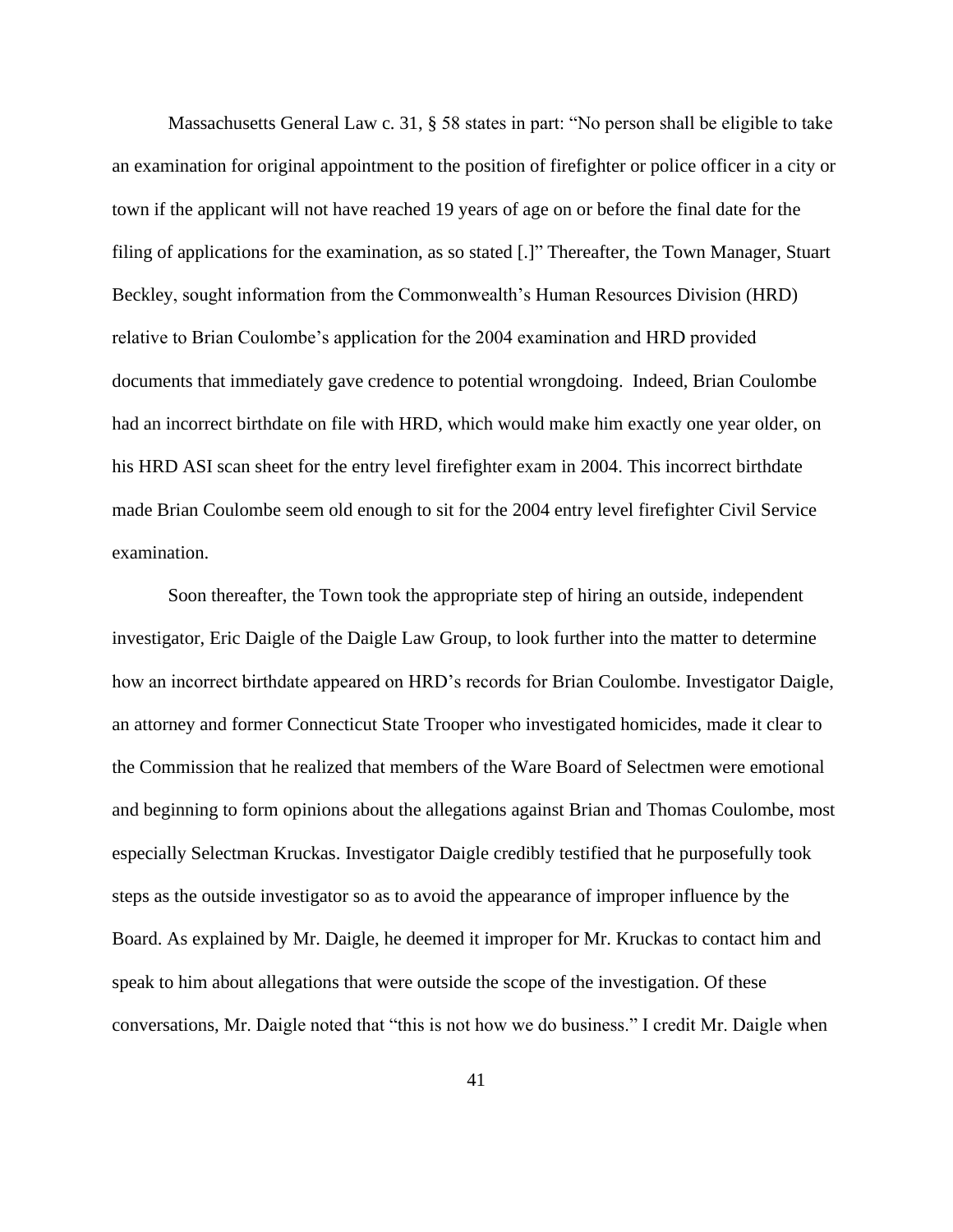he testified that "opinions mean nothing to me" and that he understood that his job was to make findings and form conclusions based on the evidence uncovered, not based on what certain Town officials might want the findings to be.

Following a fair, independent, and thorough investigation, which included half a dozen interviews and lengthy document compilation, Mr. Daigle concluded that Brian Coulombe's birth certificate, his driver's license, Brian's own admission, and his parent's confirmation, all prove that Brian Coulombe was born on June \_\_ 1985. The date of birth that appeared on the HRD ASI scan sheet indicated Brian Coulombe was born on June \_\_\_ 1984. It is indisputable that Brian was only eighteen (18) years old on April 24, 2004, the date of the firefighter Civil Service exam. Mr. Coulombe was still only eighteen (18) years old when he sat for and took the firefighter exam, which took place on April 24, 2004, in violation of G.L. c. 31, § 58.

The preponderance of evidence shows that Thomas Coulombe, Brian's father and the Chief at the time, engaged in substantial misconduct which adversely effected the public interest since he had a duty, as the Chief, to have knowledge of the laws of the Commonwealth regarding employment within a fire department. Thomas Coulombe agrees that a Ware firefighter should be held to a high ethical standard, since firefighters serve the public at large. Thomas Coulombe agreed, under cross-examination, that there was an expectation that those who are untruthful, who engage in self-dealing, insubordination, and/or nepotism should be disciplined by the Town and that he should be held to the same standard. I do not credit Mr. Coulombe's testimony that he did not know the laws relative to the age requirements to become a firefighter, even after thirty (30) years of experience. Like Investigator Daigle, I conclude that Thomas Coulombe knew or should have known of the legal age requirement.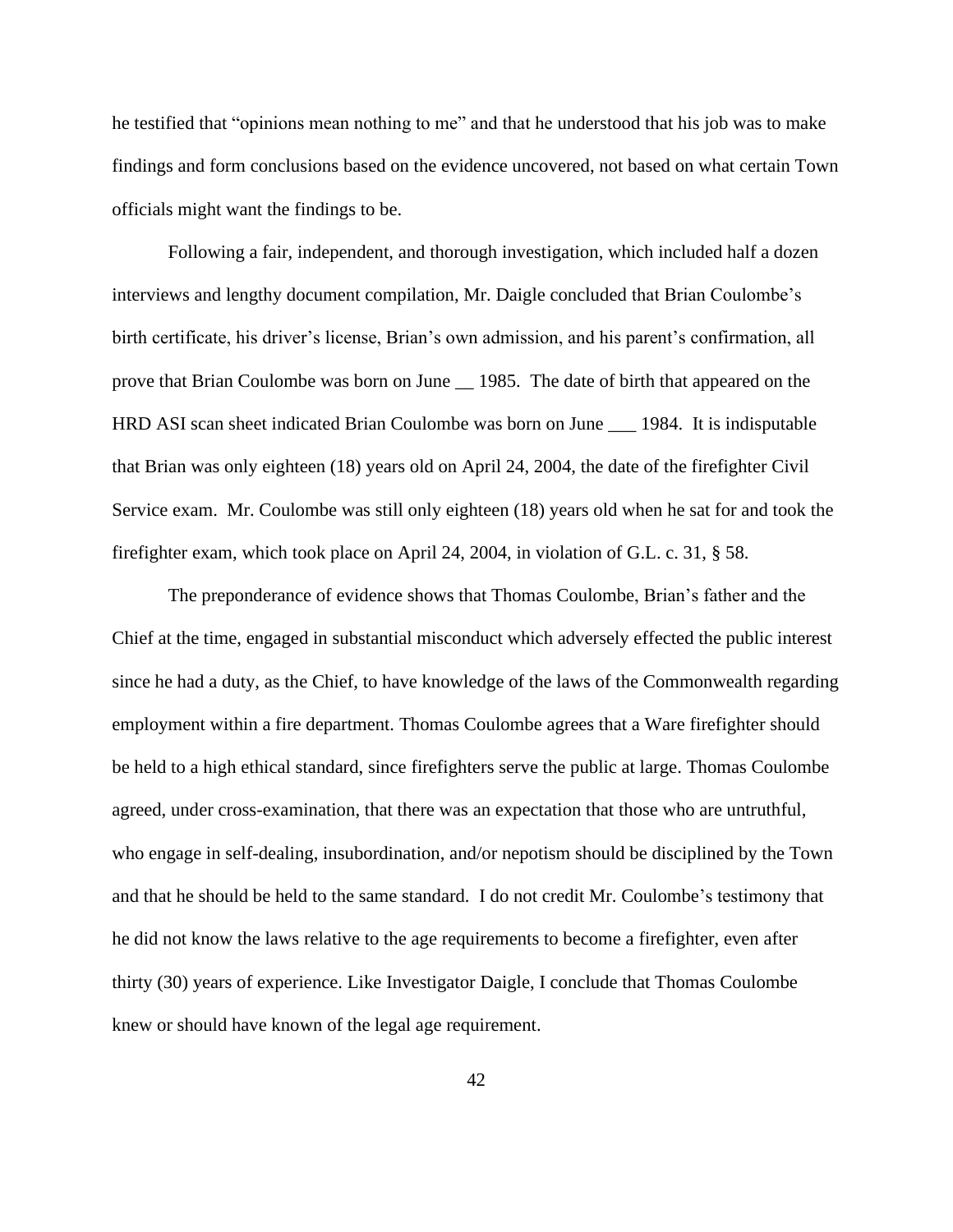As a longtime member of the Ware Fire Department, first as a firefighter, then a Captain, and having been the Chief for four (4) years by the time his son took the Civil Service exam, it is not plausible that Thomas Coulombe did not know his son was too young to take the examination on April 24, 2004. Brian Coulombe had lived at his parents' house his entire life (18 years) by the time he took the exam on April 24, 2004. Thomas Coulombe admits that he has always known how old his son is at any given time throughout his life. Just after high school ended in June 2003, Brian was considering dropping out of community college in the Fall of 2003 and Thomas Coulombe admits that he was imploring Brian to "get any freaking job he could" since college had not worked out as planned. At that same time, Thomas Coulombe admits that two (2) firefighter positions were opening up on the Ware Fire Department and that Brian had been taking major steps to initiate a possible career in the fire service as young as high school, to include obtaining his EMT Certificate, attending a part-time firefighter academy, becoming a Call firefighter for the Town, completing a work study internship as a senior in high school that same year, and taking fire science courses in college. Thomas also admitted that HRD's certified list of eligible candidates for a position in the Department last two (2) years. It follows that, since a certified list remains in effect for two (2) years, had Brian not taken the exam when he did in 2004, he would have missed the hiring round for the two (2) open positions in the Department (a Department with only 12 full-time firefighters on staff) since he would have had to wait two (2) more years to take the Civil Service exam again.

Brian Coulombe claimed that he signed up for this exam on his own, with no help from others. In stark contrast to his alleged independence with the 2004 Civil service application and exam, it was Brian's mother who assisted Brian with the 2005 Ware Fire Department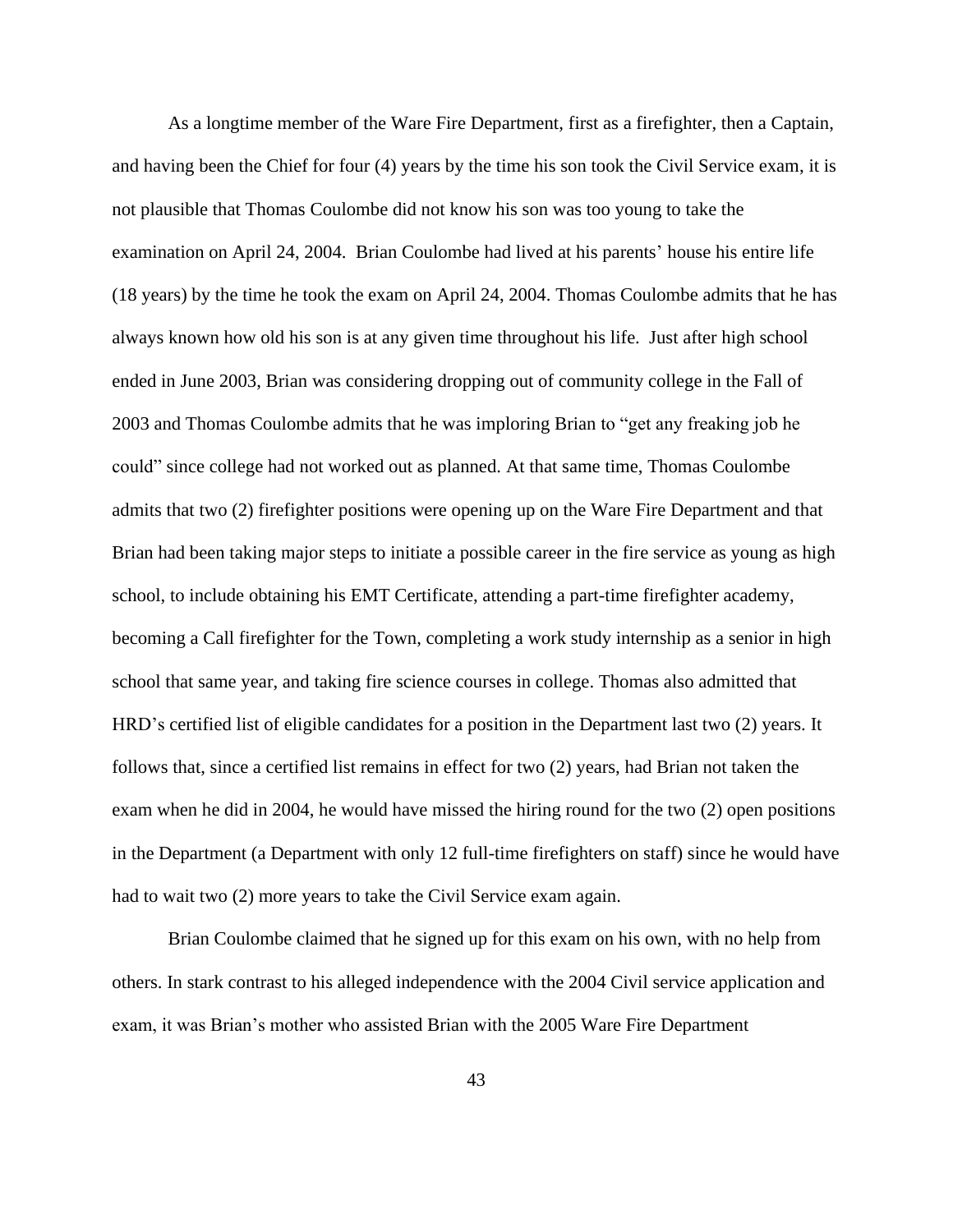application. Thomas Coulombe also personally had a hand in the Ware application as well, having amended some of the language of the application itself by crossing out certain words and adding others in his own penmanship.

Thomas Coulombe and his wife dedicated years of service to the Ware Fire Department, with a combined total of almost fifty (50) years, and both parents served in leadership roles in the Department concurrently. Both Thomas Coulombe and Kathleen Coulombe spent hours researching and writing grant applications for the Department over the years. They testified to the all-consuming nature of the Department on their everyday lives and how proud they were to the serve the Town. In light of those facts, I find Thomas Coulombe's purported ignorance on the entire issue of his son's entrance into the fire service to lack credibility.

I do not credit Thomas Coulombe's testimony that he did not know that nineteen (19) years of age was the required age to apply for the civil service examination, since he testified that he was "well aware" of the *maximum* age requirement because he was worried that he would exceed the maximum age requirement when he applied for the fire service in the 1980s. That was some twenty years *prior* to his own son's application for the examination. Since the 1980's, Thomas Coulombe has served as a firefighter, a Captain, and rose all the way to the rank of Chief for the Ware Fire Department and one could very easily conclude that if he did not learn of the minimum age requirement when he first applied, since those dates were so important to him starting his own career, that he would have learned the applicable age limits over the course of his lengthy career as a Firefighter, or once he became a Captain, and, at the very least, once he became a Chief four years prior to his son's application for the exam. To assert otherwise strains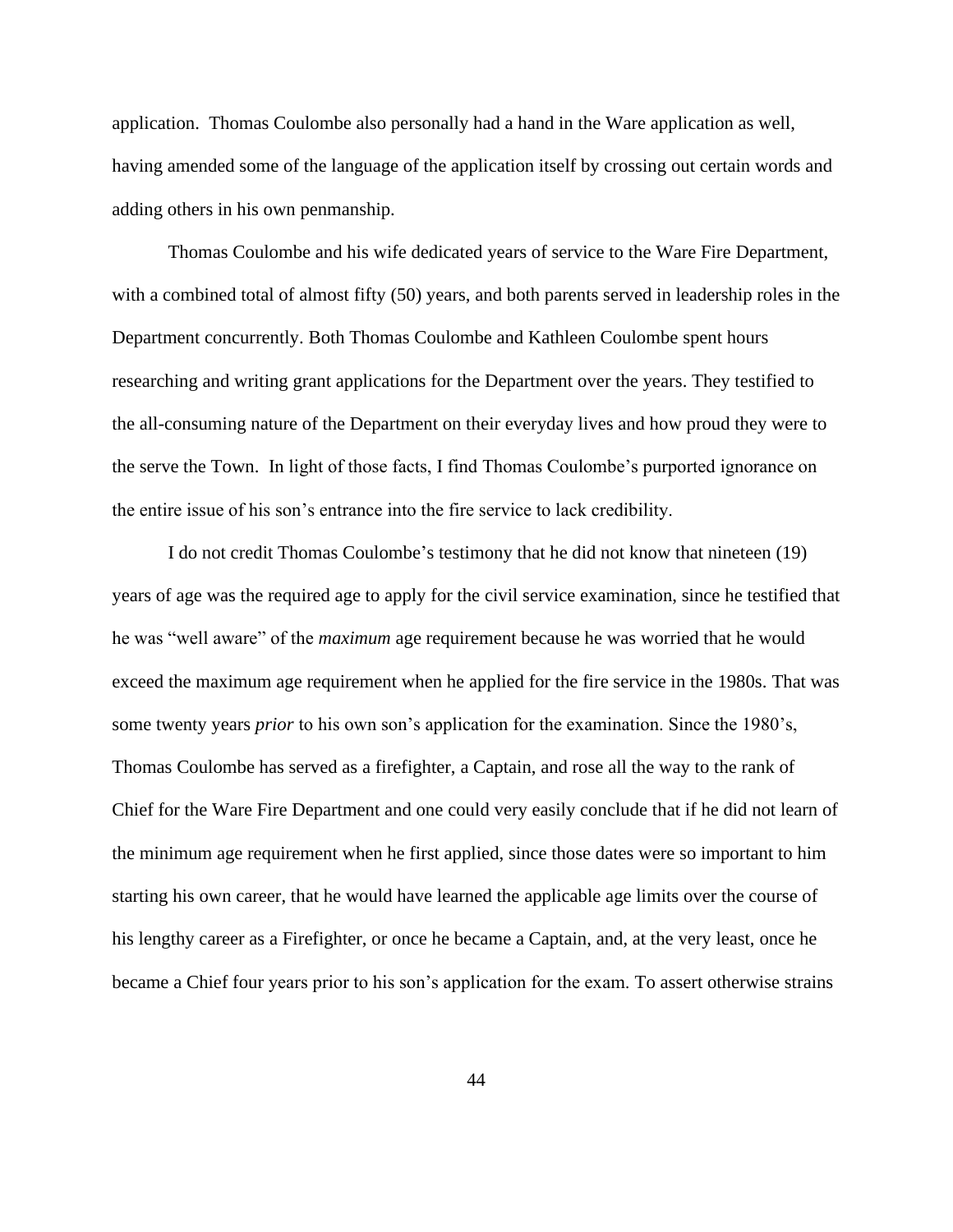credulity, especially since Chief Coulombe testified to a vast knowledge of the testing procedures both before and on the day of the Civil Service exam itself.

Thomas Coulombe testified that HRD was responsible for making determinations as to one's eligibility for the position and that it is out of his hands – if he receives a name on an eligible list, he assumes that person has been vetted by HRD and is qualified to be considered for the position. That may well be true in most circumstances, however, the applicant for the Department in this instance was his son - - a person who lived with the Chief. Brian Coulombe told Mr. Daigle that "of course" his father knew he was taking the Civil Service exam. The Appellant's feigned ignorance of a basic requirement of taking the firefighter civil service examination is not credible in view of his many years of service and leadership in the WFD as well as his involvement in leadership activities outside the WFD.

By a preponderance of the evidence, the Town has proven Thomas Coulombe knew of his son's date of birth; that he knew or should have known that his son was ineligible for appointment as a firefighter at the time; and that he failed to take the appropriate action, as Fire Chief, to prevent this illegal civil service appointment.

# *Additional Charges Against Appellant*

During Eric Daigle's investigation into Brian and Thomas Coulombe, Thomas Coulombe was placed on paid administrative leave. As stated in the letter served on Mr. Coulombe, he was ordered by the Board of Selectman to "stay away" from the Fire Department during his leave. An agreement was reached between the Town Manager and Mr. Coulombe that he could go to the Department to retrieve personal belongings so long as Mr. Beckley or the Chief of Police accompanied him. Unexpectedly, Mr. Coulombe requested the Chief of Police, Sean Crevier,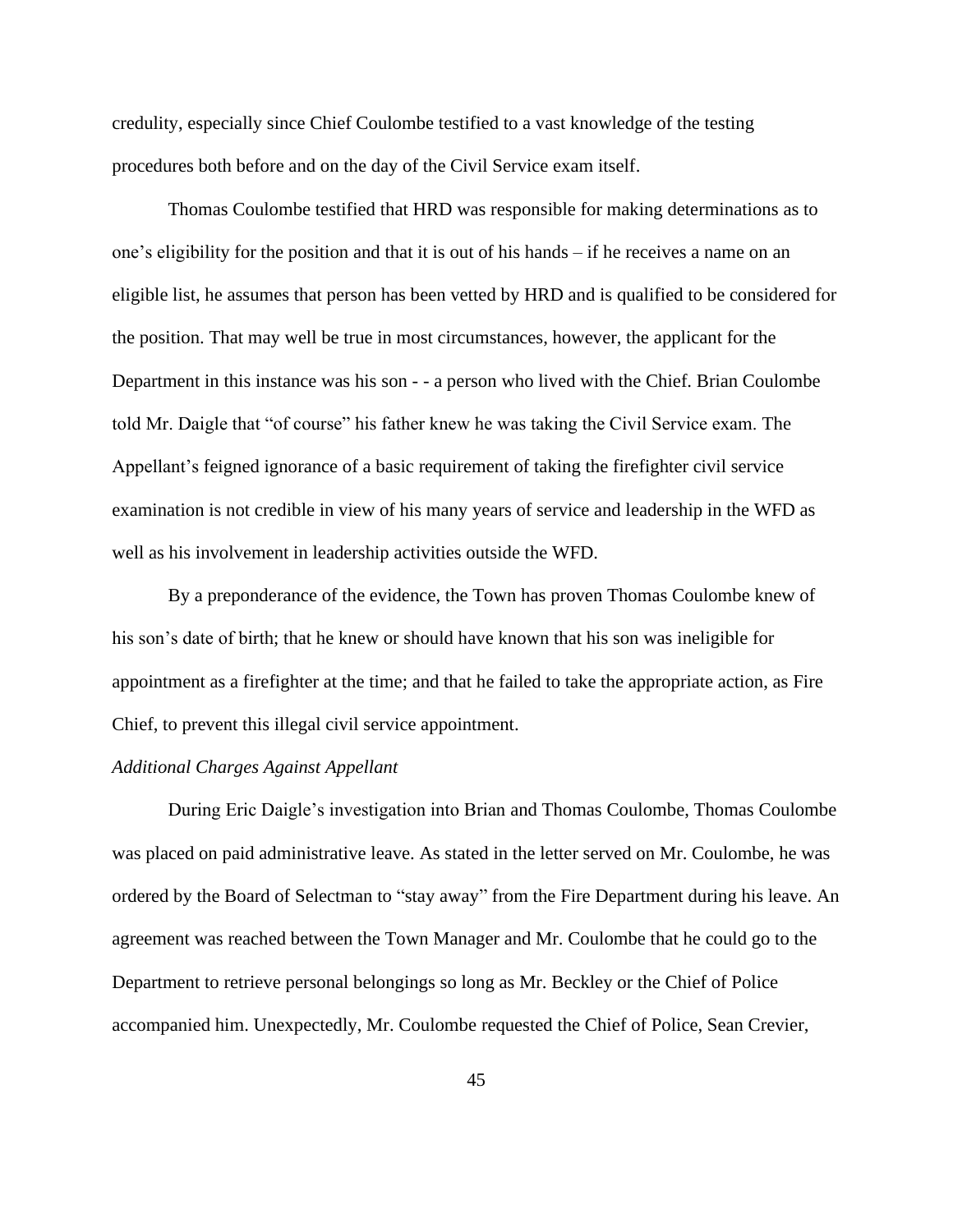accompany him the very next morning to the Department. Chief Crevier did as much and wrote a report about his relatively uneventful trip to the Fire Department.

In his interview with Eric Daigle, Mr. Coulombe was asked about what took place at the Fire Department that particular day. Mr. Coulombe claimed that Selectman Kruckas had a meltdown, was yelling at him, and it turned into a "shitshow." The Board found these statements by Mr. Coulombe to be untruthful. In his testimony to the Commission, Chief Crevier stated that, at no time during Thomas Coulombe's time at the Department that day, did Chief Crevier leave Mr. Coulombe and Selectman Kruckas alone together, since he knew that would be a caustic situation. I credit Chief Crevier's testimony. I do not find Thomas Coulombe's statements that Mr. Kruckas was yelling at him, having a meltdown, and that it turned into a "shitshow" to be credible. I find that the Town has proven, by a preponderance of the evidence, that Thomas Coulombe was untruthful in his interview with Mr. Daigle relative to this incident, especially since there is no evidence to corroborate Mr. Coulombe's statements about Mr. Kruckas' demeanor that day. On the contrary, Chief Crevier stated the exact opposite at the appeal hearing before the Commission, thereby corroborating Selectman Kruckas' testimony.

The Town also alleged that Thomas Coulombe was insubordinate to the Board of Selectmen on two occasions. The first instance was when he allegedly made false statements to the press about not having filed litigation against the Town. I do not find that the Town has met its burden of proof relative to this first allegation of insubordination. Mr. Coulombe had not filed any litigation against the Town at the time of his interview with the reporter for MassLive, nor did he file any litigation at the time the newspaper article was published. At the time of the interview and /or when the article was published, Mr. Coulombe's attorney had simply sent an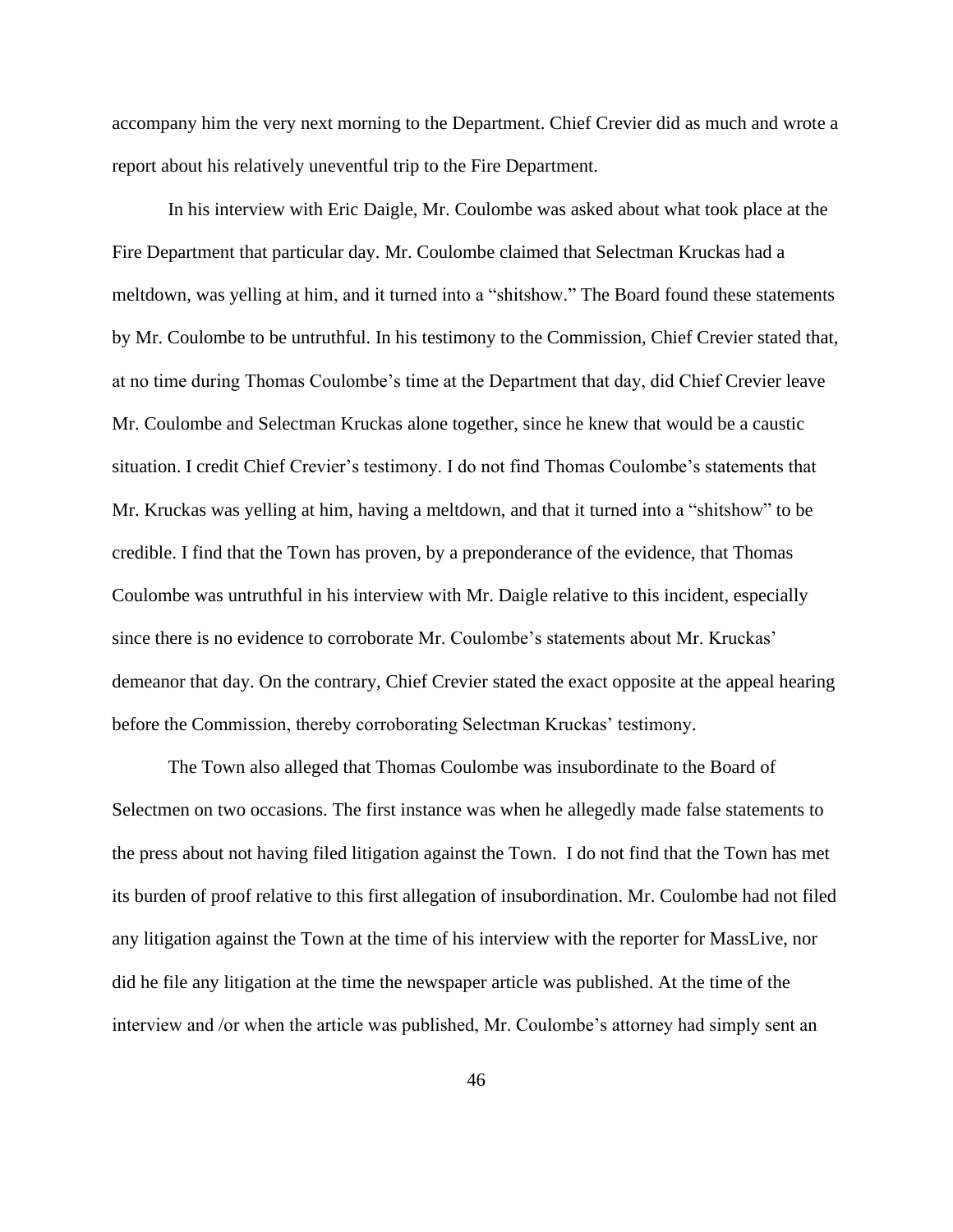email about contemplated litigation and had requested a "litigation hold" for certain documents. This is not the equivalent of filing litigation, and therefore, Mr. Coulombe was not being untruthful when he stated that there was no pending litigation. I do not sustain this first charge of insubordination.

The Town has also alleged that Mr. Coulombe was insubordinate with the Board when he failed to adhere to the parameters of his administrative leave, by not staying away from the Department as ordered to do so by the Board. Mr. Coulombe admitted that he went to the Department on two (2) separate occasions without permission after having been told not to do so. The Town also presented still photographs from video surveillance at the Department, which proves Mr. Coulombe was at the Department during his leave, without permission. Mr. Coulombe claimed that, because he was either outside in the parking lot or in an area where the general public is allowed, that he did not violate the terms of his administrative leave. While both parties appear to be splitting hairs here, and this appears to be an example of piling on of charges, the preponderance of evidence does support the charge that Mr. Coulombe violated the Town's order by his actions here.

Additionally, the Town alleged that Mr. Coulombe violated the Department's Code of Ethics and G.L. c. 268A by failing to ensure proper procedural protocols consistent with Ethics Commission advisories relating to the daily supervision of his wife and son… and failing to hold them to the same standards as others in the Department. The Town presented evidence as to two specific instances wherein it alleged nepotism: (1) the hiring of his own son, Brian, for a firefighter position he was statutorily ineligible for; and (2) a brush fire incident in April 2016. Central to this appeal, however, is my conclusion that Thomas Coulombe was aware that his son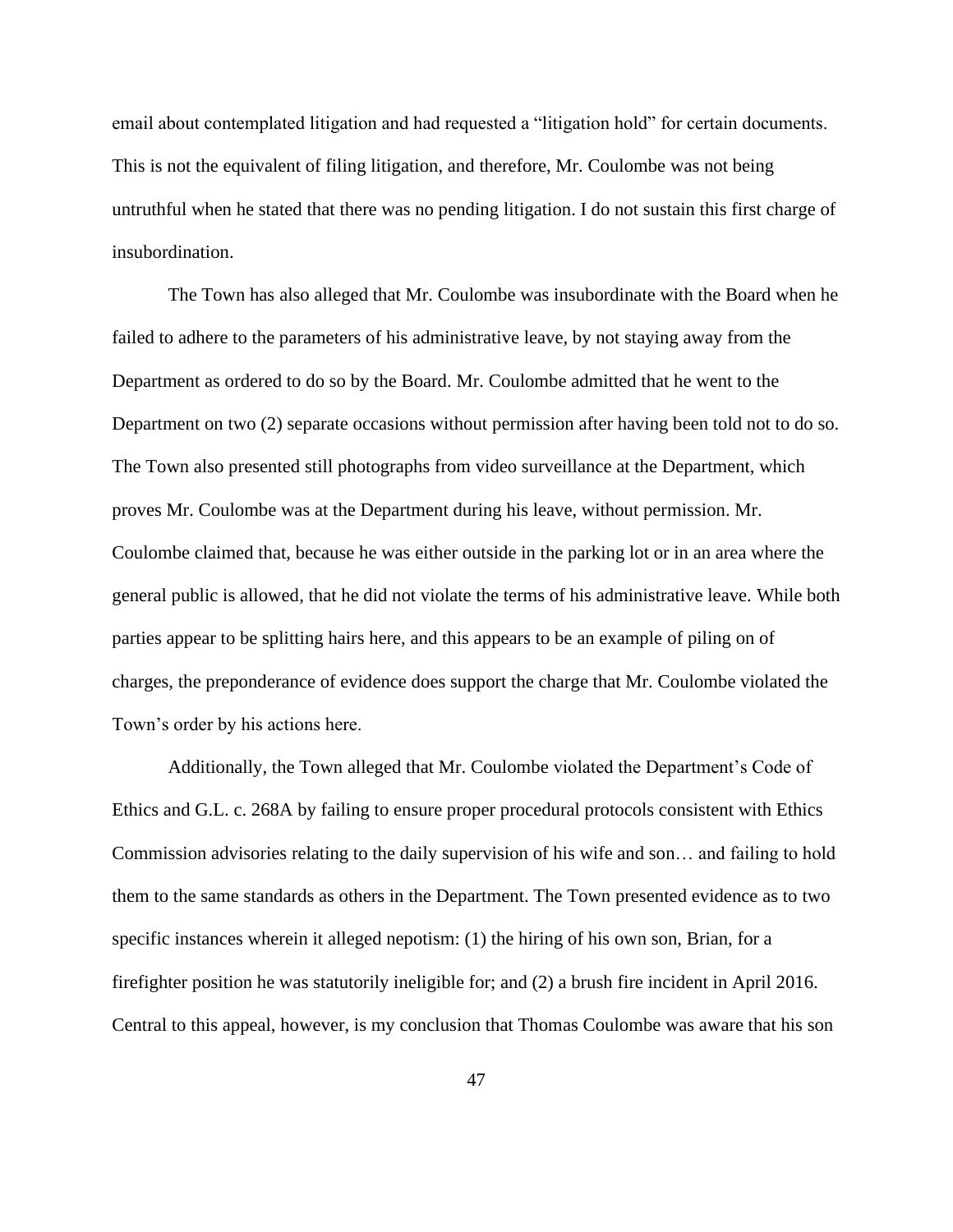was not eligible for appointment as a firefighter as he did not meet the minimum age requirement to sit for the civil service examination – and he failed to take any action as the Town's Fire Chief to prevent this illegal appointment from occurring.

As for the brush fire incident, the Town alleges that Mr. Coulombe failed to discipline his wife for insubordination to Deputy Wloch during a 2016 brush fire. Having heard all of the testimony by numerous witnesses to this brush fire, I find that Thomas Coulombe was the incident commander at the scene, having so announced his taking over the scene upon his arrival to the site. Deputy Wloch appeared on scene after having walked over from his own house. Captain Kathleen Coulombe arrived on scene prior to Deputy Wloch and received her marching orders directly from her husband, the incident commander.

While some at the scene believed Deputy Wloch was the incident commander at the section of the brush fire he was in, other witnesses believed Kathleen Coulombe was the incident commander for that same section. When Captain Coulombe failed to listen to Deputy Wloch's orders to move away from a tree that was going to be cut down, Deputy Wloch lost his temper and began swearing at the Captain. I am unable to discern who the incident commander of that section of the brush fire was that day, and as such, the Town has failed to prove by a preponderance of the evidence that Captain Coulombe was insubordinate to Deputy Wloch, since Captain Coulombe may very well have been the incident commander of that section. Thomas Coulombe spoke to both parties, listened to what they had to say, and treated them equally, considering that both of them may have been at fault. Deputy Wloch admits he used inappropriate language that day, yet he was not disciplined either. I do not find that the Town has proven this nepotism charge as it relates to the brush fire incident since the Town has not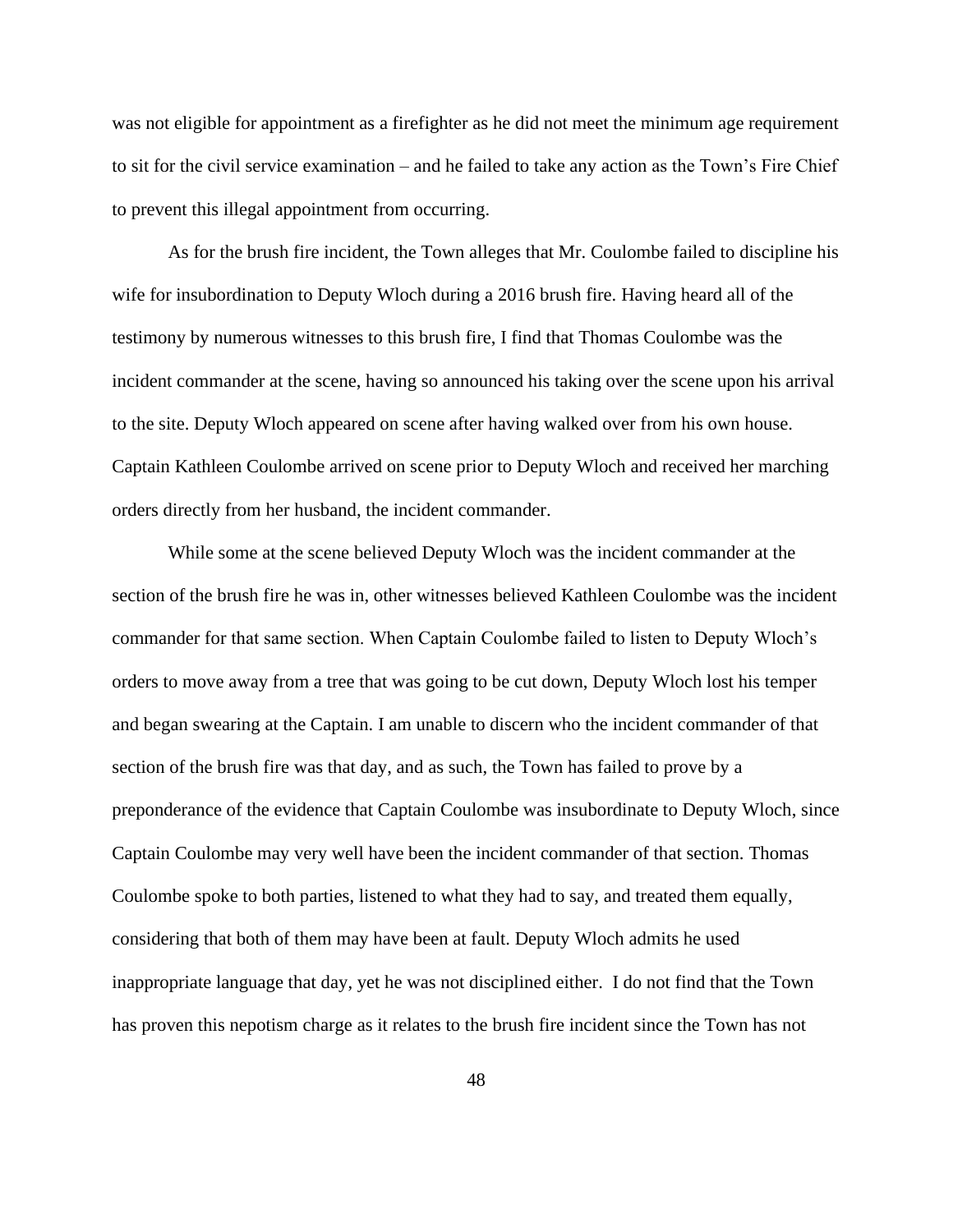proven by a preponderance of the evidence that Mr. Coulombe favored his wife over Deputy Wloch.

The final charge by the Town relates to the proper maintenance of equipment at the Department. Months after Mr. Coulombe was placed on administrative leave in February 2019, the air compressor began to exhibit problems. At that time (June 2019), Deputy Chief Wloch was at the helm of the station. While Mr. Coulombe's administrative leave likely made the day-today operations at the Department somewhat harried at times, due to the Department head being out on leave, it seemed all too easy for some at the Department and in town government to blame Mr. Coulombe for shortcomings that occurred at the Department when he was on leave since he was already under investigation.

Deputy Wloch was in charge during Mr. Coulombe's administrative leave and was faced with an issue involving the air compressor. In the end, the filters to the compressor needed to be changed and the compressor was fixed. Unfortunately, a rumor about black mold in the filter was discussed among the rank and file because of a comment the technician made, which likely in turn, caused the grievance to be filed with a laundry list of complaints against Mr. Coulombe's maintenance of the Department equipment, to include the hoses, the ladders, the entirety of the SCBA equipment, the a/c unit, and the boiler. The substance in the compressor filter was not black mold; however, it was oil and the filter trapped the oil, just as it should have. To me, it is painfully clear that the rank and file capitalized on the situation at hand – that Thomas Coulombe's tenure at the Department was under a microscope -- and this was the chance to have many of their complaints heard. Deputy Chief Wloch passed along the Union's concerns to the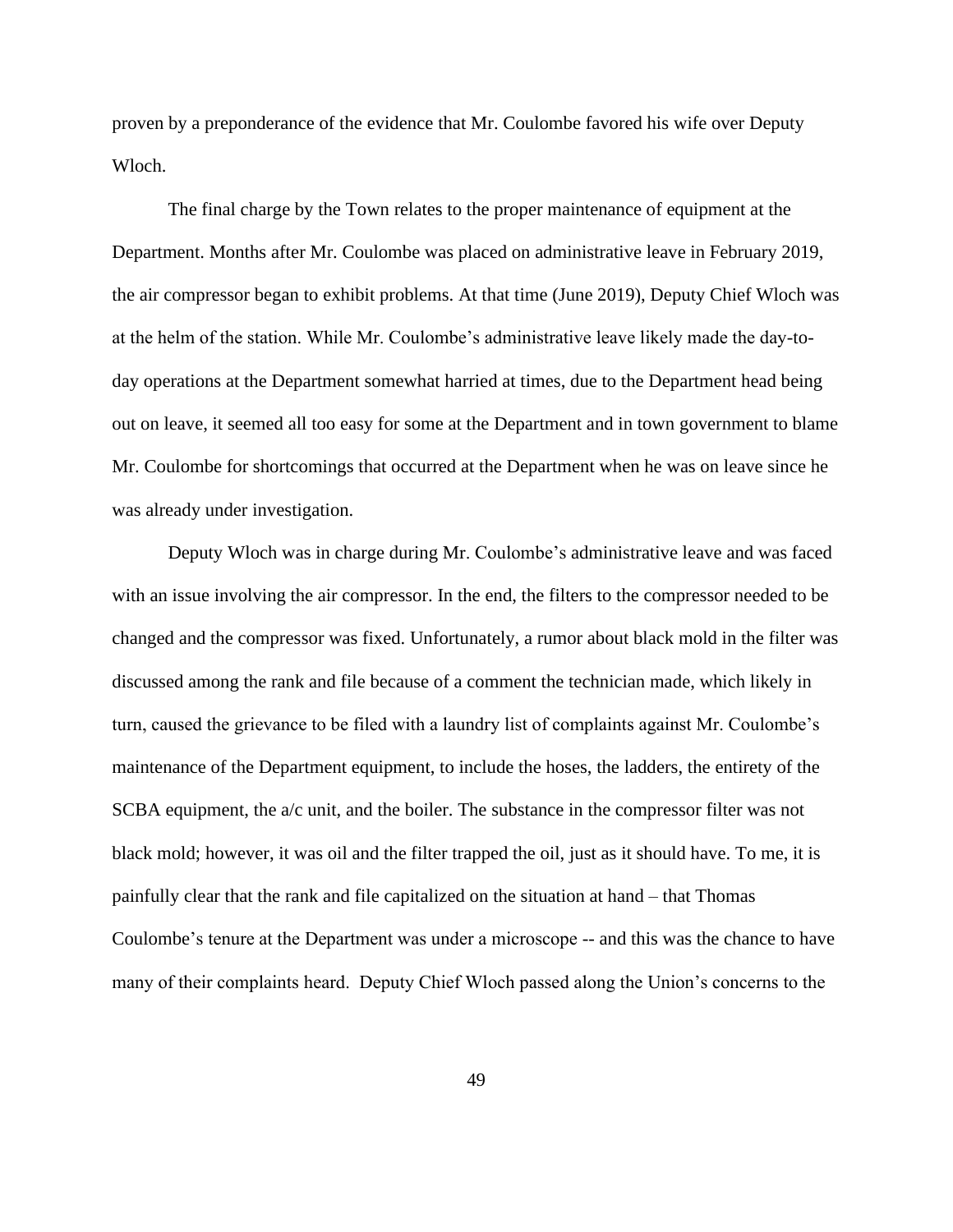Town Manager, which some of the complaints, in turn, became part of the allegations against Thomas Coulombe at his disciplinary hearing.

Pursuant to the non-binding NFPA standards, fire departments should ideally test their ladders, hoses, and SCBA equipment on an annual basis. Mr. Coulombe did not meet the NFPA standard as it relates to that equipment, since the entirety of the hoses and ladders were not tested on a yearly basis. Mr. Coulombe was aware the SCBA equipment was reaching the end of its useful life, and consequently, took active measures to acquire the funds to replace the equipment. Mr. Coulombe had applied for grants over the past few fiscal years, understanding full well that it would likely take a couple of grant cycles to obtain a grant to cover the cost of the new equipment which was expensive. Separately, he also submitted requests for appropriations for this equipment to the Capital Planning Committee.

Since the NFPA Standards are guidelines that fire department should ideally follow and are not promulgated law in Massachusetts, I do not hold Mr. Coulombe to the NFPA standards and given the appearance that this laundry list of maintenance issues is arguably "piling on" to the main allegation about Mr. Coulombe and his possible involvement with his son's improper appointment, I do not believe these are valid charges warranting discipline.

### *Conclusion*

The Town has proven by a preponderance of the evidence that the Appellant has committed substantial misconduct which adversely affects the public interest by impairing the efficiency of public service, most especially by knowing that his son was ineligible to sit for the firefighter examination and failing to take steps to prevent the subsequent illegal appointment of